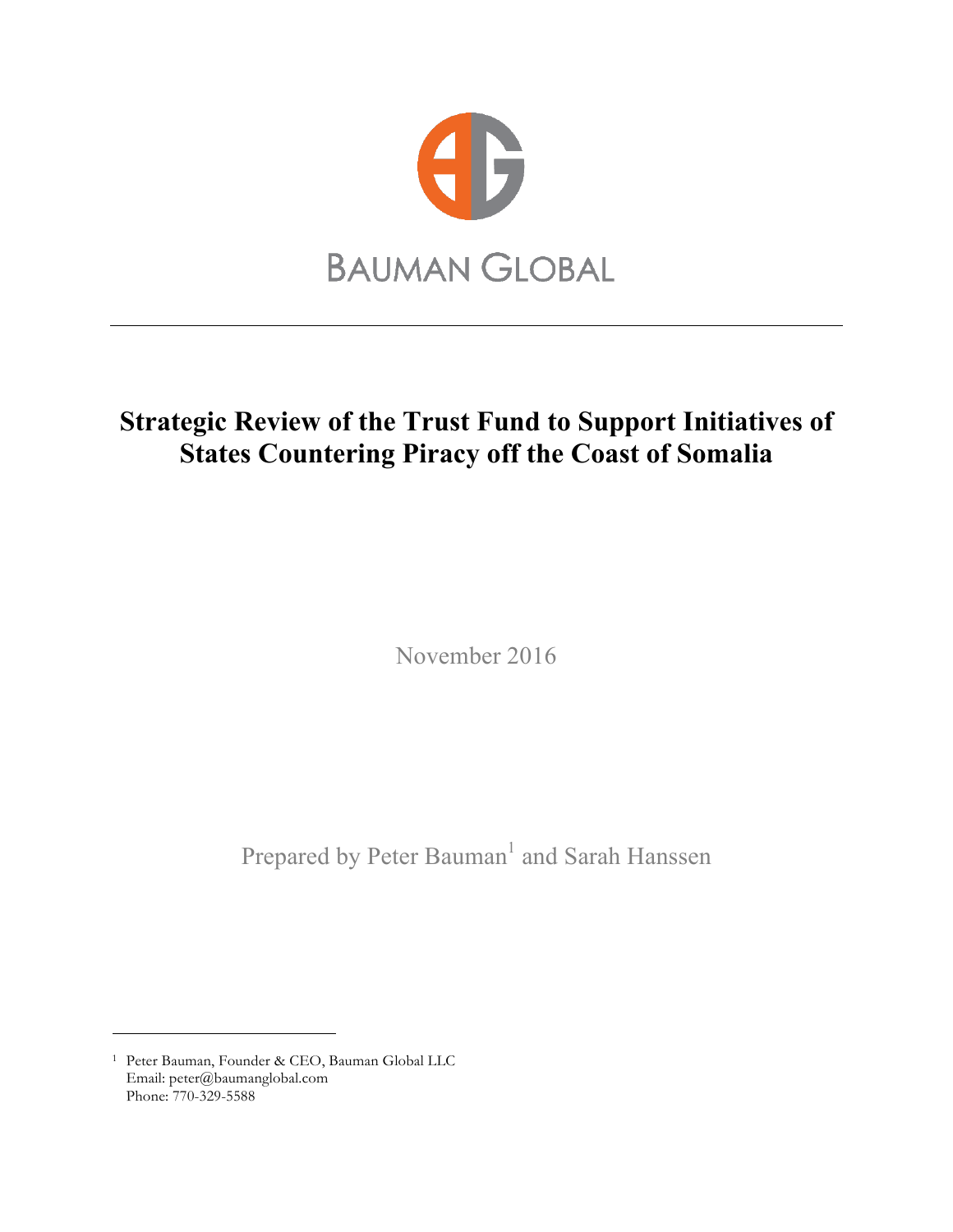| 2: Relevance of Current Interventions to Addressing Piracy's Causes |  |                                                                                                                                                                              |  |
|---------------------------------------------------------------------|--|------------------------------------------------------------------------------------------------------------------------------------------------------------------------------|--|
|                                                                     |  |                                                                                                                                                                              |  |
|                                                                     |  |                                                                                                                                                                              |  |
|                                                                     |  | Annex 1: Breakdown of TF initiatives by theme, location, agency, and program.<br>Annex 2: SWOT Analysis<br>Annex 3: Supplemental Interview transcripts focused on al Shabaab |  |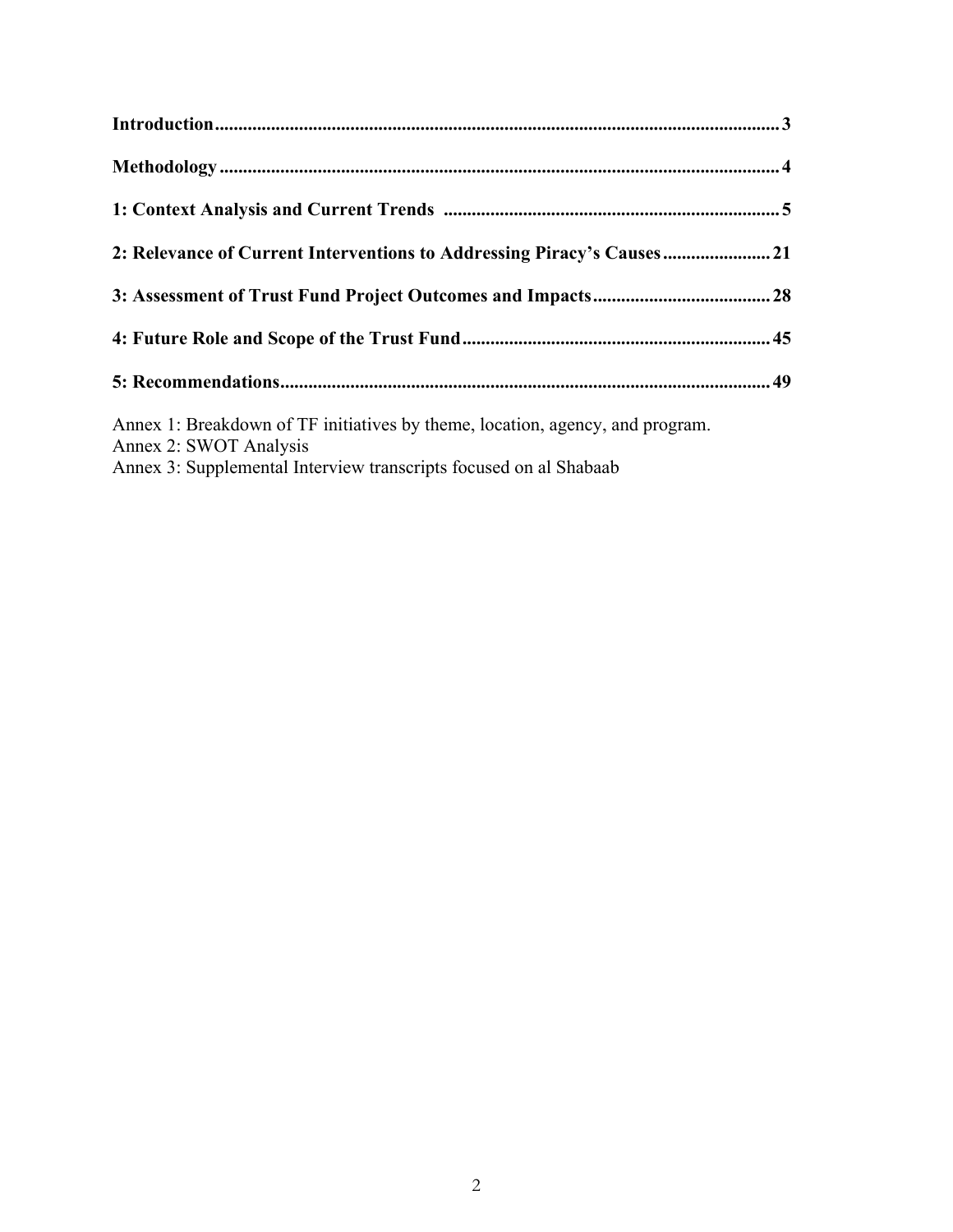#### **INTRODUCTION**

In response to the escalation of piracy and armed robbery off the coast of Somalia, the growing threat to commercial vessels and those delivering humanitarian aid, and the inability of the Transitional Federal Government of Somalia to interdict and prosecute pirates and patrol and secure its territorial waters and international sea-lanes, the Security Council passed resolution 1851 (2008)<sup>2</sup>. That resolution "Encourages" all States and regional organizations… to establish an international cooperation mechanism to act as a common point of contact between and among States, regional and international organizations on all aspects of combating piracy and armed robbery at sea off of Somalia's coast." In accordance with this resolution, the Contact Group on Piracy off the Coast of Somalia ("Contact Group") was established. In 2010 the Trust Fund to Support Initiatives of States Countering Piracy off the Coast of Somalia (TF) came into being to underwrite these initiatives.<sup>3</sup>

The purpose of the TF is "to help defray the expenses associated with prosecution of suspected pirates, as well as other activities related to implementing the Contact Group's objectives."<sup>4</sup> More specifically, the TF was designed to "expand the current possibilities available to both States and the private sector to make tangible contributions to combat piracy off the coast of Somalia; permit the payment of expenses associated with prosecution and detention of suspected pirates; provide for an expedited distribution mechanism to allow for the payment or reimbursement of short-term prosecution related expenses; and support relevant legal capacity-building activities." The TF includes two windows: (A) *Prosecution and Detention* and (B) *Other Priority Activities* related to implementing Contact Group objectives regarding combating piracy in all its aspects, including public communication initiatives.

#### **PURPOSE AND SCOPE OF STRATEGIC REVIEW**

Since the formation of the Contact Group and TF, the context has changed. No successful hijacking of a major commercial vessel has occurred since 2012. However, the root causes of piracy persist and the threat of a resurgence remains. In parallel with discussions on the future of the Contact Group, the UNDPA, the Trust Fund board, and other stakeholders decided to take stock of the TF in relation to the current context. The TF was set up when piracy was at its height warranting sea-based interdiction, arrests and prosecutions. Therefore, projects largely focused on building regional capacity to conduct prosecutions and trials, building and improving prison conditions, hostage support and debriefing, and building government law enforcement capacity. Five years later, there is consensus that these initiatives contributed to the suppression of piracy. Widespread recognition also exists that the threat remains and more durable solutions are needed to address root causes. In addition to analyzing contextual changes, board members noted the importance of identifying potential linkages between the TF and the five Peacebuilding and State Building Goals, the Somalia UN MPTF, Somalia National Development Plan (NDP), and Somalia Maritime Resource and Security Strategy (SMRSS), which includes the Maritime Security Coordination Committee (MSCC). To take stock of TF achievements and provide recommendations for its future this review includes 6 components:

- 1) An updated context analysis of the root causes and drivers of piracy that continue to serve as threats.
- 2) An assessment to determine if the root causes and drivers are being addressed by the Somali New Deal Compact, national development priorities, and bi-lateral and multilateral actors such as the World Bank and UN partners.
- 3) Contextualize this with evolving discussions on the future role and scope of the Contact Group and TF.

<sup>2</sup> https://www.treasury.gov/resource-center/sanctions/Documents/1851.pdf

 $3$  In 2012, the TOR for the Trust Fund was revised resulting in the transfer of the administrative role from UNODC to UNDP's MPTF office.  $4$  http://mdtf.undp.org/document/download/10486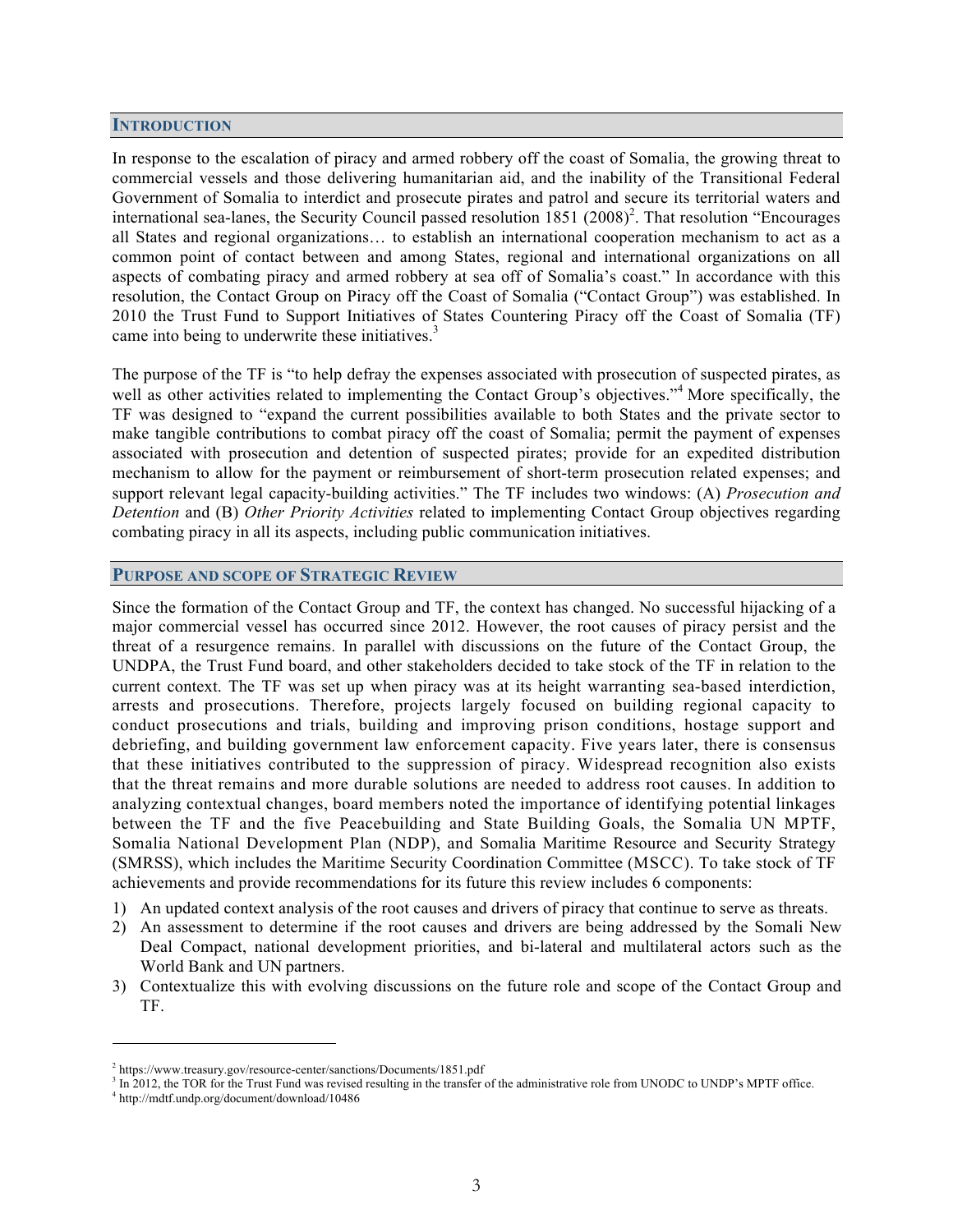- 4) Make recommendations to the Board on how to improve synergies between the TF and other initiatives including the SMRSS.
- 5) Review TF projects and determine if they are aligned with the changed context, identify programmatic gaps, and determine if and how the TF or other actors are situated.
- 6) Provide a range of options for the future of the TF.

#### **METHODOLOGY**

The strategic review took place between April and September 2016. The methodology included an extensive literature review including a taxonomy of all of the TF projects funded to date, Skype/phone and in-person interviews and focus group discussions with over 160 stakeholders including: representatives of UN agencies and other bi-lateral and multi-lateral donors, INGOs and contractors, national and local NGOs, civil society actors, traditional and religious leaders, representatives of the FGS and officials from regional governments including Puntland, Somaliland, Jubaland, and Galmudug. A range of global experts were consulted and representatives of the TF board and members of the Contact Group were interviewed. In addition, direct interviews were conducted with incarcerated pirates and their family members. Field visits included:

- § *New York City* (April 26 29, 2016) Interviewed representatives of UN agencies, MPTF office, UN agencies, and official missions to the UN.
- Seychelles (May 31 June 3, 2016) Attended the Contact Group's  $19<sup>th</sup>$  Plenary Session and observed the general assembly and working group meetings. Conducted consultations with members of the Contact Group, FGS, regional governments, civil society, and representatives of the shipping industry and foreign navy's. Visited the TF supported court house and prison and interviewed the prison director, translator, and incarcerated pirates. Observed the TF's board meeting and presented the methodology of the Strategic Review. Several discussions were also conducted with the Assistant Secretary-General for Political Affairs, Tayé-Brook Zerihoun.
- § *Kenya and Somalia* (July 4 August 3, 2016) Interviewed stakeholders in Nairobi, Mogadishu, Hargeisa, and Garowe; visited the Hargeisa prison, interviewed prison mentors, the prison director, incarcerated pirates and their family members.
- § *New York City* (August 21 23, 2016) Debriefed the UNDPA Somalia team, TF Secretariat Deputy Director of Political Affairs Samba Sane and Under-Secretary-General Jeffrey Feltman.

Once interviews and observations were completed, the data was consolidated and analyzed. When possible, information was triangulated using a combination of interviews, literature, and observations. Although this was a very comprehensive strategic review, some limitations should be noted. First, due to security precautions and time constraints it was not possible to visit coastal towns and urban centers where piracy once thrived. This limited the capacity to collect primary data and restricted the ability to review the quality and impact of many TF projects. Second, most of the TF projects did not undergo external reviews or evaluations. Third, many of the TF projects lacked rigorous reporting. This combined with staff turn-over resulted in limited institutional memory of the TF projects, their objectives, outcomes, impact, relevance, and lessons learned. Despite these constraints, this strategic review provides ample data and analysis to assist the board and the Contact Group as well as UNDPA to take stock of achievements and determine next steps in relation to the current context.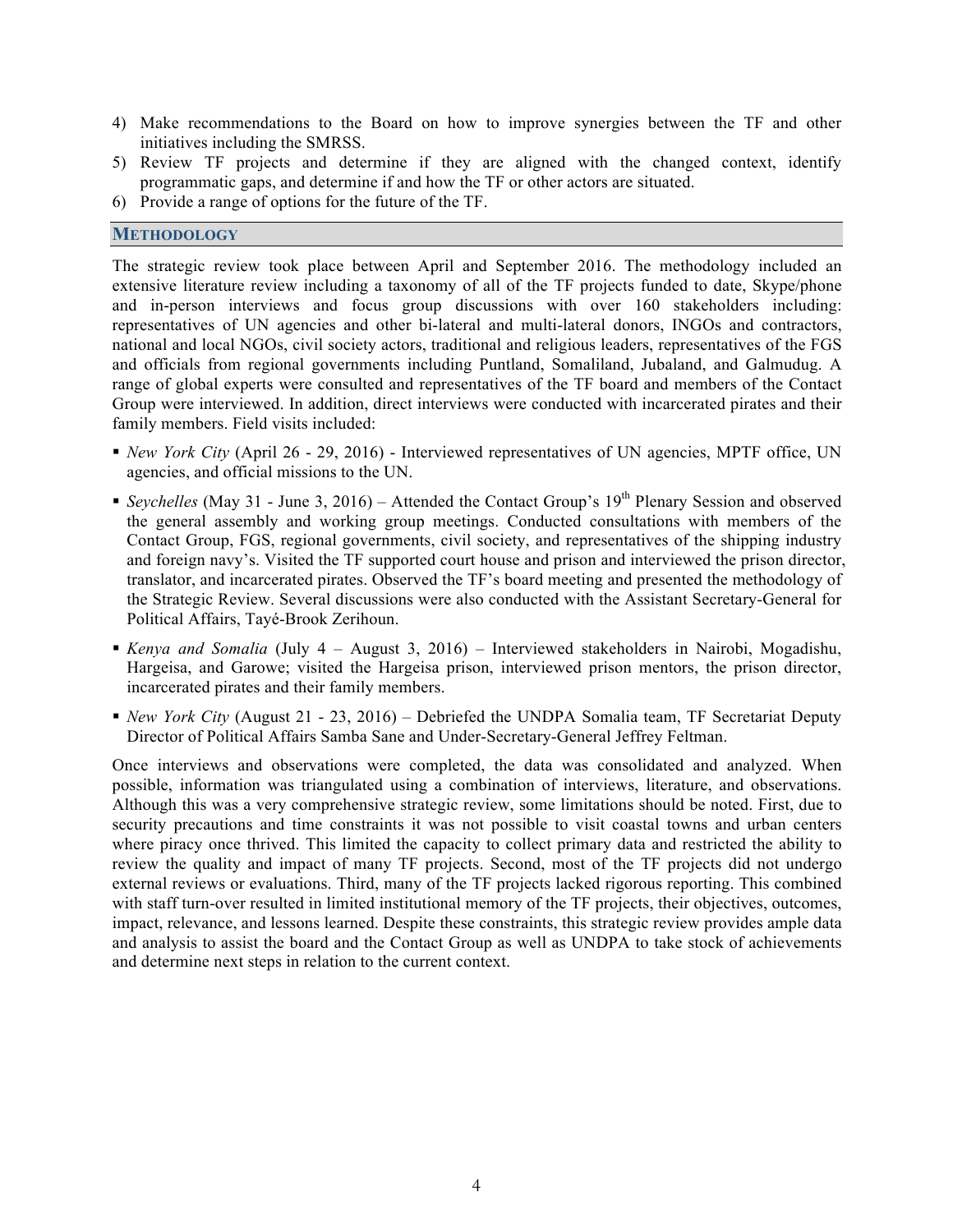#### **1. CONTEXT ANALYSIS AND CURRENT TRENDS**

#### **1.1 Emergence of Piracy**

Although sea robbery and other activities of ocean-going militia have a long history in Somalia, the first recorded "piracy" incident in modern Somalia occurred on January 12, 1991, when the Jeddah-bound cargo ship, *MV Naviluck* was captured off the coastal town of Haafuun (Cape Guardafui). The ship was looted and destroyed and three Filipino crew members were killed. Weeks later Mohamed Siad Barre, President of the Somali Democratic Republic (1969-91), was ousted. A power struggle ensued between clan warlords resulting in a protracted civil war and state collapse. Exploiting the security vacuum, opportunists including militiamen, fisherman, and former soldiers began targeting foreign fishing vessels/dhows. This paved the way for the first wave of Somali pirates.

### **1.2 First wave of pirates (1991 – 2003)**

With a variety of narratives, the most common thread is that foreign fishing vessels/dhows exploited Somalia's ungoverned waters by extracting fish and lobster using techniques that destroyed the reefs where they reproduced. To retaliate and take advantage of the opportunity "The hodgepodge of rebel groups, militias, and warlords that had inherited chunks of the Somali state (along with remnants of its navy) began to arrest foreign fishing vessels and extort "fines" for their release.<sup>35</sup> In some cases these groups remained armed robbers at sea, while others formed unofficial "coast guards". For instance, in 1993, Colonel Abdullahi Yusuf, leader of the Somali Salvation Democratic Front (SSDF), instructed Abdiwahid Mahamed Hersi (Joaar), the owner of a small-scale lobster fishing company in Eyl, to "end illegal fishing by foreign fleets off SSDF-controlled territory." <sup>7</sup> Even though the government had collapsed and statutory laws did not exist, customary laws such as *xeer* legitimized the taxing of foreign fishing and commercial vessels in Somalia's territorial waters. In response, foreign fishing vessels hired Somali militiamen as armed guards squelching initial attempts to regulate illegal fishing. This deterred some of the original "coast guards", but others, such as Adullahi Abshir (Boyah), started targeting commercial vessels. Once the business model proved lucrative, it attracted a cadre of investors and desperate youth willing to risk their lives to make a living. The original pirate tactics were primitive and attacks occurred mostly within Puntland's territorial waters. Nonetheless, they produced a cadre of skilled pirates and provided "proof of concept" for a successful business model. Within a short period of time, the desolate coastal town of Eyl became the first piracy hub.

### **1.3 Second wave of pirates (2003 – 2007)**

Differing from the first wave of pirates, many of the new kingpins were political entrepreneurs and businessmen with strong clan networks. For instance, Mohamed Abdi Hassan (Afweyne) was a former civil servant from Harardheere, who harnessed the grievance of illegal fishing to gain support from his community and sub-clan, *Hawiye - Habir Gedir*, to form the Somali Marines. This transformed the coastal towns of Harardheere and Hobyo into epicenters of piracy. By "employing a military style hierarchy with titles such as fleet admiral, admiral, vice admiral, and head of financial operations... [They] exhibited an operational sophistication that matched their corporate professionalism, employing motherships that extended their attack radius hundreds of kilometers from the coast."<sup>8</sup> Boyah and Afweyne's success attracted other kingpins including Garaad Mohammed who was made famous by the hijacking of the MV Maersk Alabama. Originally a fisherman from Eyl, Garaad was trained by private

<sup>&</sup>lt;sup>5</sup> Bahadaur, 31<br><sup>6</sup> The term "pirate" does not exist in Somali. The closest term, *burcad badeed*, translates to "ocean robber." However, most Somalis even those incarcerated in prison dismiss the term "pirate." Instead, they use *badaadinta badah*, which roughly translates to "saviors of the sea" or, in Western terms, the coast guard. (Bahadaur, 15)  $\frac{7}{8}$  Bahadur, 33 Bahadur, 33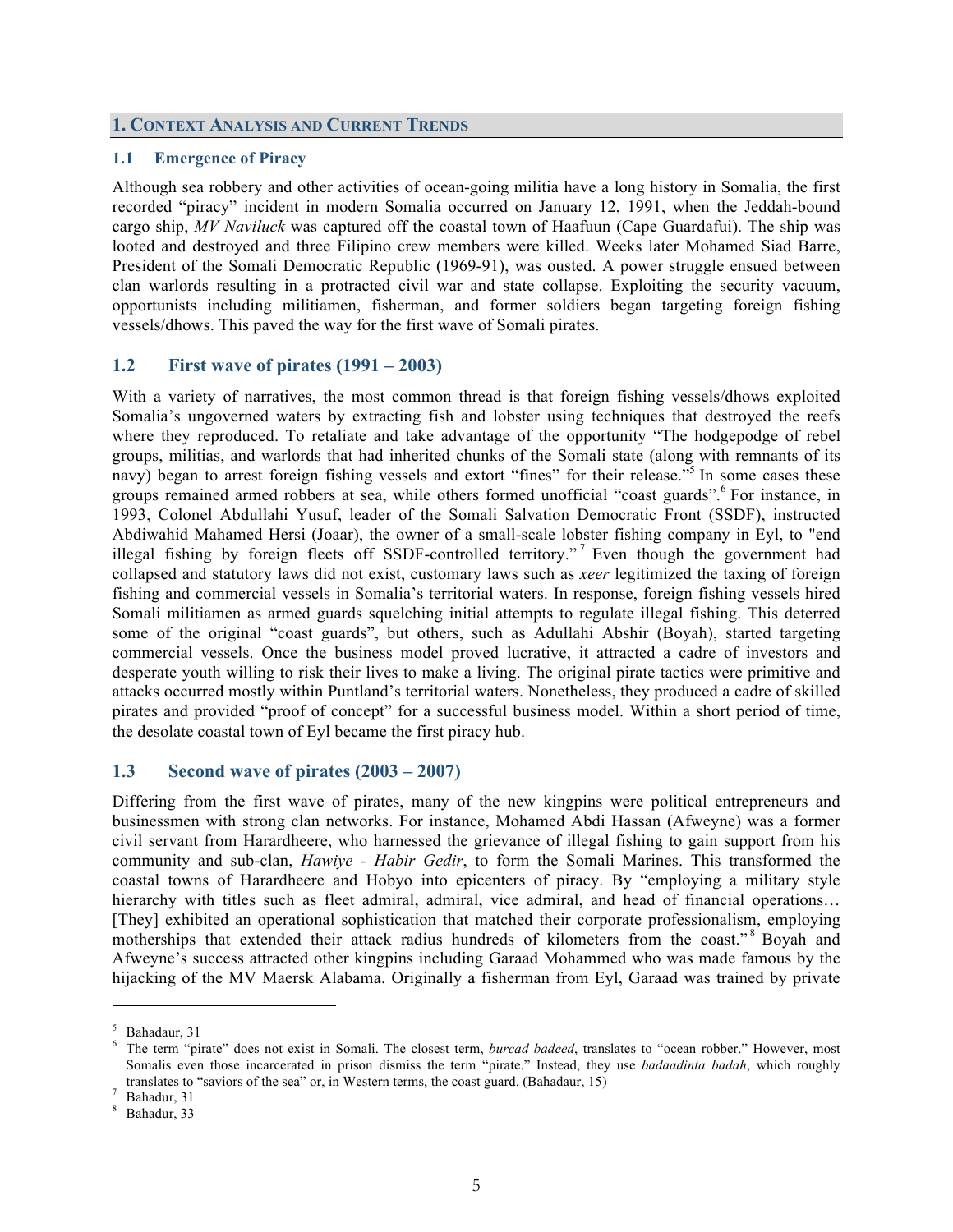security companies to target illegal fishing vessels. He later trained Afweyne's Somali Marines in Harardheere before starting the National Volunteer Coast Guard (NVCG) in Kismaayo. Because his father belonged to the Isse Mahamoud sub-clan of Eyl and his mother was a member of the Habir Gedir subclan of Harardheere, he provided the perfect interface for cooperation between the pirate networks of Eyl, Harardheere, and Kismaayo. By the end of 2007 two main pirate networks operated in Puntland and the northern coast of Central Somalia:<sup>9</sup>

- § *Central Somalia piracy network* (Hobyo-Harardheere network) operated from the Harardheere district under the leadership of 'Afwenyne' prior to 2008. In 2010 the network evolved into several operationally independent groups in Hobyo and Harardheere areas led principally by Garfanje and Afwenye's son, Abdulkadir Mohamed.
- § *Puntland piracy network* under the leadership of Boyah from around 2007 and involving other kingpins including Abdi Garaad and Ciise Mohamoud Yusuf 'Ciise Yulux'. This network initially had its main hub in Eyl, but shifted in 2009 to Gara'ad and Laasquoray in response to counter-piracy operations and local pressure.<sup>10</sup> It also operated from Bossaso, Aluula, Haafun, Bayla, Qandala, and Bargaal.

Several factors impacted the evolution and escalation of piracy during the first two waves including:

- § Private coast guards and illegal licensing (1999 2010) The Puntland government contracted private security companies to help build its coast guard. Many of these companies became involved in illegal licensing and protection of commercial trawlers for a fee. Some also participated in piracy and armed robbery at sea. Each time a security company left and the staff's salaries ended, a new cadre of skilled seaman became pirates. Their skills augmented the pirates' capabilities to conduct complex operations.
- Prolonged drought (2002 2004) accelerated by climate change negatively affected pastoralist livelihoods resulting in increased urban migration and resettlement in coastal towns.
- § Tsunami (2004) damaged coastal livelihoods and exposed toxic dumping thus compounding the grievance of illegal fishing.
- § Hyperinflation (2006 2008) in Puntland exacerbated the dire socio-economic situation resulting in unpaid salaries of the army and police.
- § Destruction of the Islamic Courts Union (ICU) (2007) eliminated an indigenous, community driven, ideological opponent to piracy and the formation of Al Shabaab (2006) inhibited the government's ability to police its territory and provided semi-secure spaces for pirate kingpins to operate with impunity.

### **1.4 Third Wave 2008 – 2012**

By 2008 piracy had evolved into a sophisticated business that posed a major threat to the shipping industry. The original kingpins perfected their craft and fine-tuned their operations at an unprecedented scale. They reinvested capital, mobilized a network of investors, and prepared the on-land operations enough to sustain protracted ransom negotiations. They also attracted disaffected youth from throughout Somalia as well as highly trained members of the coast guard, police, and army whose salaries were either unpaid or not commensurate with the potential opportunity that piracy presented. This transformed the piracy networks from relatively disorganized ocean-going militias to heavily armed syndicates employing hundreds of people.<sup>11</sup> The number of individuals estimated to be involved in piracy grew from a few

<sup>&</sup>lt;sup>9</sup> See Hansen (2009), Palmer (2014) for discussions of the origins, evolution and leaders of these two cartels. The leaders of these two cartels had important alliances. 'Afweyne', a native of Harardheere, recruited pirate leaders from Puntland to train his group. See also SEMG (2008) and (2010).<br><sup>10</sup> SEMG (2010).<br><sup>11</sup> SEMG (2008)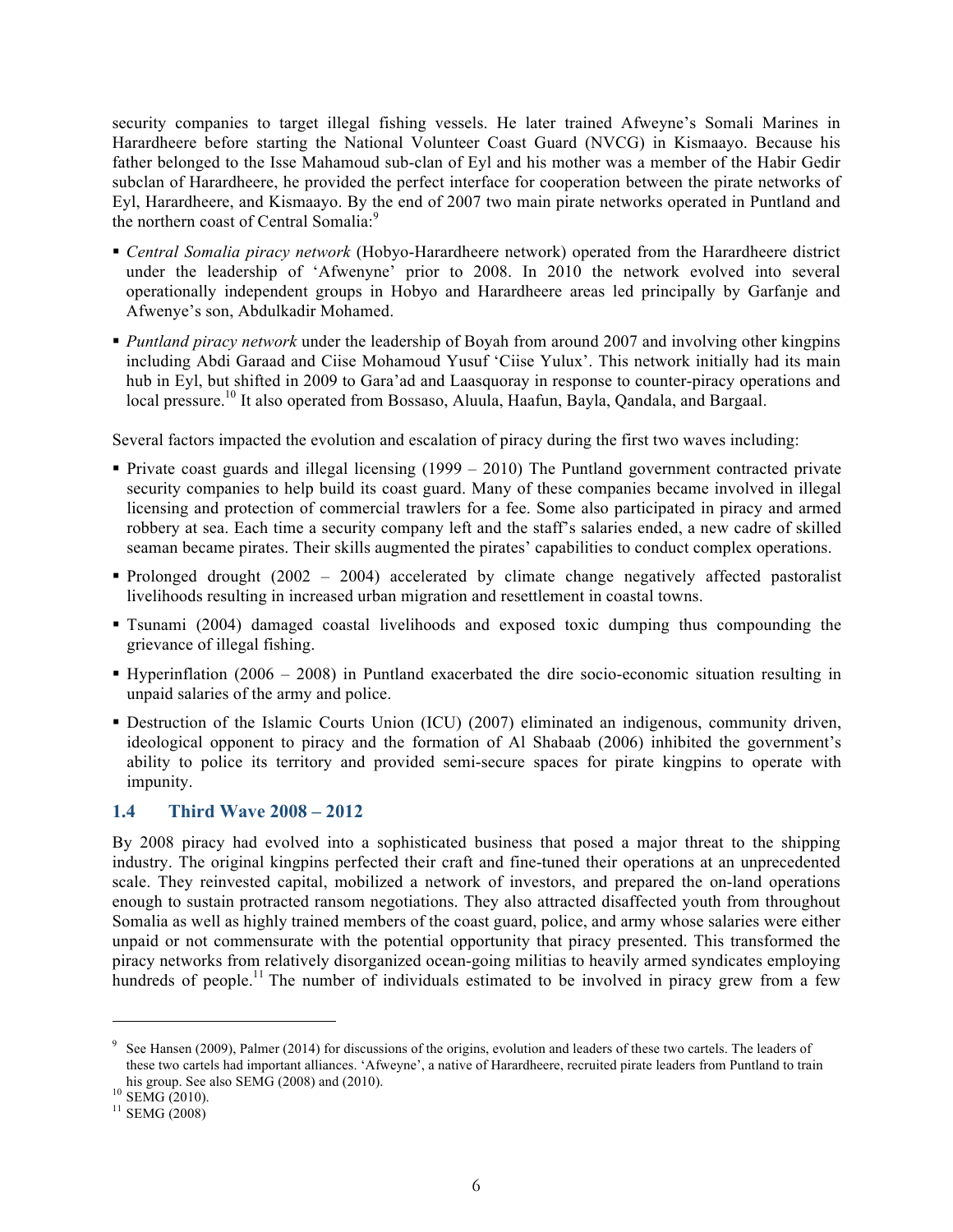dozen in 2006 to approximately 3000 in 2012.<sup>12</sup> Pirates also extended their operations farther away from the coast. In 2005 the International Maritime Bureau (IMB) warned vessels to avoid sailing within 100 nautical miles of the Somali coast. By early 2009, pirates had expanded their operations away from the Gulf of Aden to the Indian Ocean<sup>13</sup>, with some attacks occurring as far as  $1000$  nautical miles off the coast. <sup>14</sup> Pirates also began using increasingly sophisticated tactics, communications and navigation equipment and they began launching attacks from 'mother ships' capable of carrying several skiffs (speedboats) as well as weapons including rocket propelled grenade launchers and anti-tank launchers. 15

Just as piracy operations became increasingly sophisticated, the business model became more professional involving investors, financiers, and other shareholders within Somalia, across the region, and internationally. Roles of different actors increased in specialization (e.g. translators, negotiators, money counters, etc.) and secondary coastal businesses made significant profits by supplying pirate operations (e.g. with food, fuel, khat, women, and alcohol).<sup>16</sup> In addition, the international business of dealing with ransom negotiations and payments involving lawyers, private security companies, consultants, and insurance companies grew in size and sophistication. According to the World Bank, pirates carried out 1,068 attacks between 2005 and 2012 resulting in the hijacking of 218 ships, the abduction of at least 3,741 crew members, and the payment of an estimated \$315 million to \$385 million in ransoms.<sup>17</sup> The estimated cost of piracy at its peak was between \$7 and \$18 billion per year due to additional security and precautionary measures (e.g. re-routing, private security), insurance premiums, ransoms, and other impacts on international trade.<sup>18</sup>

### **1.5 2012 to present**

The number of successful hijackings fell in 2011, and, by 2013, incidents of piracy were largely contained. Although the number of attempted attacks reached its peak of around 237 in  $2011$ ,<sup>19</sup> pirates' success rates began to plummet after April 2011.<sup>20</sup> As success rates declined, pirates made fewer attempts and incidents were increasingly focused on fishing dhows that were much softer targets. In 2012, there were 75 attempted attacks and 15 successful hijackings,<sup>21</sup> of which 9 were fishing dhows.<sup>22</sup> While hijackings of fishing dhows continue to date,<sup>23</sup> the capture of the Greek-owned oil tanker "MT Smyrni" off the coast of Oman in May 2012, marked the last successful hijacking of a commercial vessel by Somali pirates.<sup>24</sup>

Although piracy has been contained by heightened security at sea, conditions onshore remain intact and a resurgence of piracy is likely if security measures are relaxed. Commentators point to the following trends:

<sup>&</sup>lt;sup>12</sup> World Bank (2013a), pp. 89-90.<br><sup>13</sup> UNODC (2010), p 135.<br><sup>13</sup> UNODC (2010), p 135.<br><sup>15</sup> UNODC (2013), p 198. See also SEMG (2008).<br><sup>15</sup> UNODC (2013), p 198. See also SEMG (2008).<br><sup>16</sup> World Bank (2013a), p 19.<br><sup>17</sup> W

<sup>&</sup>lt;sup>23</sup> In 2013 there were 15 attempted attacks and two hijackings of dhows/fishing vessels (a Yemeni dhow whose crew was ultimately released and the brief hijacking of another dhow that was rescued. SEMG (2013) and SEMG (20

<sup>&</sup>lt;sup>24</sup> Per UN Security Council Report S/2013/623, the MT Smyrni and its crew were released at the beginning of 2013 for a ransom of approximately \$13 million USD.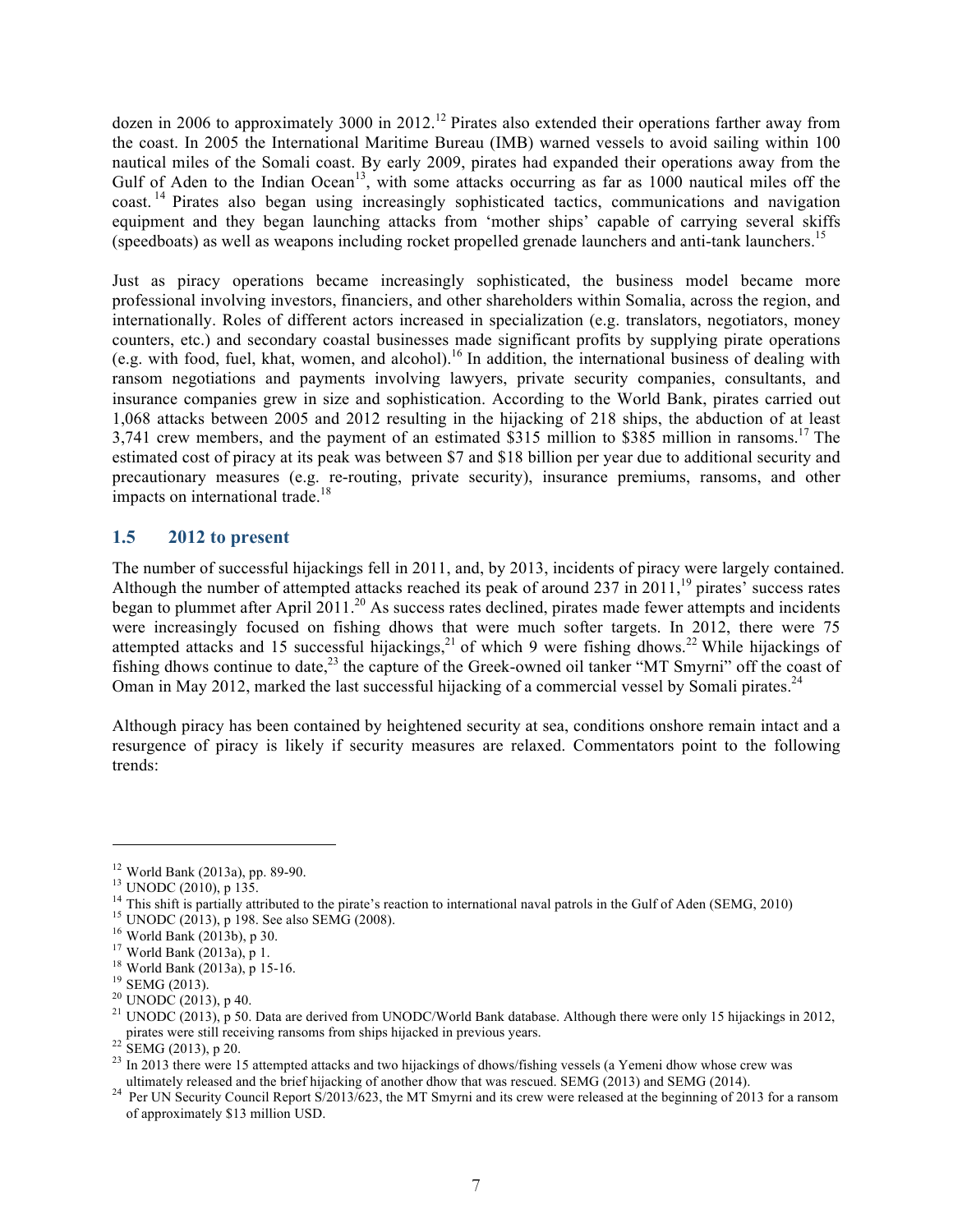- § Armed robbery and hijackings of foreign fishing vessels within Somalia's EEZ continue. In 2015 two Iranian fishing dhows were hijacked by groups linked to Garfanje.<sup>25</sup>
- Foreign fishing vessels are returning due to the drop in piracy, which has revived conflict between alleged IUU fishing vessels that typically employ private armed guards, local fishermen, and militias.<sup>26</sup>
- § Pirate kingpins and financiers remain at large and appear to enjoy protection from prosecution due to a combination of clan linkages, power, and politics.<sup>27</sup> Many kingpins remain active and in a position to reinvest their assets into piracy if the conditions become favorable again.
- § Security measures at sea are costly, and, as a result of reduced incidents of successful hijackings, there is a trend toward relaxing security measures. International resources are being diverted to address migration issues. Reports also note that the shipping industry is relaxing the implementation of the Best Management Practices (BMP), and commercial vessels are employing fewer private security guards.

#### **1.6 Key components of counter-piracy operations**

**Security operations at sea.** The international response to piracy focused on establishing a security architecture at sea, which includes three major components:

- *Best Management Practices (BMP).*<sup>28</sup> The shipping industry (insurers and shipping companies) have introduced and promoted BMP for commercial vessels sailing in high-risk areas including: sailing farther away from shore, moving in groups, sailing at higher speed, zig-zagging, razor wire, and fire hoses.
- *Armed guards on ships*. The shipping industry began employing private security guards on commercial vessels.
- § *International naval patrols.* This has involved the coordinated efforts of several multinational forces the Combined Maritime Forces (CMF) Combined Task Force 151 (CTF 151)<sup>29</sup>, North Atlantic Treaty Organization (NATO) Operation Ocean Shield,<sup>30</sup> and the European Union Naval Force Somalia (EUNAVFOR) <sup>31</sup> as well as independently deployed naval ships to patrol the Internationally Recommended Transit Corridor (IRTC).<sup>32</sup>

**Security operations onshore.** As previously indicated, the number of successful hijackings declined beginning in April 2011, although attempted attacks continued. Heightened security at sea may have initially pushed pirates to become more sophisticated in their tactics and go farther out at sea. In 2012, counter-piracy forces began pursuing increasingly aggressive tactics to disrupt piracy operations onshore, including air attacks targeting supplies.<sup>33</sup>

<sup>&</sup>lt;sup>25</sup> SEMG (2015)<br><sup>26</sup> SEMG (2015), OBP Report.

<sup>27</sup> In 2015, the SEMG expressed concern that Gafanje continued to carry out attacks (on 2 Iranian dhows) and appeared to have high-level access to FGS officials who took no action to prosecute him. SEMG (2015)

<sup>&</sup>lt;sup>28</sup> http://www.mschoa.org/docs/public-documents/bmp4-low-res\_sept\_5\_2011.pdf?sfvrsn=0

<sup>&</sup>lt;sup>29</sup> https://combinedmaritimeforces.com/ctf-151-counter-piracy/. This is a US-led naval coalition of about 27 countries that are not part of NATO or the EU. Three Combined Task Forces operate in the region, but CTF 151 was established with a specific mission

to run counter-piracy operations. 30 http://www.mc.nato.int/ops/Pages/OOS.aspx

<sup>31</sup> http://eunavfor.eu

<sup>&</sup>lt;sup>32</sup> Until the UN Security Council passed a resolution that allowed foreign navies to enter Somali waters, it was illegal per international law for foreign military ships to enter Somalia's territorial waters. Thus, international actors found it legally challenging to arrest pirates. As Bahadur (22) states, "foreign navies tended to give pirates a slap on the wrist; their weapons and boats were impounded or destroyed, and they were released." 33 More aggressive tactics by anti-piracy forces on the ground made it increasingly difficult for pirates to secure their supply-lines

onshore. In 2012, EUNAVOR operations were extended to include Somali coastal territory and internal waters, and it launched air attacks targeting pirate suppliers in coastal areas. This included destroying pirate fuel stockpiles that were critical to pirate operations.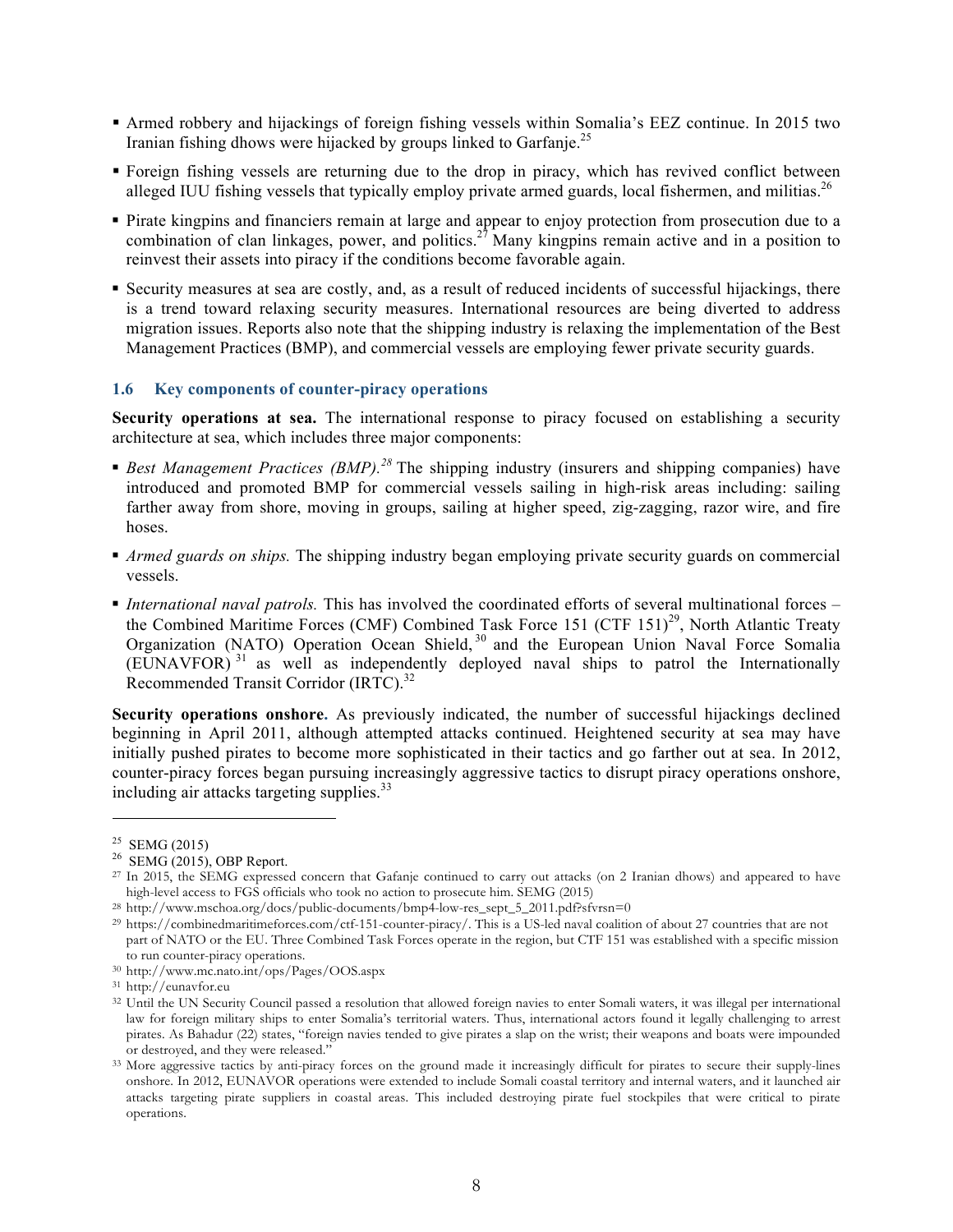**Strengthening Somali security, governance, and rule of law capacities.** The international community supported varied initiatives to strengthen Somali capacities to counter-piracy on land. The goal was largely stabilization rather than addressing the conditions onshore that enabled piracy to thrive. Major focus was placed on strengthening Somali capacities to "bring a legal finish" to counter-piracy operations so that pirates could ultimately be prosecuted and detained in Somalia. The international community also supported important first steps toward developing Somalia's capacity to protect, manage, and develop its territorial waters and maritime resources. However, little was done to shift the socio-economic and political incentives and disincentives of key actors (kingpins, political elite, foot soldiers, and coastal communities). Discussed in more detail below, security responses appear to have reduced the profitability of piracy enough to push kingpins into other businesses. Now that the business has been temporarily shut down with the heavy use of 'sticks', a key question is whether 'carrots' should be offered to help prevent a resurgence of piracy as security measures are relaxed.

# **1.7 Other factors contributing to the fall in piracy incidents since 2012**

Two broad schools of thought exist on the reasons behind the fall in piracy incidents. The first view prioritizes the heightened security at sea as the main cause of the decline. The majority of interviewees concluded that if any of these three interventions [naval patrols, BMP, private security guards] is reduced, piracy will likely return. The alternative view stresses that internal dynamics onshore, including a change in tolerance for piracy by politicians, clan elders and religious leaders, and the coastal communities, contributed to the reduction in piracy. The picture that emerges is of an inter-play between the two: counter-piracy operations made the business of piracy riskier and less profitable shifting the balance of incentives for political elites and coastal communities.

More specifically, interventions at sea forced pirates to extend their ranges as high value ships moved farther away from the coast. This, combined with increased defenses and private security guards, meant that a growing number of pirates were lost at sea or arrested.<sup>34</sup> Simultaneously, the costs of guarding ships, supporting hostages and crew, and ensuring tolerance by coastal authorities and communities increased, while pay-offs appear to have reduced, become more protracted, and less certain.<sup>35</sup> Declining support from coastal communities made it more difficult for pirates to find secure anchorages and access to supplies.

There are accounts of some coastal communities, elders, and religious leaders pushing out pirates for several reasons including: (1) Secondary businesses (i.e. suppliers) became less profitable or riskier as ransom negotiations became more protracted/uncertain and counter-piracy forces began targeting pirate supply lines; (2) The piracy business became increasingly de-linked from protection from illegal fishing and toxic dumping reducing the ideological justification; (3) Elders/clan leaders resisted elements of piracy that were in conflict with religious and clan values; (4) Communities became more aware of the negative side effects of piracy including: influx of outsiders, prostitution, adultery, alcohol and drugs, inflation, local crime, and competition.

At the same time, piracy began to threaten international trade with Somalia, so the FGS and regional governments became less supportive. Also, political elites, particularly those from Puntland and Somaliland, became interested in being seen as viable autonomous or independent states so they decided to put a stop to piracy to increase their legitimacy. If the government was unable to clamp down on piracy, the international community was far less likely to be supportive of autonomy, independence, and

<sup>34</sup> UNODC (2013), p 36.

<sup>35</sup> Between 2005 and 2010 the average length of time from hijacking to payment of ransom increased from 38 to 152 days. The reasons for this are not entirely clear, but it may have reflected a decline in the willingness of ship owners to pay out, significant increases in the amount demanded, and the interests of professional ransom negotiators. UNODC (2013), p 36.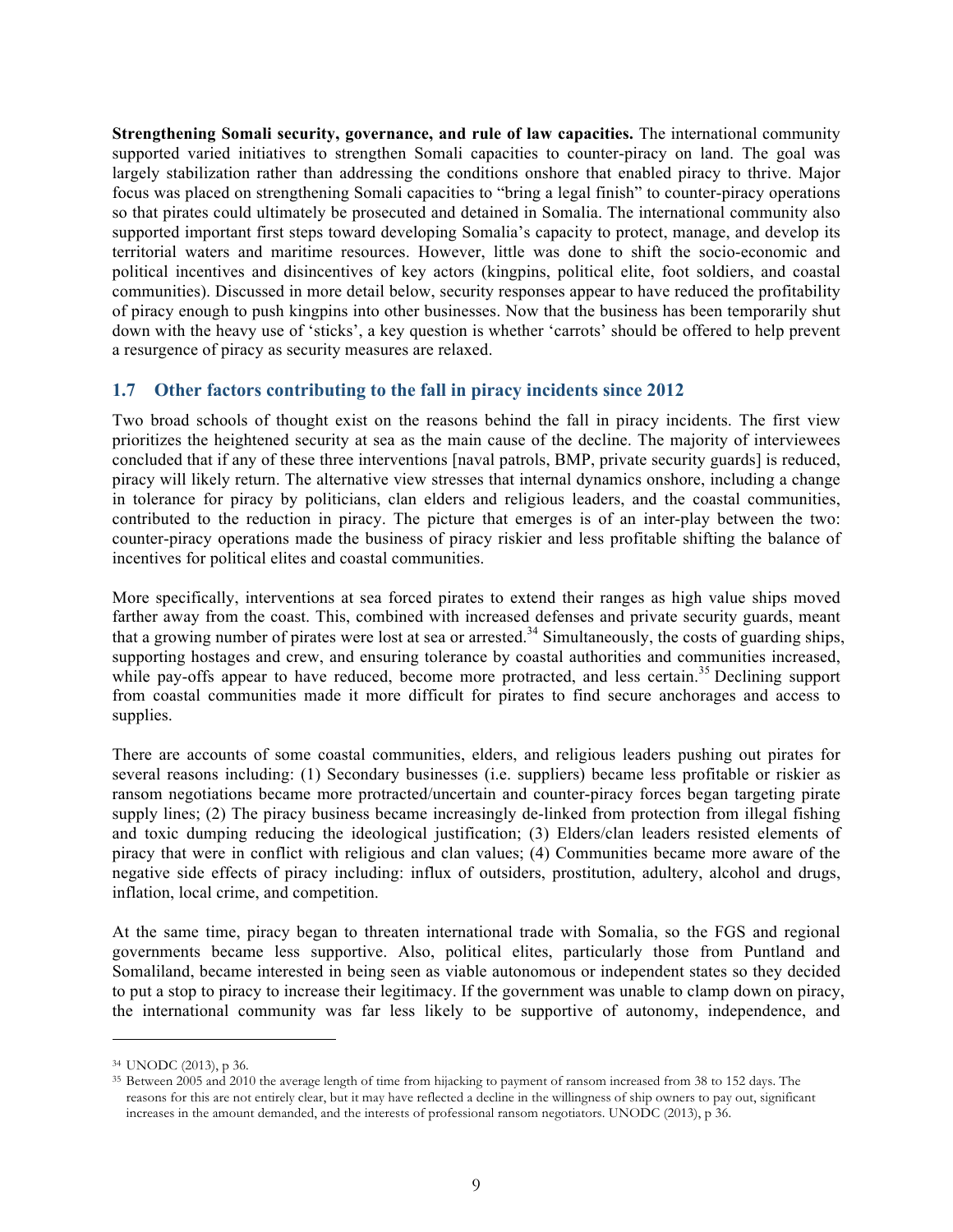international aid. Last, shifts in local security and power dynamics related to the wider conflict with Al Shabaab pushed out clans/authorities supportive of piracy in certain areas resulting in levels of insecurity not conducive for informal and illicit economic activities such as the business of piracy.

# **1.8 KEY ACTORS AND DYNAMICS**

### **A. How was piracy organized?**

At its peak, the main piracy networks hosted a large number of pirate groups of varying sizes. While these networks were fluid and modes of operation varied, they appear to follow general patterns including:

**Kingpins.** A small number of kingpins have been the principal organizers behind piracy operations. They either directly fund or raise funds from investors to launch operations. Many of them have formed "maritime militias" consisting of hundreds of pirates. They identify commanders to lead specific attacks. Individual kingpins have been responsible for instigating multiple hijackings – for example Boyah's militia was responsible for between 25 and 60 successful hijackings.<sup>36</sup> The majority of these kingpins, who remain at-large, are well-known to Somali authorities and the international community.

Financiers. Just over one hundred alleged pirate financiers have been identified.<sup>37</sup> The majority are located within Somalia and include former police and military officers, fishermen, businessmen, khat dealers, civil servants, and successful pirates who became financiers.<sup>38</sup> Some financiers are known to be located abroad, however there is limited data about them and their investments.<sup>39</sup> The financiers utilize different approaches to financing. In some instances, investors buy shares,<sup>40</sup> in others, relatives or groups pool resources, and in some instances, key individuals are responsible for a large proportion of the investment.<sup>41</sup> Investment can be in the form of money or supplies such as boats and arms. Investors are entitled to a share of the ransom - about 30 percent but up to 75 percent - if the operation is successful, reportedly. Existing data shows that financiers are involved in a range of business activities including smuggling, khat trade, transport, hotels/restaurants/real estate, farming and retail food, financial services, import/export, etc. They also invest in private militias and political influence. 42

**Seamen (commanders and 'foot-soldiers').** Pirate commanders are usually former successful pirates. They are responsible for recruiting their own crew. Low-level pirates are believed to supply their own guns while investors provide heavier weapons. Once a ransom is received, the pirates who carry out the attack reportedly get paid between \$30,000 to \$75,000.<sup>43</sup> Pirate foot soldiers typically receive khat and other supplies on credit during an operation, which is then deducted from their payment after a ransom is ultimately paid. Low-level pirates reported spending a considerable portion of their payments on 'leisure' including trafficked girls/prostitutes, khat, alcohol, and cars that drove many pirates to return to sea.<sup>44</sup> Originally the foot-soldiers mostly came from small coastal towns. However, as news spread, many began migrated from urban centers.

**Ground security.** Once a vessel is anchored, clan-based militia (sometimes distinct from the seamen that carry out the hijacking) guards it while the ransom is negotiated. Typically, the vessel is placed under the control of a ground commander and a team of around 50 guards who secure the vessel against rescue missions or rival gangs. 45

<sup>36</sup> SEMG (2010)

<sup>37</sup> World Bank (2013b), p. 22. UNODC data set from 2012 includes data on 107 alleged pirate financiers.

<sup>38</sup> Ibid, p 59.

<sup>39</sup> Ibid, p 60. Apparently one reason for the reluctance to report on this is the confidentiality of ongoing investigations.

<sup>40</sup> SEMG (2011). Apparently typically sold in \$10,000 blocks

<sup>41</sup> World Bank (2013b) describes and models different financing strategies.

<sup>42</sup> World Bank (2013b), pp 61-62.

<sup>43</sup> World Bank (2013b), p 45.

<sup>44</sup> World Bank (2013b), p 46.

<sup>45</sup> World Bank (2013a).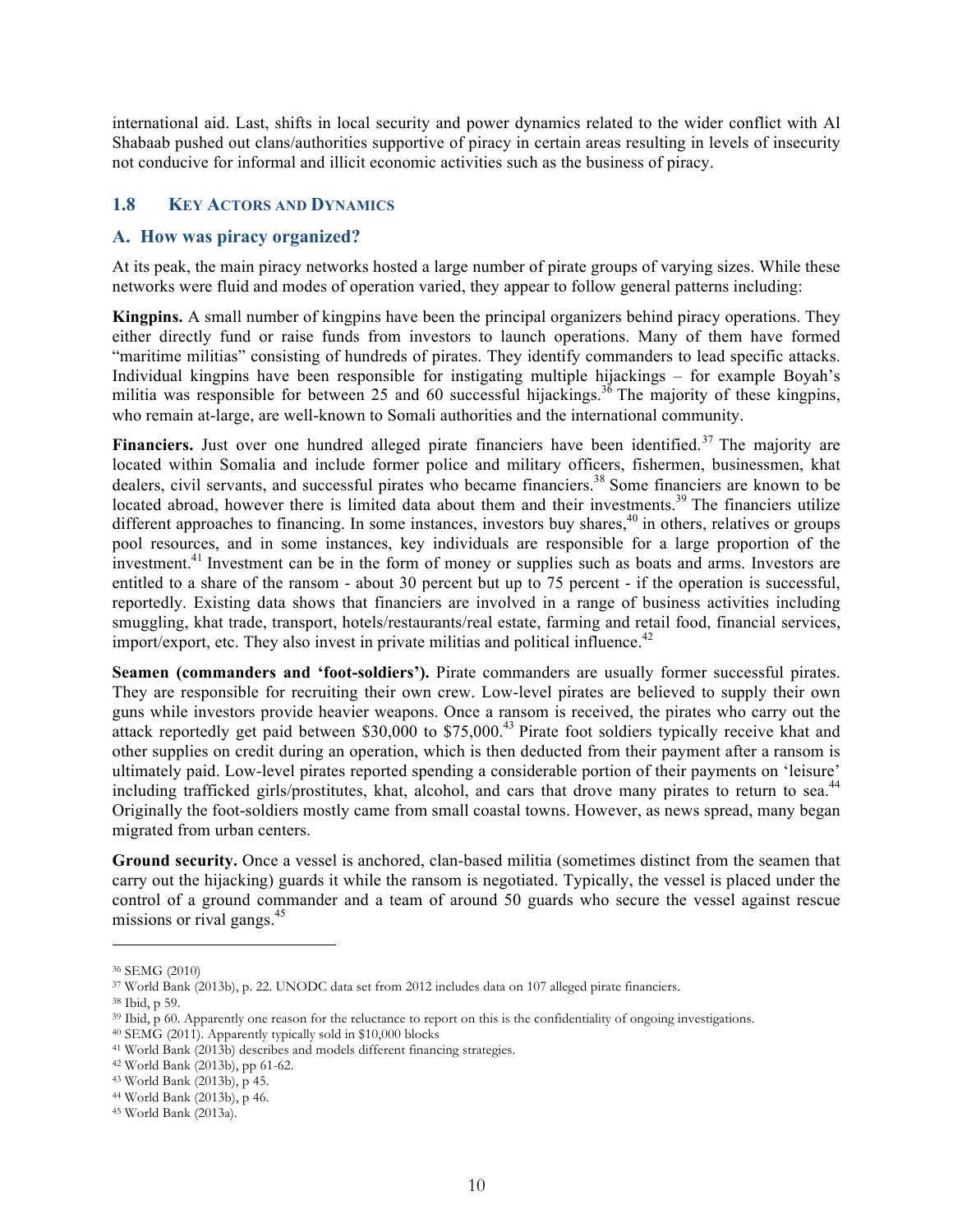**Negotiators.** It became increasingly common for pirate groups to use specialist negotiators who speak English and are familiar with the process (some of whom are based in London). The negotiations are usually opened with the ship owner, who typically involves its insurance company, a specialized law firm, and a private security company. Negotiations are typically overseen by a committee (usually composed of the instigator, key financiers, and the sea and ground commander). Between 2005 and 2011 negotiations became increasingly lengthy and ransoms increased in size.<sup>46</sup>

**Suppliers.** As discussed in more detail below, onshore suppliers and businesses who provide a range of services to anchored ships and hostages support piracy.

It is important to note that the only link in this piracy infrastructure that has been addressed is the prosecution and incarceration of a limited number of foot soldiers and a few kingpins, all of who are easily replaced by new kingpins and a cadre of desperate unemployed and idle youth, and underpaid, unemployed, and disgruntled soldiers, police, and coast guard employees. If the cost/benefit equation shifts and the business model for piracy becomes attractive, it would not be difficult for piracy to return on a large scale.

# **B. What is the role of "Land-side' Stakeholders?**

**Political elites and clan leaders -** Piracy operations were conducted with the goal of obtaining a ransom in exchange for the release of the crew and cargo. This required pirates to safely anchor and resupply a large commercial vessel a short distance from the coast while undertaking lengthy negotiations.<sup>47</sup> Pirates therefore relied on alliances with local elites – politicians, local authorities, and clan leaders – to ensure protection of the hijacked ship and supplies, which provided substantial income to 'land-side' stakeholders through anchorage fees, taxes on suppliers, and militia employment.<sup>48</sup> Piracy financiers invested heavily in establishing their own militias as well as in political influence, especially in areas north of Galkayo.<sup>49</sup>

With few exceptions, piracy anchorages and launch sites were concentrated in Puntland and Central Somalia. This is explained by the political economy of these areas: piracy is only viable in areas with intermediate levels of political fragmentation characterized by weak or corrupt central or regional authority and informal institutions revolving around the clan. Southern Somalia was too violent and fragmented for piracy operations to be viable, and in Somaliland power was too concentrated to be conducive to piracy.<sup>50</sup> The majority of interviews support the literature in terms of the role of political elites and clan leaders in their capacity to promote, protect, and deter piracy depending on their costbenefit analysis. Experts contend that local elites accepted pirates in areas where there was little alternative taxable economic activity. In contrast, pirates were excluded from areas producing export goods and along trade routes because political elites in these areas profited more from protecting and taxing trade.<sup>51</sup> In addition, they argue that piracy intensified in areas when political elites were threatened by territorial and political competition, for example, due to elections, inter-clan conflict, and incursions from ideological/religious militias such as Al Shabaab, because this made it imperative for them to raise funds for defense. They also show cases in which elites moved away from protecting piracy to protecting trade when economic incentives shifted.<sup>52</sup>

<sup>46</sup> In 2011 the average ransom was US 5.04 million, a 140 percent increase from 2009. World Bank (2013a), pp 95-96.

<sup>47</sup> World Bank (2013a), pp 95-96.

<sup>48</sup> World Bank data suggest up to 86 percent of ransoms went to 'land-side' stakeholders as opposed to investors and men in the boats. World Bank (2013a).

<sup>49</sup> World Bank (2013b), pp 62-63.

<sup>50</sup> World Bank (2013a), pp.140-150.

<sup>51</sup> Shortland and Varese (2014).

<sup>52</sup> Shortland & Varese (2014).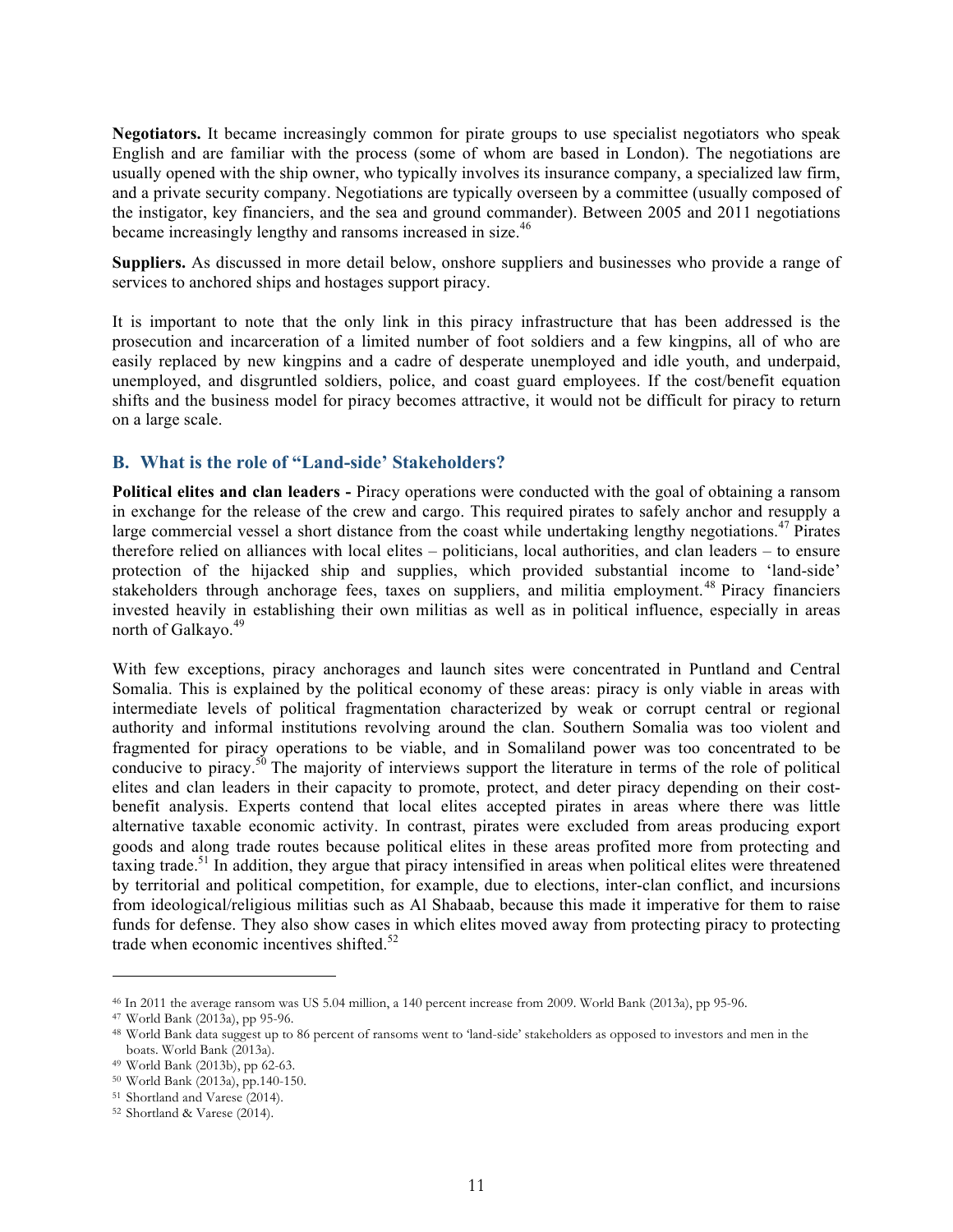**Coastal communities –** Community support was largely financially motivated. Piracy brought revenue to communities that had few other taxable economic activities. An entire economy emerged to supply and provide services to captured ships. This included cooking for the hostages and crew and providing prostitutes, drugs, alcohol, and khat. Local businessmen provided these services on credit to pirates at high interest rates and got reimbursed when the ransom was paid.<sup>53</sup> As ransom negotiations became lengthier and the payoffs more uncertain, this may have strained the credit systems, undermined support from suppliers, and left foot soldiers in debt. Piracy also distorted local economies and caused inflation and competition in largely egalitarian communities. It also crowded out artisanal fisherman and other livelihood options resulting in increased dependence on piracy.<sup>54</sup> However, interviewees noted that the negative effects of piracy on the coastal fishing industry was limited because fishing was already undeveloped. $55$ 

**Ideological incentives** - The popular narrative is that pirates protect the coastline and the interests of Somali fishermen from overfishing and exploitation by foreign vessels. This is rooted in a sense of injustice over Somali fishermen's disadvantage relative to foreign vessels and economic marginalization. It also legitimizes a system of taxation/extraction of fines from foreign vessels as a form of compensation for exploitation of Somali resources. However, many believe that this narrative has been debunked because Somali fishermen and foreign vessels do not directly compete for the same fish stocks. Furthermore, the pirates that emerged in 2005, mostly targeted large commercial vessels.

**Current level of community support** - Surveys have been conducted to determine the local mood of coastal communities towards piracy. At the individual level, most respondents thought piracy was illegal/*Haram*. However, they believed that their communities would tolerate it due to a lack of alternative economic opportunities, illegal fishing, and no law enforcement on land or at sea. For many, piracy is a better alternative and safer than migrating away from their ancestral homes. In one survey, 97% of respondents said that they would tolerate piracy because it does not affect Somalis – it is not a problem to them. Elaborating on the role and interest of coastal communities in supporting and benefiting from piracy, respondents noted that there is a misconception that pirates are from coastal towns. Rather, many of them live in-land and use the coastal people to carry out their work. One interviewee stated, "when piracy was in its heyday pirates hijacked a ship carrying goats and livestock to Saudi Arabia for the Haj. Within a few hours the locals killed all the pirates involved in that operation… If the locals do not want piracy they can stop it… It is completely dependent on the coastal communities to protect and run the entire operation. Political networks and financing networks are hard to address, but the coastal communities are the ones that provide the food, water, and land to support piracy. There are only a few communities that can do this." Interventions aimed at preventing a resurgence in piracy should target these coastal communities.

### **C. Connection between kingpins, piracy networks, and clans**

The clan system is very complex. There are many layers of sub-clans and allegiances can be fluid based on threats and interests. Therefore, it is important to take a degree of caution when attempting to understand connections between kingpins, networks, clans, and communities. But, knowledge of these connections can help to understand the business of piracy and can be used to better target and inform current and future interventions aimed at preventing a resurgence in piracy. The following information is

<sup>53</sup> World Bank (2013b), p 46-47.

<sup>54</sup> Hansen (2009).

<sup>55</sup> World Bank (2013b), pp. 57-63.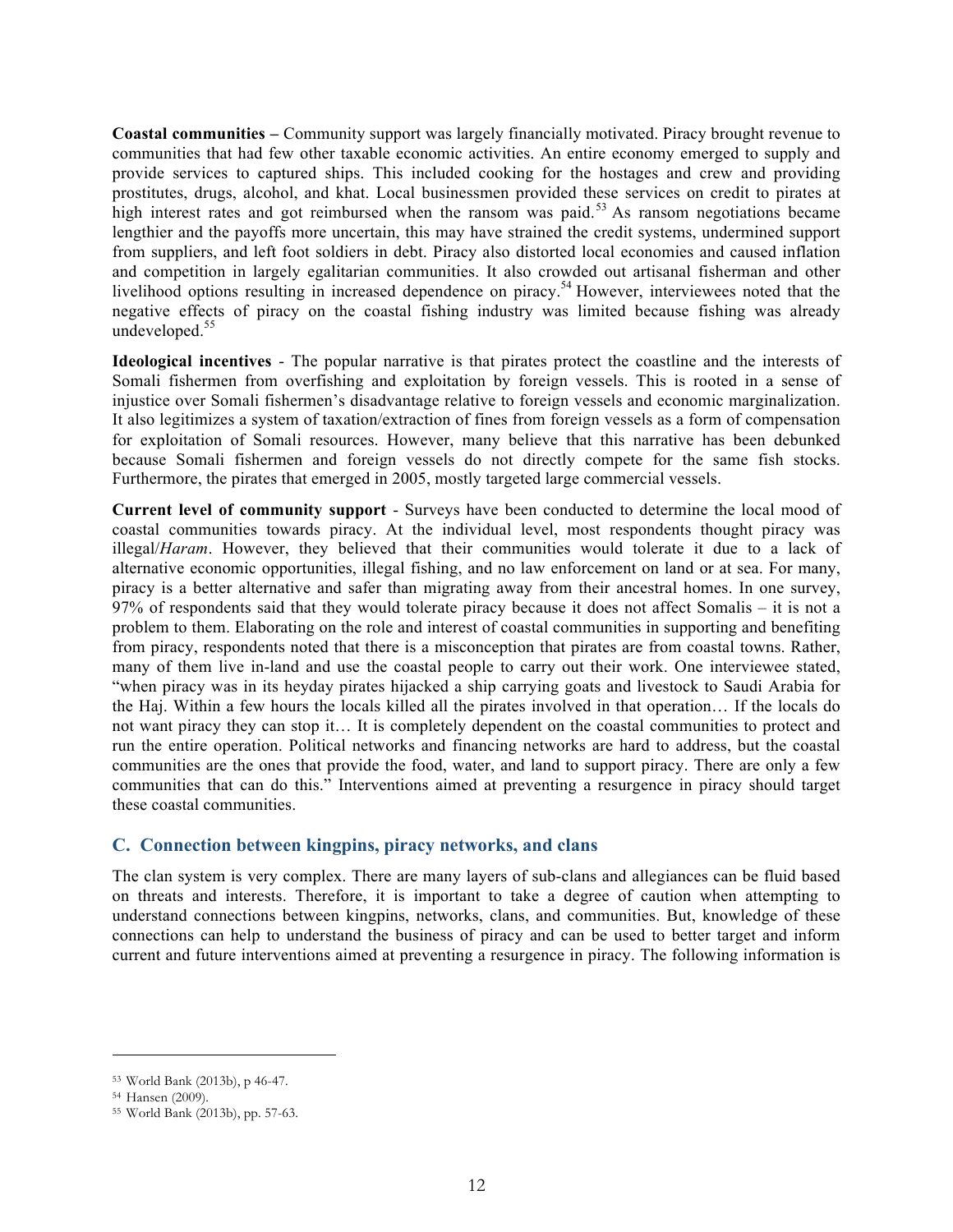based on UNODC's<sup>56</sup> research, knowledge of clan lines and dynamics, interviews with 350 detainees, and information provided by hostages via the hostage support program.

*Puntland* – Approximately 30% of detained pirates are from Puntland the majority of which come from the Darod clan. More specifically, they came from a division of the Marjerteen sub clan known as the Mohamud clans, which includes three clans - Omar Mohamud, Issa Mohamud and Osman Mohamud. The famous kingpins, Abdi Mohamed Mahamoud Hussein (Garad) and Abshir (Boyah) are from the Issa Mohamud clan. Originally these clans belong to the Mudug region and in the past funded the Sultanate of Hobyo. The Puntland pirates were originally from Eyl, Garcad, Xaafuun, and Bossaso. As the word spread, new pirates started to come from the inland town of North Galkayo. During the decline, piracy networks were centralized to the tip of the horn around the Galgala mountains and the coastal towns of Qandala and Caluula. This movement helps to understand the type of environment needed for piracy to work. For instance, Al Shabaab's presence in the Galgala mountains and Qandala and Caluula provided enough protection from law enforcement to launch operations and hold vessels and hostages during lengthy negotiations. This also shows that law enforcement on-land can be an effective deterrent to piracy, which should justify continued investment in building law enforcement capacity in targeted locations.

*Galmudug and Himman and Hebb* – Approximately 60% of detained pirates are from this region, which has two primary clan lines. Pirates from Galmudug emanate from the Hawiye clan. More specifically, they come from a division of the Habargadir sub-clan. Within this clan system the Saad are the most dominant player. Pirates from Himman and Hebb come from some of the same lines as Galmudug. However, they are divided into the Suleman sub-clan, which has been one of the most active sub-clans involved in piracy. Mohamed Abdi Hassan (Afweyne), the kingpin arrested and sentenced in Belgium is from the Suleman sub-clan. During the height of piracy, the inland capital cities of South Galkayo and Addado served as administrative centers and the coastal towns of Hobyo and Xardheere were the last major pirate strongholds. The last commercial shipping vessels were held by pirates off the coast of Xardheere and most of the hostages that were brought inland were held in this area. The village of Amara (Caamara) is another important town where most hostages were either held or passed through on their way to other holding cells. These inland and coastal towns remain insecure and fairly inaccessible to the government and international actors making them conducive environments for ongoing criminal activity including piracy.

*South Central - Mogadishu* – A very small percentage (10%) of detained pirates are from Mogadishu. Pirates from this region are a mix of Darod and Hawiye with a few from Ogaden. According to UNODC staff, many of the pirates who request to be transferred or repatriated to Mogadishu are not from there. While there is no evidence for this, it could illustrate the limited economic opportunities in their home towns and the breakdown of the family/clan system due to migration to cities.

### **D. Women and piracy**

 $\overline{a}$ 

Some women were against piracy, others tolerated for economic benefits, and some directly supported it. As one interviewee stated, "A poor woman would jump at the opportunity. A father can't give up his daughter without camels in return. So he says to his daughter, do whatever you need to do to get them. In addition, Somali's practice polygamy and there is a very strong 'love' culture meaning that when you love someone and you can't get them… you get sick." This was an added incentive for male youth to take the risk of piracy. Sources also noted that piracy resulted in increased adultery and nikah misyar (shortterm traveler's marriages). But, once the pirates spent their money, were caught or incarcerated, or disappeared, these women were left with nothing. Piracy also resulted in increased prostitution,

<sup>56</sup> The information provided in this section was provided by UNODC, and much of the language was paraphrased or directly quoted form the author. To protect the identity of the author, it has not been attributed to any individual.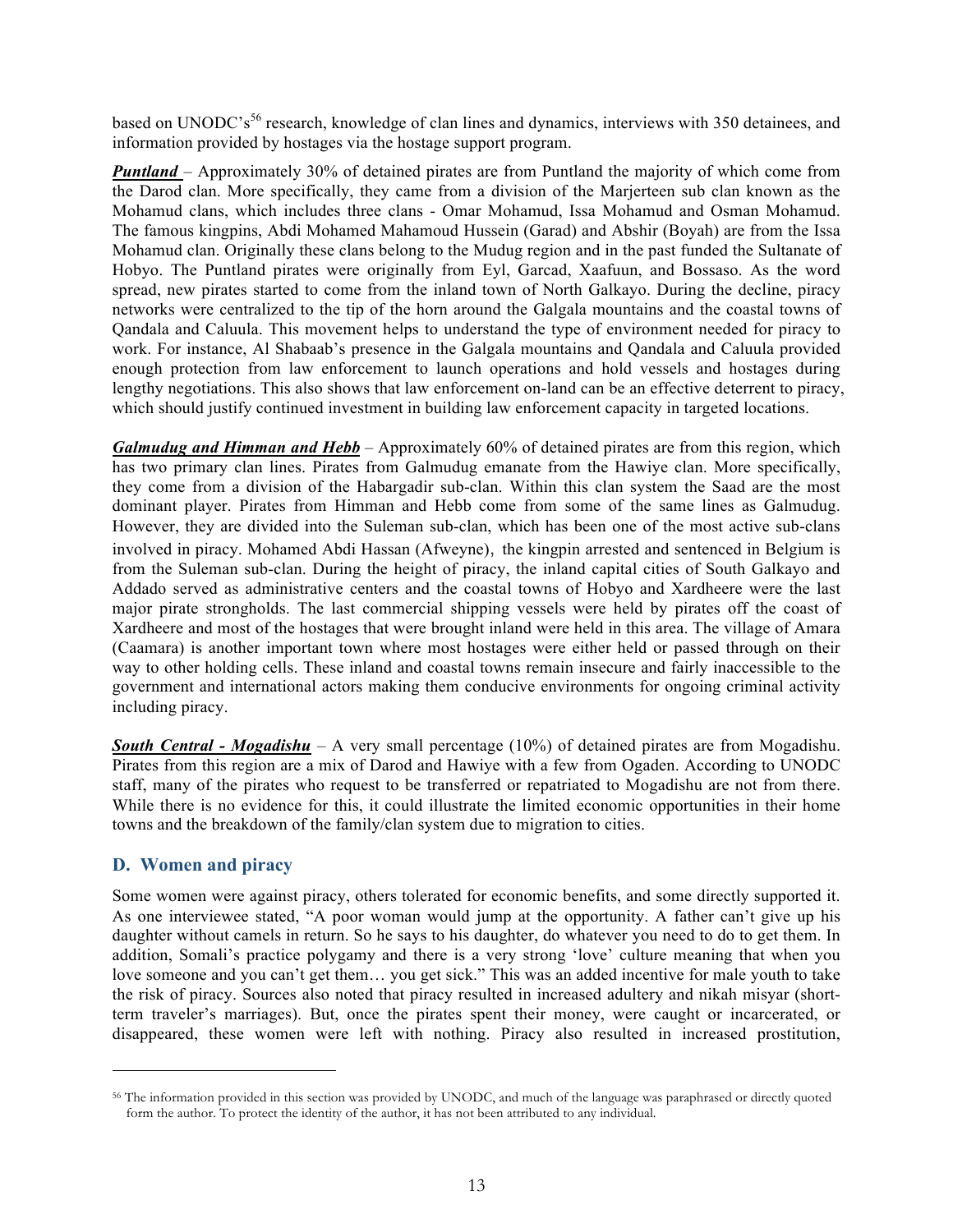trafficking, and sexual violence including gang rape in places like Galkayo, which became R&R venues for pirates. In addition, the large population of unemployed men increased pressure on women to be financially self-reliant. Because they lack alternatives or more competitive livelihoods, many women depend on the Khat trade. Piracy increased sale of Khat significantly so, even if women were against piracy ideologically, economic benefits overcame their qualms. Another cultural aspect of Somali society that influenced women's culpability is ragganimo (machismo or bravery). Parents and women expect Somali men to display ragganimo. Since Somali women are acculturated to being attracted to this quality and fishing is not considered a macho livelihood, piracy was one of the only attractive alternatives. An interviewee noted, "Fishing is not seen as a very attractive career. Piracy provided respect, power, and money… hijacking one ship could change an entire family and clan's lifestyle." This is important to keep in mind when considering investing in the fishing sector. While investments in infrastructure, capacity building, and the formation of value chains are important, if efforts are not made to change Somali's perception of fishing, these investments are likely to have limited buy-in and impact.

#### **E. Relationship between pirates and other organized criminal activities**

At its peak, pirate kingpins and financiers invested ransom proceeds in a range of legitimate and criminal businesses. With the decline in the profitability and viability of piracy, many kingpins converted their assets and networks into human, arms, and drug trafficking and human smuggling.<sup>57</sup> These networks involve prominent businessmen operating out of Puntland, Somaliland, and a number of Gulf States, with connections to Iranian businesses. <sup>58</sup> Pirates also created a market for trafficking women and girls, who become sex workers or sex slaves.<sup>59</sup> There have also been multiple incidents of kidnapping on land for ransom involving pirates, although this has not yet escalated into a major trend.<sup>60</sup> Reports also noted that some pirate groups have become involved in providing private security to unlicensed fishing vessels, which allegedly provides cover for weapons smuggling to al-Shabaab.<sup>61</sup> Pirate assets and networks are easily converted to these activities, which involve the movement of small boats across the Gulf of Aden. These activities are also supported by the same socio-economic, political, and institutional conditions as piracy. As one interviewee observed, "If you stop piracy without providing alternatives… they will get involved in other illegal activities… These might be issues that that international community cares less about, because [in the case of piracy] the shipping industry put a lot of pressure on member states to do something."

#### **F. What was/is the relationship between piracy networks and terrorist groups?**

The relationship between pirate groups and al-Shabaab has ranged from violent conflict to mutually beneficial cooperation, to direct operational coordination.<sup>62</sup> Pirates and al-Shabaab (and previously Hizbul Islam and the ICU) have had violent clashes over the control of coastal areas in Central Somalia. They have also clashed when pirates hijacked ships linked with al-Shabaab financiers, suppliers, or other interests. An expert noted that a history of antagonism has existed between pirates and militant Islamists (particularly the ICU), and counter-terrorism has at times been at odds with counter-piracy.

The ICU, which was started by Hassan Oweys instated *Sharia* in Mogadishu. Oweys had a rivalry with Yusuf in Puntland who was sponsoring piracy. This could explain why Oweys put an end to piracy and the ICU declared piracy *Haram*. In 2006, [when the ICU controlled Mogadishu] there were no piracy attacks. Research findings show a 50% percent reduction in the rate of piracy

<sup>57</sup> World Bank (2013b), p 66.

<sup>58</sup> SEMG (2008), p 32.

<sup>59</sup> Interview with Stig Hansen, based upon research for UNODC report on human trafficking.

<sup>60</sup> SEMG (2013). Several kidnap incidents involving pirates occurred in 2011 and 2012, including the kidnapping of American journalist Michael Moore Scott and multiple international aid workers.

<sup>61</sup> SENG (2013), p 22.

<sup>62</sup> World Bank (2013a).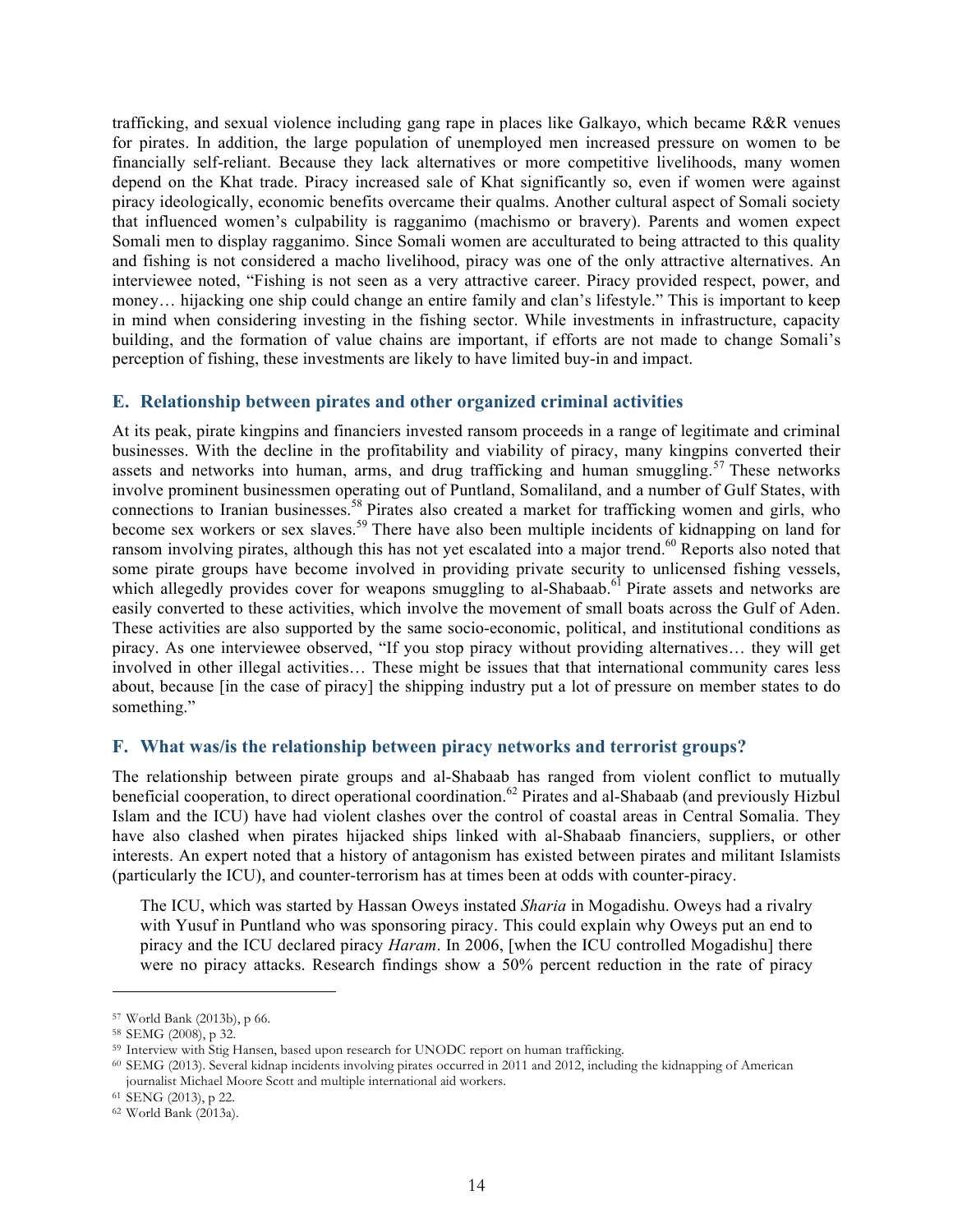when a port is controlled by militant Islamists… Yusuf went to Ethiopia to attack the ICU with US support. Operation Enduring Freedom successfully destroyed the ICU by January 2007. At this moment, Al Shabab was born. The ICU split into radical and moderate factions - Oweys started Hisbol Islam and split from al Shabaab. Later they fought and al Shabaab won and allied with AQ in 2012. Yusuf moved into the presidential palace in Mogadishu and piracy exploded by 1000%. Islamists and pirates are rivals… when Islamists take over a port… piracy goes down.

In other instances, al Shabaab has accommodated and benefitted financially from pirates operating in areas it controls by taxing or receiving a share of ransom in exchange for non-interference or protection.<sup>63</sup> For the most part, this appears to have been pragmatic rather than based upon a merging of strategic interests and ideological ties.<sup>64</sup> Reportedly, one pirate kingpin (Ciise Yulux) has directly supported al-Shabaab operations by facilitating the movements of jihad fighters, which highlights the potential threat of direct cooperation in operations between piracy financiers and senior al-Shabaab figures.<sup>65</sup> In addition, as described above, SEMG has documented the role of one pirate network in smuggling arms, explosives, and contraband to al-Shabaab from Yemen. According to the SEMG, this pirate network shares clan connections to al-Shabaab in Puntland and is involved in providing security to foreign fishing vessels that provide a cover for other smuggling activities.<sup>66</sup>

Some Somali experts discount many of these claims due to insufficient evidence of the link between al-Shabaab and pirate groups. They suppose that there may have been connections with individuals at the fringes of al-Shabaab, but not at the leadership level. Sources also point to the fundamental tension between the motives and ideologies of al-Shabaab and other Islamist groups and pirate networks. While both thrive in the context of weak central government and may benefit from some cooperation, their ultimate aims are not aligned. Piracy is driven by profit rather than political, religious, or ideological motives. Therefore, it is unlikely that piracy would transform into ideologically motivated terrorism.<sup>67</sup> If pirates were directly connected to terrorist organizations, they could not negotiate ransoms from most Western countries. However, some sources point out the risk of terrorist groups mimicking piracy tactics.

Increasing pressure on both al-Shabaab and pirate networks as well as internal dynamics within al-Shabaab appear to be affecting this relationship although it is not clear exactly how. Interviewees expressed the following views:

- § Currently al-Shabaab is going through an internal crisis to either be part of ISIS or AQ. Those that support AQ have executed or kicked out those that want to join ISIS; those that want to join ISIS are moving north to Puntland. Trading arms likely provides a major relationship between the pirates and al-Shabaab.
- § In the past no established link existed. Piracy is considered un-Islamic, which prevented al-Shabaab from partnering with pirates. This has changed as al-Shabaab comes under increasing pressure. But, as the benefits of piracy have decreased, al-Shabaab has less to gain.
- § Recently, a pirate kingpin rented ships to al-Shabaab to launch an attack. This was the first real connection between pirates and al Shabaab… smuggling is rife along this coast. If there are no other alternatives, al Shabaab is an option for former pirates.

<sup>63</sup> In 2010, when al-Shabaab gained control over the major pirate port, Haradhere, it allegedly moved to tax the pirates at a rate of 15 to 20 percent. Consequently, several pirate leaders relocated to Hobiyo. Hansen (2013). 64 Ibid.

<sup>65</sup> World Bank (2013b), p 64-65.

<sup>66</sup> SEMG (2013).

<sup>67</sup> World Bank (2013a).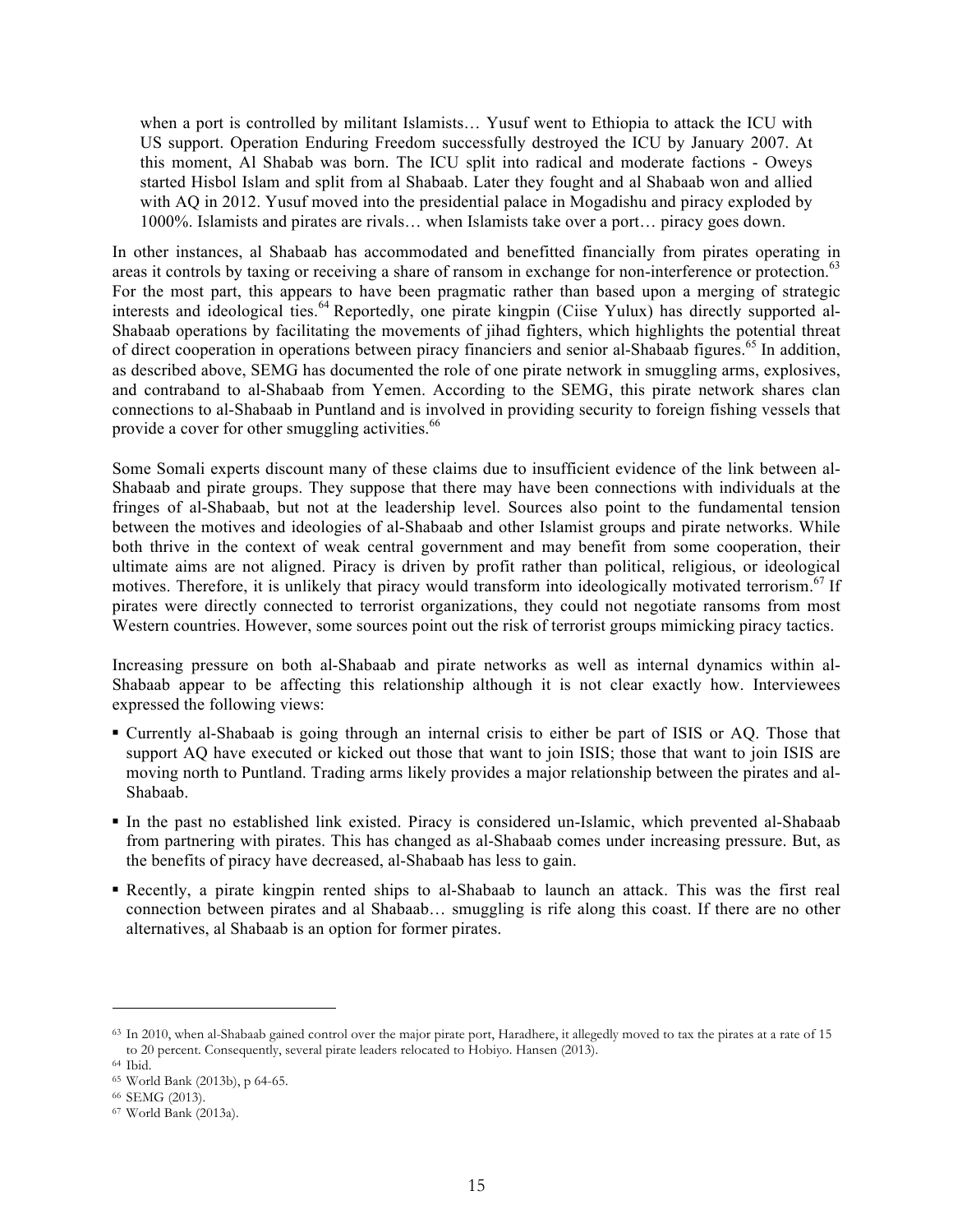*Al Qaeda and Yemen* Experts expressed concern that piracy could shift to Yemen's coast, observing that 50% of Yemen's coastline is controlled by AQ, and many commercial vessels navigate very close to the coast. The war in Yemen has also expanded the insecure zone into the Gulf of Aden. One interviewee noted that "Somalis went to Yemen to escape war. Now they are returning to Somalia. The challenge is regulating the migrants to ensure that they are not AQ. Somalia's biggest concern is terrorism, but piracy can be used as a tool and AQ can recruit former pirates. By joining Al Shabaab they would become born again Muslims."

#### **1.9 DRIVERS AND ENABLING CONDITIONS FOR PIRACY**

What conditions enabled piracy to thrive? Have these conditions been addressed?

**State Collapse** resulted in the inability of the central government to secure its land and sea. It also resulted in unpaid security actors and pushed the mostly Darod clans-people into Puntland adding to the already frustrated and unemployed population. The government's capacity to police its land and sea remains low particularly in the areas most susceptible to piracy.

**Location.** Isolated, ungoverned, and relatively secure coastal towns such as Eyl, Harardheer, and Hobyo were strategically positioned along the bottleneck between the Gulf of Aden and the Indian Ocean. Buffered from the south's warlords, gangs, and Islamic extremists, these towns served as piracy incubators. With some exceptions, the local conditions in coastal areas that harbored pirates appear largely unchanged.

**Supply of easy target vessels**. Piracy is attractive when there is a high volume of easy, high-value targets such as slow moving cargo ships. Perhaps the biggest shift has been in the supply of easy targets as a result of the self-protection measures, BMP, and international naval patrols. However, these measures are costly resulting in a relaxation in security and precautionary measures including the reduction of the highrisk area. Ships are traveling at slower speeds, hiring less private security guards, and travelling closer to shore.

**Environmental factors.** Somalia suffers from the effects of climate change and desertification, which has had a major impact on the largely nomadic pastoral population, 70 per cent of whom are under the age of Due to lack of alternative livelihoods, these youth migrated to urban centers where economic opportunities are limited. The 2002-2004 drought escalated the situation and the December 2004 Tsunami damaged coastal livelihoods and exposed toxic dumping, which heightened the level of desperation and compounded grievances related to illegal fishing. Somalia's resilience to climate change and environmental shocks has not improved, and the grievances against illegal fishing and toxic dumping remains misunderstood, under investigated, and unaddressed.

**Economic adversity.** From 2006 to 2008 Puntland's economy hyper-inflated, which further accelerated the aforementioned socio-economic factors. For instance, from 2006 to 2008 the salaries of Puntland's soldiers and policeman dropped from over \$70 USD in 2006 to under \$30 USD. By 2008, the Puntland government stopped paying these salaries leaving coastal towns and urban centers poor and lawless. Lacking economic alternatives, unpaid soldiers and police often turned to criminal activities. This coincided with the escalation of piracy attacks in 2008. None of the above has been resolved in a sustainable manner. The current Somali police, coast guard, fisherman, and soldiers being trained by international actors could be the next pirates if the economy is not improved and salaries and stipends remain inadequate or go unpaid.

**Socio-economic disparity.** Many Somali youth, who remained throughout the war, lack access to practical education, business opportunities, and government jobs. They cannot compete with the more educated and worldly expats that returned after the war. Piracy provided a fast-track up the socioeconomic ladder and the ability to compete. These divisions remain high, and the desire socio-economic advancement is strong.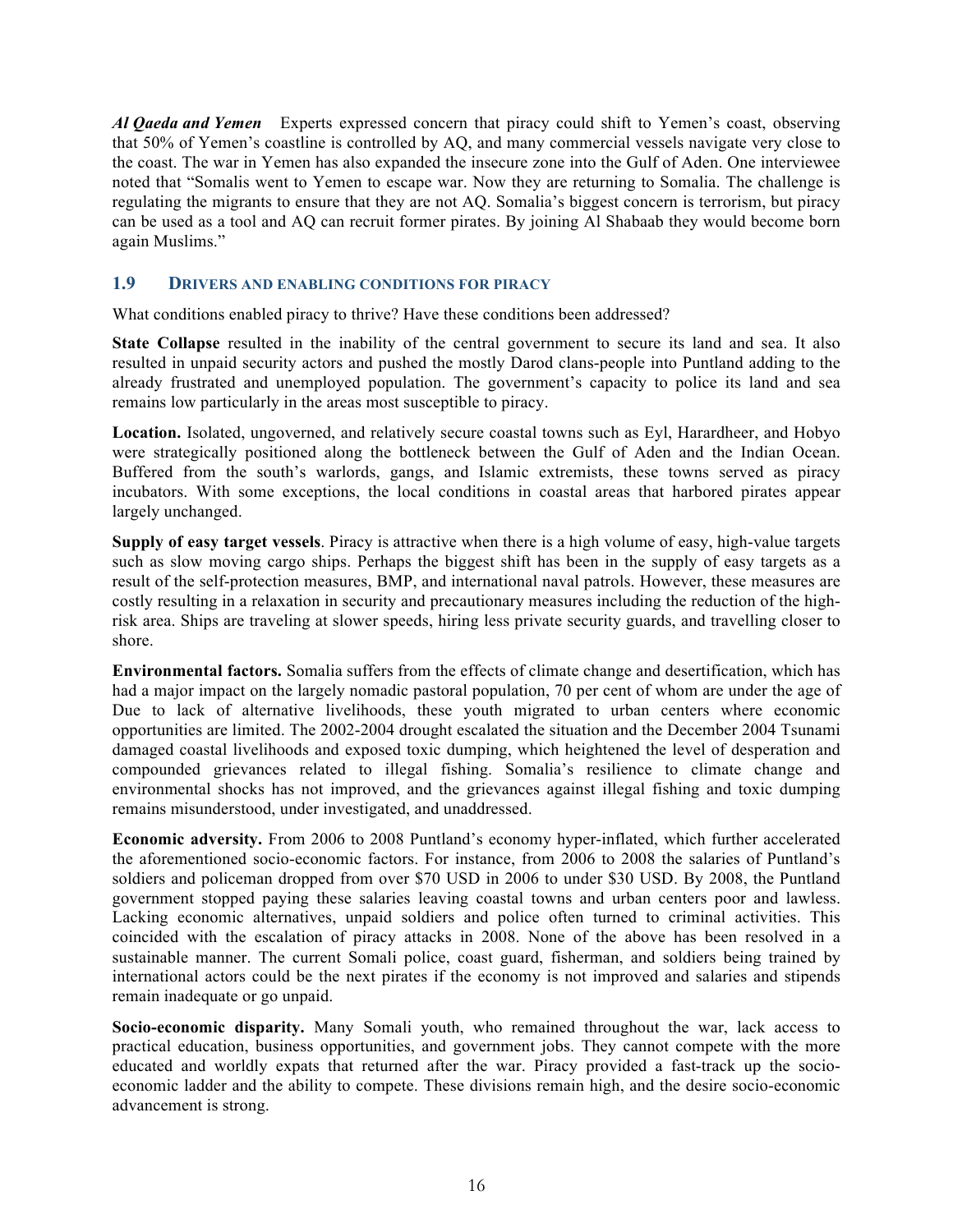**Private coast guards and illegal licensing.** In 1999, the Puntland government began contracting private security companies to help build its coast guard including: Hart Security (1999-2002); Somali-Canadian Coast Guard (SomCan) (2002 – 2005 and 2008); Al-Habiibi (2005-2007); and, Saracen International (2010). Many of these companies became involved in illegal licensing and protection of commercial trawlers for a fee. Some of the private coast guards were also complicit to and directly engaged in armed robbery at sea and piracy. When the private firms left for various reasons, the Puntland government was unable to continue paying competitive salaries. As a result, many of the highly trained ex-coast guard recruits turned to piracy. Highly equipped with skills in sharpshooting, maritime navigation, engineering and boat mechanics, and boarding and seizure operations, this new cadre of pirates was capable of conducting complex piracy attacks far from Somalia's shores. Although many current discussions continue concerning the formation of Somalia's coast guard, the issues of salaries and the potential for members of the coast guard to engage in illegal licensing, protection of illegal fishing for a fee, and acts of piracy remain unaddressed.

**Clan System and clan law.** For the majority of Somalis, loyalty to one's clan and obedience to clan law supersedes any formal government or national identity. The clan system that sourced Somalia's civil war also preserves a semblance of order particularly in the regional states. This patronage system initially enabled piracy networks to form among specific sub clans and challenged the regional government's motivation and capacity to denounce piracy, capture and prosecute pirates, and target kingpins. Lack of legitimate sources of revenue pushed political elites to support piracy in order to maintain their patronage system. The clan system remains the primary source of rule of law throughout Somalia. Any onshore interventions, particularly those focused on the use of statutory law, must take customary laws and clan dynamics into account. Anecdotal evidence suggests that constructive engagement with clan elders and religious leaders helped to curb piracy. Greater understanding is needed to determine if and how they could be engaged to prevent a resurgence.

**Kingpins, investors, and networks with capabilities and assets.** Somali's ability to mobilize human resources and transfer funds across a range of individuals and geographies in an efficient, effective, and clandestine manner enabled kingpins to quickly turn piracy into a viable and lucrative business. These capacities have been enhanced, and the networks remain intact. Therefore, it is likely that the kingpins will re-enter the piracy business if the potential benefits outweigh the costs. An interviewee noted, there is a large mafia base in Galmudug so it is really easy to move money quickly. The criminal network system remains intact in this area and only a few kingpins have been arrested and convicted. The most notorious is Mohamed Abdi Hassan 'Afweyne' and his business partner Mohamed Abdullahi Moalim-Aden 'Tiiceey'. Ticeey, a naturalized US Citizen from Minnesota with a Master's degree in public administration from Minnesota State University, was the former regional governor of the self-declared autonomous region of Himan and Heeb. Both men are currently serving sentences in Belgium. Their arrest provoked protest and criticism among Somalis – showing the extent to which they were seen as businessmen benefitting their communities and clans rather than criminals.<sup>68</sup> A piracy expert noted that Kingpins are embedded in their clans, they invest in their communities and have militias, arms, and established networks. Furthermore, pirate kingpins enjoy protection from the authorities. For example, in 2014 Gafanje was arrested in Mogadishu, but was released after senior clan leaders from Harardhere protested and threatened the FGS. As one interviewee stated, "the release of Gafanje was a major mistake, because it confirms the level of impunity that permeates society for certain individuals." Puntland authorities also arrested and jailed Abshir Boyah, but sentenced him to only 5 years, and other leaders have not been targeted.<sup>69</sup>

<sup>68</sup> SEMG (2014)

<sup>69</sup> http://www.reuters.com/article/us-somalia-un-piracy-idUSBRE86G0ZN20120717 citing a 2012 report of the SEMG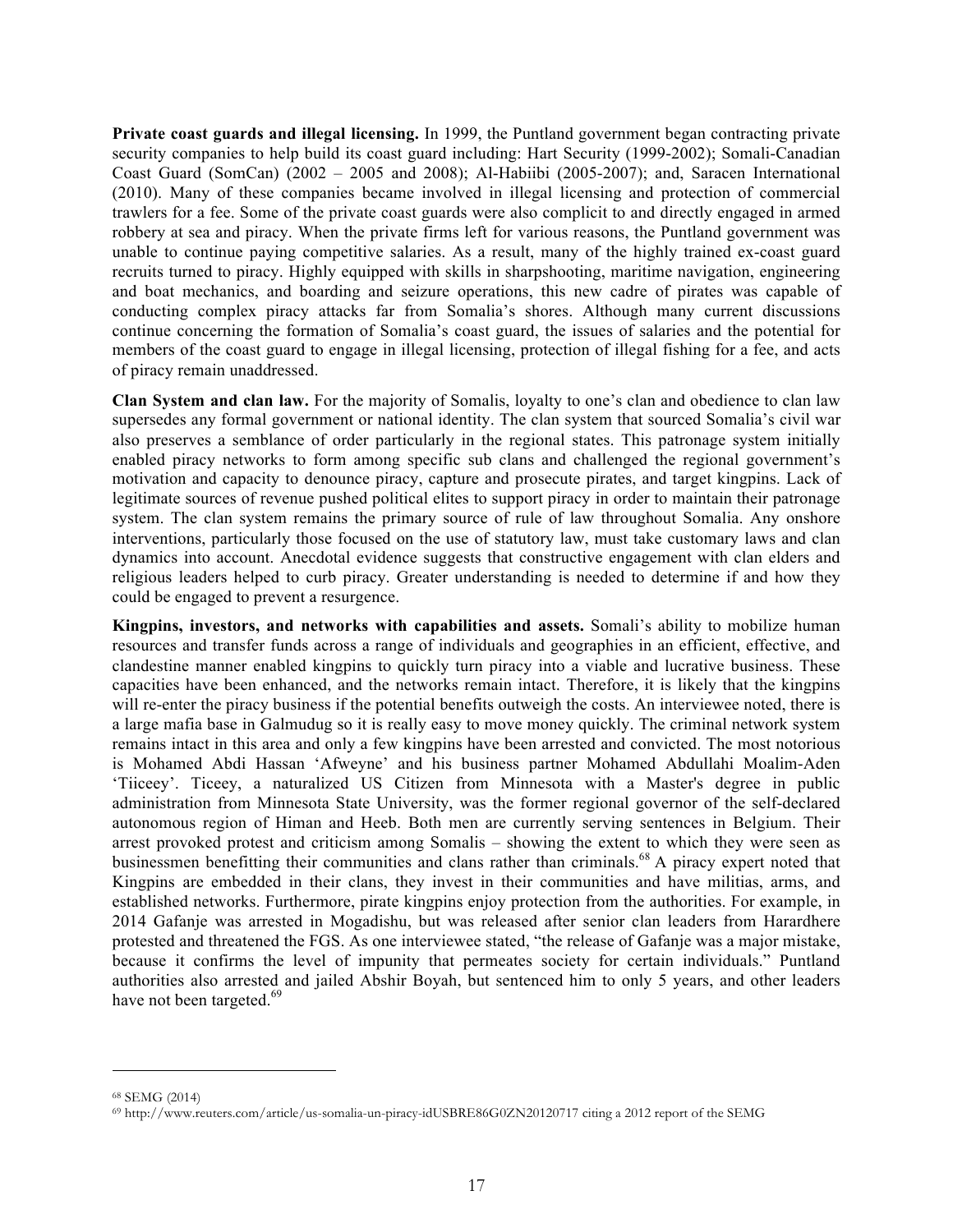A piracy expert asserted that, government officials, police, and other actors are hesitant to arrest kingpins due to the potential personal repercussions and the possibility of causing inter-clan conflict. Other interviewees noted that political will existed at the federal level to capture the kingpins, but not at the regional level. Also, many of the police chiefs are in the same clan as pirates so they have to be careful which kingpin they target as they have superior strength and financial capital to either pay off politicians, military and police or fight against them. The police are also terrified of al-Shabaab, and they either do not get paid or receive little pay. Thus there is little incentive for them to go after kingpins. In the past, in some instances political elites attempted to address piracy. For example, when Abdirahman Farole became President of Puntland, he attempted to crack down on Puntland-based pirate networks in Eyl. However, the pirates simply moved their operations outside of Puntland to the port of Garacad.<sup>70</sup> It is unclear if and how current political leaders at the national and regional level would react if there was a resurgence, and it does not appear that any incentives or disincentives are being provided to encourage them to prevent a resurgence.

**Local political institutions.** A commonly held view is that coastal areas were conducive to piracy because they were largely 'ungoverned'. However, experts<sup>71</sup> show that this diverts attention from the dynamics of local institutions that were major factors in determining whether piracy was enabled or constrained. Piracy hubs actually were confined to areas of Puntland and Central Somalia characterized by strong, clan-based institutions and resistance to central government authority, but not disorder and violence.<sup>72</sup> Local political elites protected piracy in areas isolated from trade that had few other taxable economic activities because it provided them with alternative means to generate revenue and maintain their patronage system.<sup>73</sup> By implication, changes in political leadership in areas conducive to piracy do not necessarily lead to a change in their approach to piracy. For instance, al-Shabaab began taxing pirates when it took control of Haradeere despite the conflict with its ideological doctrine. In addition, changes in economic incentives might lead political leaders to change their approach. For instance, when bans on livestock were lifted in Eyl, the government became less tolerant of piracy. Hansen argues that piracy is a product of weakened local institutions rather than the absence of the central state. He traces the 2008 surge in piracy in Puntland to the crisis of Puntland's institutions, which included, among other factors, the collapse and co-optation of its police and security forces due to a failure to pay them. He argues that building stable local Somali institutions and supporting existing power centers and structures near pirate hubs that can be allies in fighting piracy are the keys to curtailing piracy. He offers an alternative approach to state building focused on regional institutions, rather than building the central government from the top down.

**Gaps in maritime security, legal frameworks, and law enforcement capacity.** Somalia's capacity to enforce maritime laws and police its waters remains extremely limited. Therefore, it is difficult for security actors to arrest, prosecute, and adjudicate violators of maritime law including illegal fishing. The roles and responsibilities of various law enforcement and security agencies at the federal, state, and local level lack clarity, and federal, regional, and traditional laws fail to harmonize. For instance, the FGS does not have an anti-piracy law, although some exist on the regional government level. One legal expert noted, "What role will the FGS have vis-à-vis the state level government and what is there interest and capacity to fulfill their roles? What is the appropriate type and level of communication necessary between them? Several actors are working at the federal (macro) level on the national security architecture, but who will fund and equip state and local level capacities?"

**Paying ransoms, transferring, storing money.** The business model of piracy relies on international actors paying ransoms, a process that involves numerous stakeholders, including insurance companies,

<sup>70</sup> Abdiqafar Abdi Hussein (Hukun), a major financier and organizer is from Garacad.

<sup>71</sup> Hansen (2009), World Bank (2013a), Varese & Shortland (2014) and Hastings & Philips (2015)

<sup>72</sup> Shortland and Varese (2014)

<sup>73</sup> The World Bank (2013a)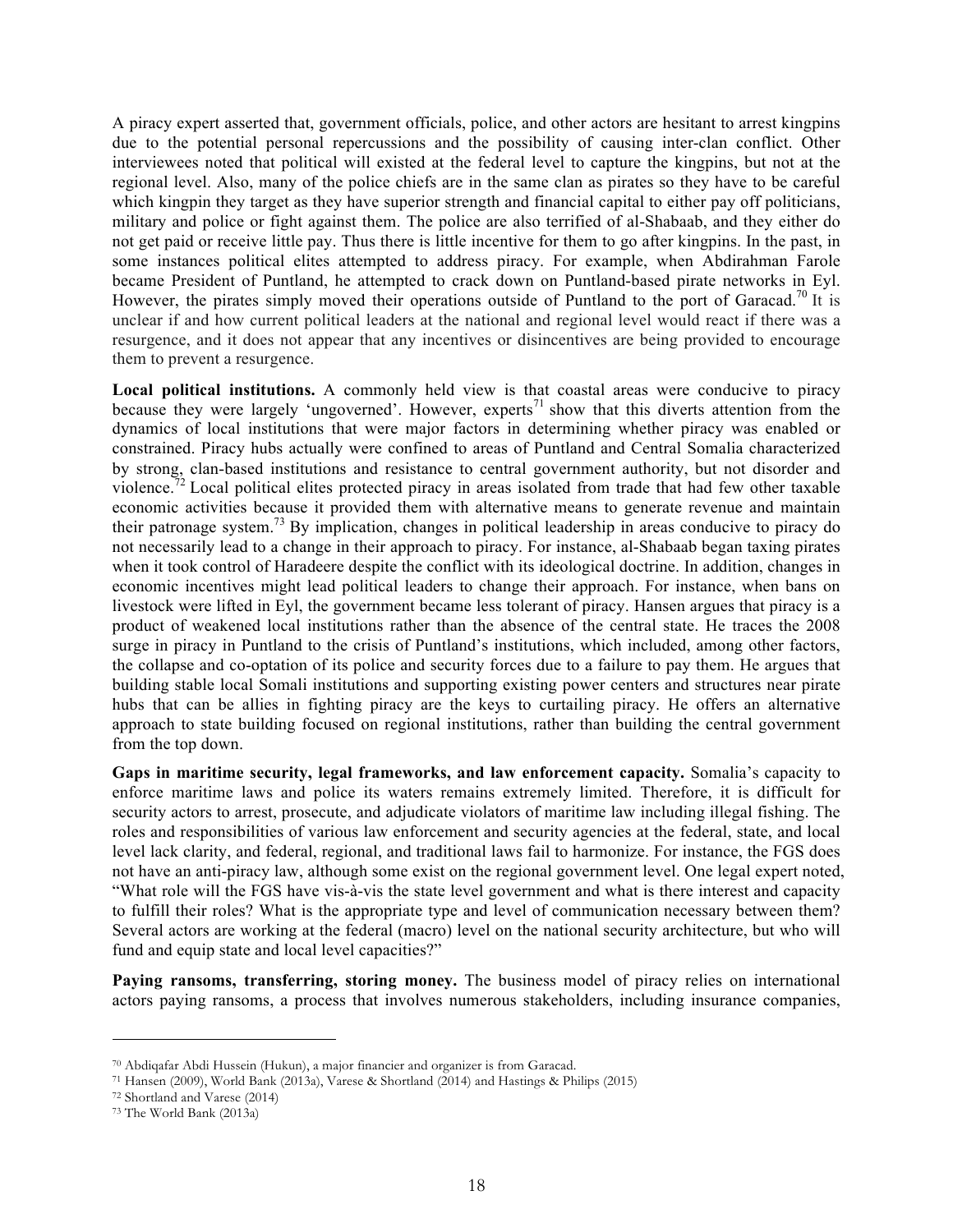international lawyers representing the shipping companies, and private security companies who typically assume responsibility to pay ransoms in cash and orchestrate hostage releases. A significant proportion of ransoms remain in Somalia and are distributed to the pirates are are used to pay for goods, services, and leisure as well as pay-offs for local stakeholders. The World Bank estimates that financiers receive about 30 to 75 percent of ransom payments. Most pirate financiers are based in Somalia, and their investments are in dealings with Somali businesses and politicians. Some financiers also have substantial deposits in bank accounts abroad.<sup>74</sup> A preliminary investigation by the SEMG into pirate finances in 2014 showed significant sums of money circulating both inside and outside of Somalia. It also provided evidence of money laundering in Dubai and UAE and of various bank accounts held in Djibouti.<sup>7576</sup> The World Bank provides details on how the proceeds of piracy are moved internationally, including through trade-based money laundering, Diibouti and Dubai-based financial institutions, value transfer services, and crossborder cash smuggling. A piracy expert noted, "If no one paid ransom, piracy would have ended a long time ago, but governments were not interested in getting involved with private companies paying ransoms, so the money is still there for the pirates to access if they can get past the security barriers. Some work has been done on tracing funds, but to very limited effect and no money has been seized and returned to anyone."

**Desperate and frustrated young men with guns and demand for money, power, and love -** According to a World Bank study in which over 30 former pirate crewmen were interviewed, individuals reported that they became involved in piracy for money. Initially, piracy attracted unemployed and struggling youth who had few other opportunities and whose economic hardship became even more severe as the growth in piracy began to distort the local economy and security environment.<sup>77</sup> While legitimate and legal economic opportunities remain scarce, what appears to have changed is the perception that piracy is riskier and that it is more difficult to profit as more pirates have been lost at sea and fewer attacks were successful. In addition, due to the system of supporting foot soldiers on credit until ransoms were paid, many appear to have gotten into a cycle of 'leisure' spending and debt. While some interviewees cited fear of being prosecuted and put in jail as a deterrent, many countered this claim stating that if the costbenefit analysis shifted, a large cohort of young Somali men would likely take the risk. A common analogy used was that if someone is willing to risk their life to migrate to Europe, prison is not a strong deterrent. Some efforts are afoot to provide livelihood opportunities, but this is a very long term, complex, and challenging endeavor that encompasses far more than simple vocational training and micro grants. A long time and significant investments are essential to create a viable and productive coastal economy that employs a significant percentage of the population. Also, the potential short - term reward is very limited in comparison to the investment, so there is little incentive to engage in legitimate and legal livelihood activities. Also, it is very difficult to develop livelihoods without security, and the areas that need livelihood - related work the most are the ones where there is no security. As a Somalia expert states, "these kids have grown up in a state of war… When they have an opportunity to earn as little as \$1000 USD for a successful hijacking this is three times the amount of the average annual income… Have we done anything durable to change the situation ashore? Is there more security and rule of law? Are there livelihood opportunities? If we end piracy what is the population going to do? We may be pushing them into terrorism or other forms of criminality. None of the interventions are durable until Somalia is a viable state or a state that is not rife with terrorism, violence, corruption, and poverty."

**Illegal, Unreported and Unregulated (IUU) Fishing and toxic dumping**. Even as piracy evolved into a profitable business that primarily targeted merchant ships, the narrative that pirates were informal coast guards defending the Somali coast against illegal fishing remained a powerful justification for piracy. This message helped to mobilize clan elders, religious leaders, politicians and communities upon whom

<sup>74</sup> World Bank (2013b)

<sup>75</sup> SEMG (2014)

<sup>76</sup> Interpol global database cited in World Bank (2013b)

<sup>77</sup> World Bank (2013b), pp 11, 27-28.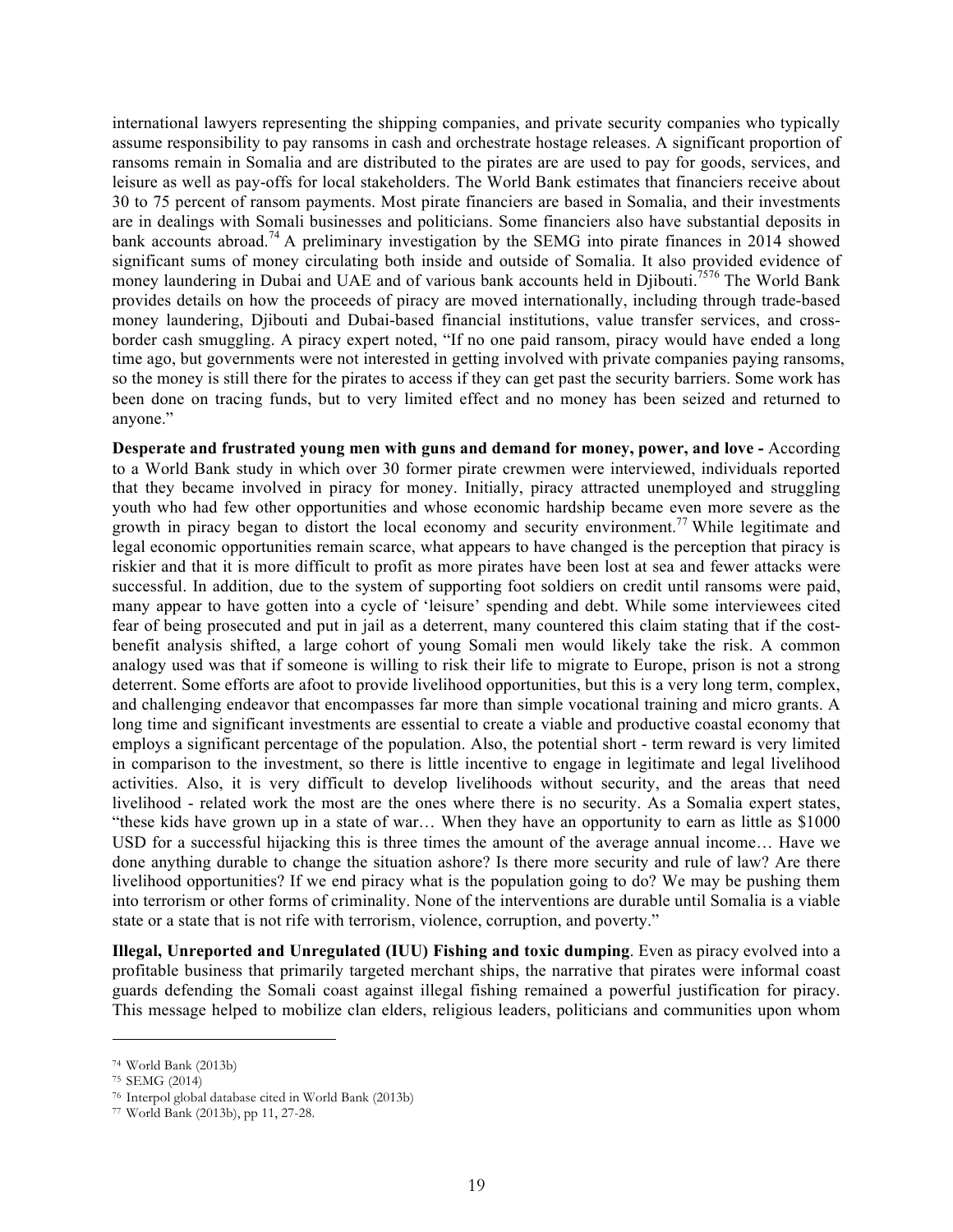the piracy business relies. Many of the incarcerated pirates still claim to be coast guard members protecting their waters from foreign exploitation.<sup>78</sup> Conversations with a wide spectrum of Somalis signals that this narrative is still very much alive. Hence, the issue of IUU fishing, which remains misunderstood and unresolved, is increasingly important as foreign fishing fleets are returning to Somali waters, commercial vessels and foreign navies are relaxing their defensive tactics, and the socio-economic, political, and security conditions on the ground have not changed in the target communities since the emergence of piracy.<sup>79</sup> Despite its importance, IUU and toxic dumping remain politically sensitive topics, which limits entry points for empirical research, constructive discourse, and sincere policy and legal formation and enforcement. It is recommended that members of the Contact Group, representatives of the FGS, and regional governments support all three of the aforementioned activities. A few of the controversial issues that should be disaggregated, researched, and discussed include the following:

- 1) *Illegal or extra-legal licensing* Interviewees noted that despite the narrative that pirates are combating illegal fishing, their relationship with foreign vessels has been more opportunistic – including selling licenses for fishing or transit, protecting licensed vessels and attacking unlicensed violators, and even providing private security services to foreign fishing vessels in some instances.<sup>80</sup> Also, according to SEMG reports and interviews, the FGS and Puntland authorities have been implicated in the sale of fishing licenses and protection of IUU fishing to serve their own personal, clan, or political interests. Coastal defense forces as well as private security firms<sup>81</sup> also play a role in enforcing this licensing scheme. Thus, the mismanagement of maritime resources and potential to extract revenue from the protection of IUU fishing may be contributing to the proliferation of oceangoing militias with the capacity to escalate their activities to hijacking for ransom.
- 2) *Lack of adequate legal frameworks and limited capacity and political will to enforce laws.* Interviewees noted that IUU fishing is a component of establishing the necessary governance framework to enable the development of the Somali fishing industry, which, in the long term, is the main potential alternative source of revenue and income for coastal communities. Establishing a legitimate licensing scheme would help promote the sustainable management of Somali fisheries, the development of the Somali fishing sector, and provide a source of government revenue. However, the corrupt licensing scheme that benefits key actors provides an obstacle to addressing IUU. Stated by a maritime expert, "The narrative that illegal fishing vessels are exploiting Somali waters is not really true. All of the fishing boats have some form of agreement with Somali officials. It is difficult to determine who has a legal license and who has a piece of paper that they bribed someone for. The more support we can get from donors to get the government to adopt a transparent licensing system for Somalia, the faster we can stop illegal fishing."
- 3) *Allegations of the international community and foreign navies protecting IUU fishing.* Nearly every Somali interviewed noted that the foreign navies are only concerned with protecting international interests including foreign fishing vessels. In-line with this grievance, one interviewee stated, "neighboring countries that are expected to deliver the solutions for piracy are a part of the problem, because they either engage directly in illegal fishing or they accept illegal and illegitimate fishing licenses. They also serve as landing stations for illegally caught fish." National and international experts empathized with this sentiment noting that "substantial damage is being done by the foreign

<sup>&</sup>lt;sup>78</sup> Interviews with pirates cited by Stig Hansen (2009).<br><sup>79</sup> OBP Report.<br><sup>80</sup> SEMG (2013) provides details of the use of unregulated private Somali security guards to provide armed protection onboard foreign vessels involved in trade and fishing activities in both Mogadishu and Puntland. In Puntland, this is linked with the protection of illegal fishing and smuggling and to groups involved in piracy. SEMG (2015) finds this trend continuing and expanding to include contracting out of coast guarding services including sale of fishing licenses to private security firms. See also Hastings & Philips (2015) pp 556.<br><sup>81</sup> Local authorities have apparently entered partnerships with private security firms both to provide coast-guarding services and

to sell fishing licenses. SEMG (2015). OBP Report.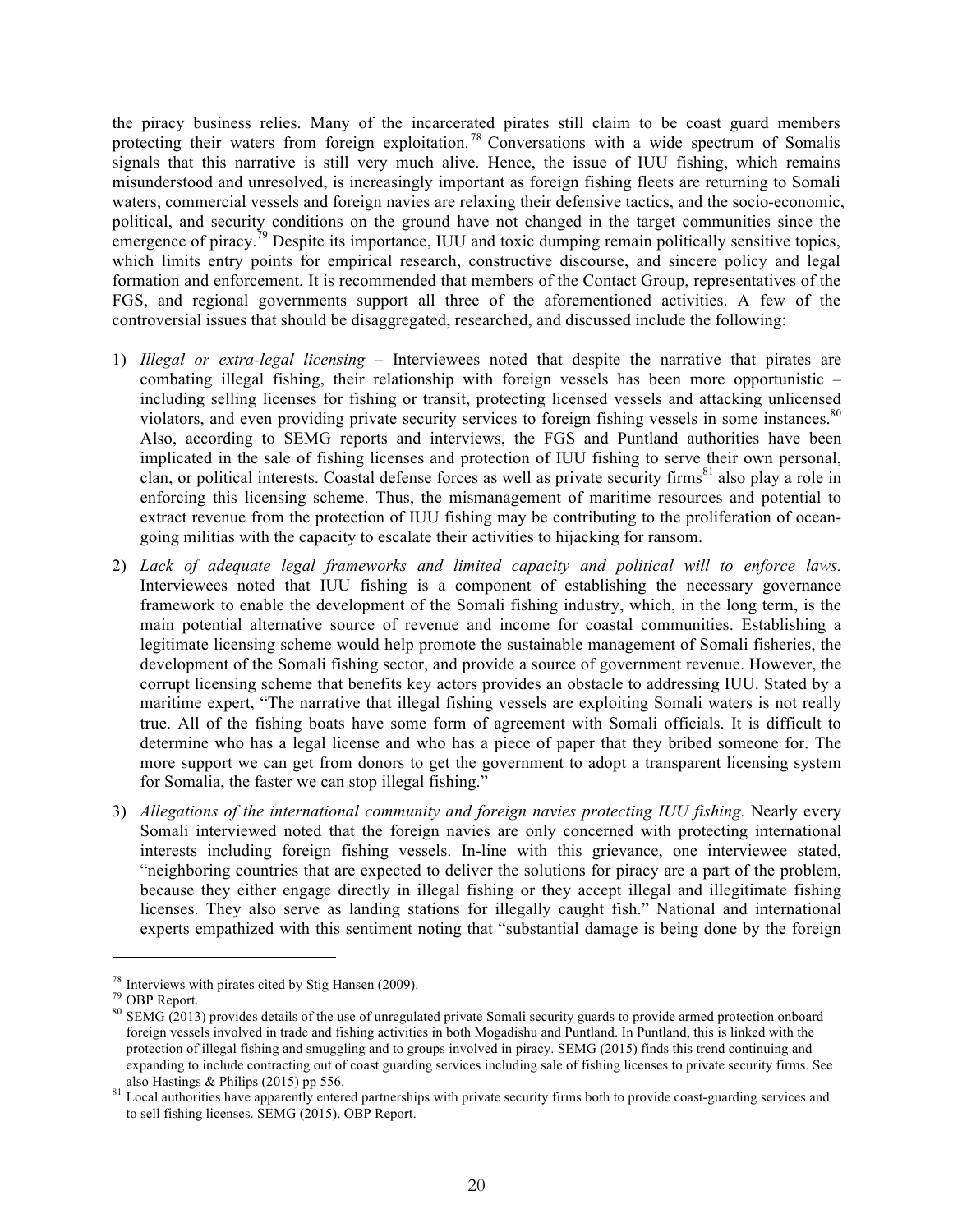trawlers and it is very clear who is doing this." These experts also noted that this is an excuse for piracy. "The foreign trawlers are not in competition with the local fisherman. They target different fish from different locations. So ending IUU fishing is good, but it will not shift the cost-benefit equation of piracy, nor will it improve the lives of the fisher people and coastal populations. The entire value chain for fishing (refrigeration, processing, access to markets, etc.) would have to be established for fishing to become sufficiently profitable to deter piracy and other criminal economic activities."

### **1.10 How do recent dynamics in Somalia and the region effect the threat of piracy and the context for prevention and response?**

#### **Alignment of international support with the FGS and tensions with state authorities**

In 2012, Somalia adopted a new constitution and parliament and elected a new president of the FGS, Hassan Sheikh Mohamud. International partners including the US, EU, UK and World Bank recognized or normalized relations with the Somali government for the first time in over two decades. One important shift in the context for the TF support to counter-piracy since 2012 has been alignment of international partner support behind FGS priorities. The overarching framework for international support has been the Somalia Compact – to be taken over by the National Development Plan (discussed in greater detail below). Ongoing tensions between the FGS and state authorities are an obstacle to action in piracy-prone areas as well as policy formation and passage of legislation. For instance, the FGS and states have not resolved issues related to revenue sharing and organization of security forces, and the FGS has at times blocked international support to Puntland and other piracy-prone areas*.* While efforts are being made including the potential integration of part of the Puntland's Darwish army into the Somalia National Army (SNA), divisions, clannism, and power struggles inhibit cooperation between the FGS and regional states.

#### **Wider focus of international community on al-Shabaab and deteriorating security situation**

The international community and FGS remain focused on fighting al-Shabaab, which they consider a far higher priority and greater threat than piracy.<sup>82</sup> The military efforts of AMISOM and other forces have constrained the presence of al-Shabaab in Southern Somalia. However, al-Shabaab still maintains significant control in these areas and most interviewees expressed the belief that the security situation was worsening despite AMISOM's presence. The international community is preparing the ground for an AMISOM withdrawal, but there have been problems of cooptation of AMISOM forces and its presence has become controversial. The US and UK are supporting the development of an integrated Somalia National Army (SNA) as an alternative. However, the SNA remains fragmented and incapable of confronting al-Shabaab or holding territory when the latter withdraws. Moreover, al-Shabaab is expanding its influence in Somaliland and Puntland where the FGS has no legitimacy. Although less of an immediate concern, Al Qaeda and ISIS also have a presence in Somalia. In the context of these security concerns, investment by the FGS and the international community in maritime security is not a top priority.

#### **Upcoming elections**

 $\overline{a}$ 

The international community and Somali authorities are focused on the upcoming elections. The situation is already fragile with targeted assassinations of politicians, IUD attacks, and drive-by shootings mainly in South-Central Somalia. Making progress on legal or governance issues related to counter-piracy in the context of uncertainty over elections poses significant additional difficulties. Several Somalia experts explained that allegations of corruption and manipulation have already started; the timetable is not yet fixed; the process has yet to be defined; and no budget has been established. In addition, the parliament's

<sup>82</sup> See Annex 3 for detailed excerpts from interviews related to al Shabaab and the security situation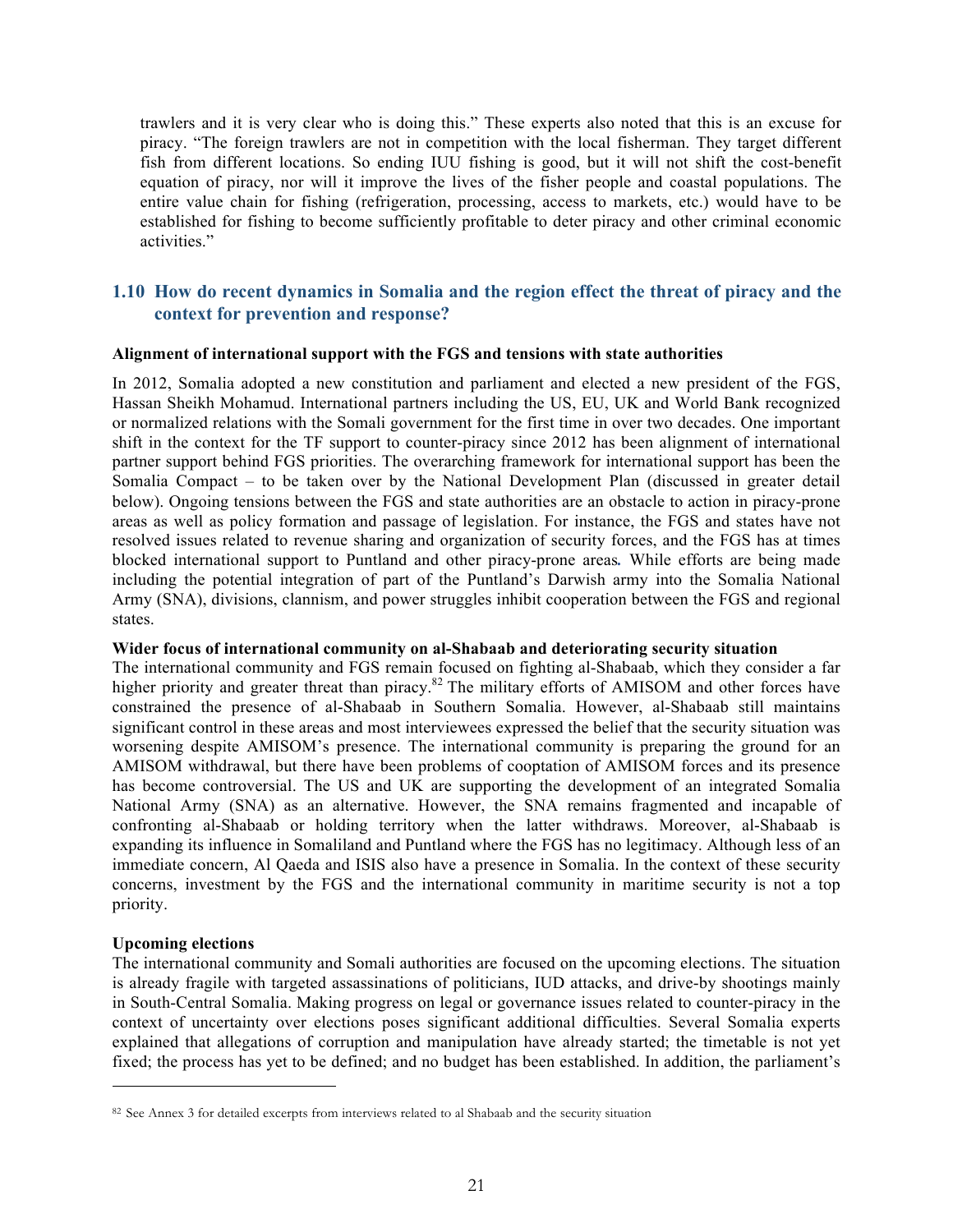mandate ended on August 26, but it extended itself until the elections, and the president's term ended on Sept 10. Nothing in the constitution mentions an extension. In addition, these will be clan-based elections with seats distributed among the 4.5 clans. The majority clans get 1 seat each and the minority clans receive half a seat. The 275 seats will be divided based on this formula. Elections are supposed to take place in 6 regional capitals and Mogadishu, and an electoral college of approximately 14,000 people will vote. The locations for voting will be limited to where AMISOM has a strong presence. Thus this will not be a representative vote of the population. An Upper House will also be appointed with 54 seats that will be selected by the Federal Member States. Regional assemblies will elect these seats based on a 6-month consultation. Interviewees expect Al Shabaab to try to stop the elections or make them illegitimate since its objective is to keep the FGS disconnected from the population to maintain support from the population.

#### **Yemen**

 $\overline{a}$ 

The international community also voices concern about instability in Yemen and the potential for arms and violent extremists (AQ and ISIS) to enter Somalia's porous borders. Insecurity in Yemen also affects Somali fishermen and coastal communities that have been historically dependent on Yemen fisherman for trade. Although not currently of great concern, if pirates began launching attacks on commercial vessels off the coast of Yemen interdiction would be challenging.

#### **2. RELEVANCE OF CURRENT INTERVENTIONS TO ADDRESSING PIRACY'S CAUSES**

# **2.1 Somali Maritime Resource and Security Strategy (SMRSS) 83**

In 2013, the FGS, Somaliland, and the Somali regions developed the SMRSS with support from the international community including from the TF. The extensive consultation process resulted in an overarching strategic framework for the development of the Somali maritime sector, including maritime security and marine resource management. The SMRSS has six thematic annexes, which serve as a roadmap for developing Somalia's capacity in maritime governance, maritime law enforcement, maritime security, maritime safety, maritime response and recovery, and maritime economy.<sup>84</sup> To support the SMRSS, the FGS unveiled a maritime coordination mechanism to the council of ministers, which the council approved on 25 Feb 2016. This includes: (1) The Maritime Security Coordination Committee (MSCC), which is a strategic - level forum co-chaired by the deputy prime minister and IGAD. (2) The National Maritime Coordination Committee (NMCC), which is also chaired by the deputy prime minister. (3) The Maritime Technical Working Group (MTWG), which includes the government, ministries, regional states, etc.

### **2.2 How relevant and viable are the SMRSS and the emerging maritime security coordination mechanisms to address piracy?**

The SMRSS provides a framework to coordinate long-term support to Somali authorities and institutions in areas that are relevant to preventing and countering piracy. It provides a detailed roadmap for support to strengthen the capacities of Somali Maritime Law Enforcement (MLE) agencies as well as to address the IUU issue. It includes a framework for developing the maritime economy - a significant tool to develop alternatives to piracy. Although it provides a comprehensive long-term plan, key issues will be prioritizing and sequencing interventions. A significantly larger investment of human and financial resources than what the TF typically supports is essential. However, the TF could be used to fill gaps that traditional donors are unlikely to support. It could also pilot smaller projects related to the SMRSS to test options and provide proof of concept for larger donor investments.

### **2.3 Do key stakeholders within Somalia sufficiently support and buy into the SMRSS?**

<sup>83</sup> http://oceansbeyondpiracy.org/sites/default/files/attachments/SomaliMaritimeStrategyFINAL\_0.pdf

<sup>84</sup> The 6 annexes are available at: http://oceansbeyondpiracy.org/rmcm-documents-view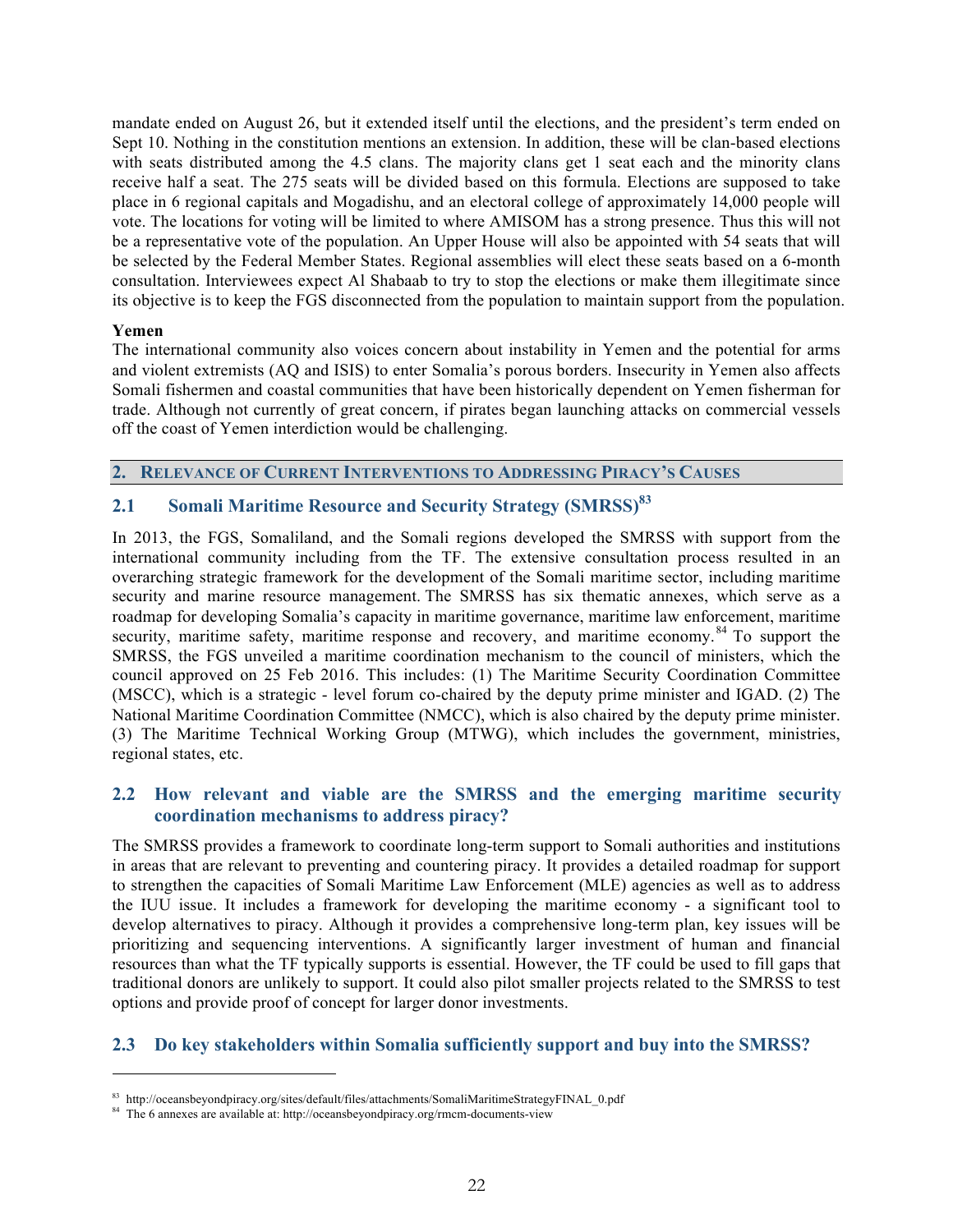The SMRSS appears to have the buy-in of the FGS, evidenced by the high level involvement of the deputy prime minister. Existing political tensions between the regional governments and the FGS will likely influence the political buy-in and commitment to the implementation of the SMRSS. Implementing the SMRSS will take significant human and financial resources, political will, and cooperation between the FGS and the regional, state, local governments, clan leaders, and communities; factors currently lacking. For instance, a representative of the FGS stated, "The Ministry of Fisheries does not have the capacity. Even if foreign fishing vessels are given licenses and are taxed, there is no way to measure the quantity... if you develop the fishing sector, then we also need the laws and regulations and the government's capacity to enforce them. For example, a lot of organizations are supporting the Fishing Authority. But, the issue of revenue sharing is blocking everything."

#### **2.4 How are international partners supporting the SMRSS?**

In theory, all of the international stakeholders interviewed agreed on the level of joint-effort put into the design of the SMRSS, the quality and comprehensiveness of the document, and its importance. However, verbal enthusiasm does not always translate into significant or adequate resource allocation. Some components are receiving support from international donors and UN agencies, but the financial investment is minimal relative to the needs outlined in the SMRSS. Given other priorities and interests, it is unlikely that donors will provide the necessary human and financial investment to execute the SMRSS in a coordinated and timely manner. Another challenge is the absorption capacity of Somalia in relation to the timeframes and funding cycles of most international donors. Lack of alignment of needs, resources, and local capacities could easily result in unmet expectations among internationals and Somalis. Furthermore, access to the individuals and communities most susceptible to criminal activities including piracy is limited due to clan and political affiliations in the case of the kingpins, or as a result of insecurity caused by al Shabaab and local clan militias.

### **2.5 What are the priorities and resources of other donors/funds related to maritime security?**

*EUCAP Nestor<sup>85</sup>* is a civilian maritime security capacity-building mission launched by the EU in July 2012. Initially mandated to work across the Horn of Africa and Western Indian Ocean, the goal was to unite all of the countries' navies and coast guards in the region to fight piracy. This failed to happen, so in 2015 it began focusing solely on Somalia. The mission aims to strengthen the maritime security capacity of Somalia to effectively govern its territorial waters and reinforce its ability to counter piracy. It is mandated to support the development of MLE agencies in Somalia and the maritime security legal framework. However, in practice, it focuses on building the capacity of the police as part of its strategy to fight piracy onshore.<sup>86</sup> EUCAP Nestor's mandate emphasizes maritime security, but its efforts have been limited partially because internal (on-shore) capacity building is necessary before building sea capacity. Therefore, much of EUCAP Nestor's work has focused on building the capacity of police to deal with organized crime. Limited progress has been made on building the capacity of the coast guard and maritime police. In sum, EUCAP Nestor has relatively small staff and resources, insufficient to support the full development of Somalia's MLE agencies compared to the enormity of the challenge and Somali's lack of absorption capacity and political will.

### **2.6 How should the TF align with the SMRSS and coordinate with other actors involved in maritime security?**

<sup>85</sup> https://www.eucap-nestor.eu/en/

<sup>86</sup> Per EUCAP Nestor's literature, its approach is to develop capacities along the whole criminal justice chain 'from crime to court' starting with the arrest and detention of suspects through to the investigation and prosecution of a crime. Its beneficiaries will be the coast guard, navy, civilian coastal and maritime police, prosecutors and judges. EUCAP Nestor Fact Sheet, April 2016.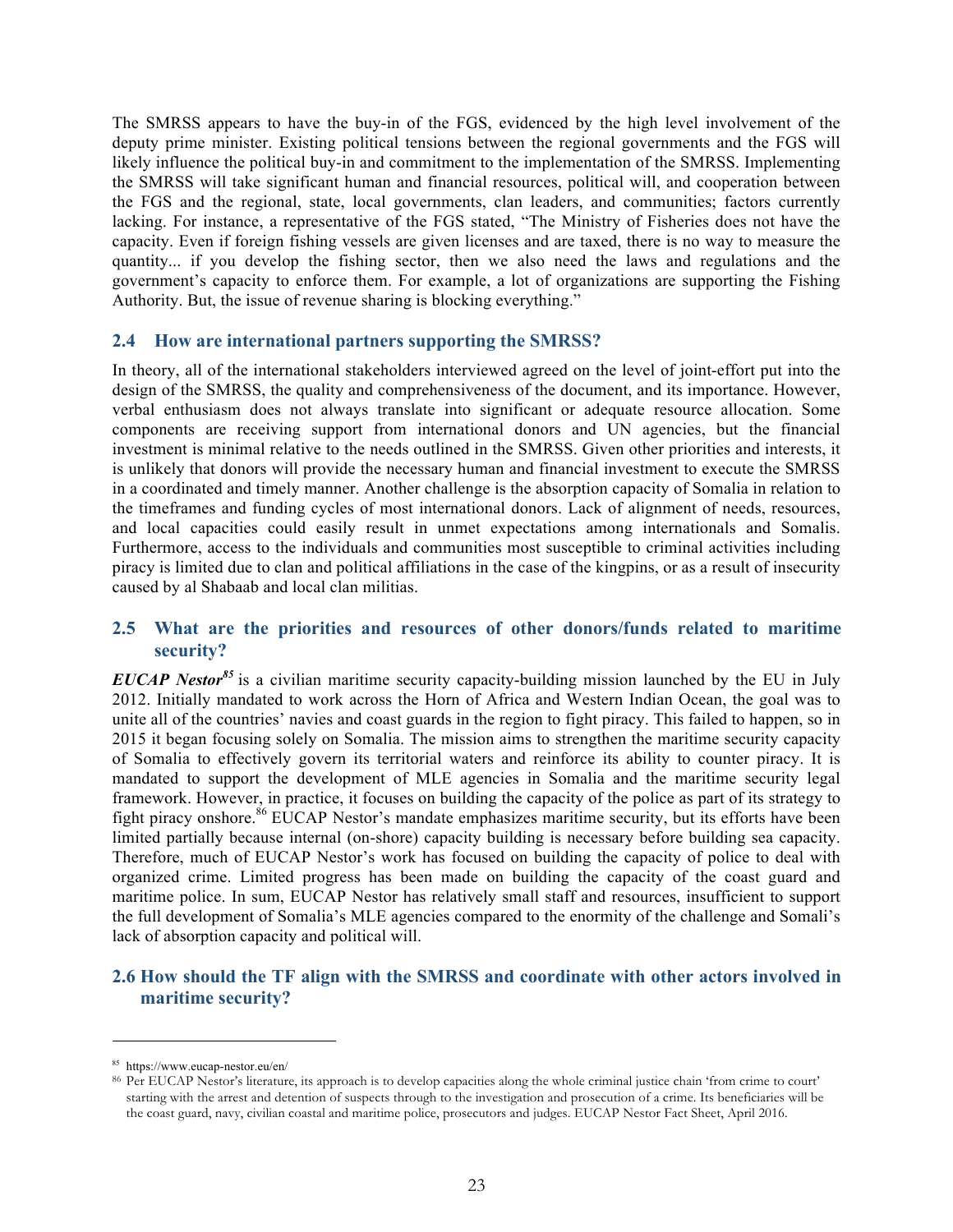All of the TF projects currently being implemented in Somalia align with the SMRSS. Most interviewees including TF Board members agree that if the TF is going to support the strengthening of Somali MLE capacity or to address IUU fishing, these efforts should be aligned with and coordinated through the framework provided by the SMRSS. By aligning with the SMRSS and supporting certain priority areas, the TF could play a role in building the legitimacy of the SMRSS as the key policy framework, mobilizing additional support for the SMRSS, and shaping the direction it takes in its implementation. However, any significant actions taken by the TF to support the SMRSS should be aligned with the Contact Group's level of engagement in on-land interventions that are designed to address the underlying causes of piracy. Also, if the TF supported the SMRSS beyond its currently funded projects, then it would need to be replenished, and its terms of reference would need to be revised and expanded. In addition, donors involved in the SMRSS have varying agendas and the FGS may prioritize topics in the SMRSS that differ from the regions. Thus, there is a strong need to build consensus that the SMRSS is the only document on which to base priorities, and a road map is required to sequence the implementation of the SMRSS. The Contact Group could have a coordination and consensus-building role in this process, but the strategy has to be clearly defined, and an action plan, timeline, and budget should be developed. Prior to any engagement, representatives of the FGS and the regional states (e.g. Puntland, Somaliland, Galmadug, Jubaland, etc.) should agree on their relationship, priorities, and areas of consensus and disagreement. Members of the Contact Group could support these dialogues with support from the TF as needed.

### **2.7 Somalia National Development Plan, and international cooperation to finance these strategies.**

Somalia recently finalized its first National Development Plan (NDP) for 2017 – 2019, which succeeds the Somali Compact<sup>87</sup> (2014 – 2016) that framed Somalia's priorities around five Peacebuilding and Statebuilding Goals and contained a distinct arrangement for Somaliland, known as the Somaliland Special Arrangement.<sup>88</sup> The coordination and financing processes set up to support the Somalia Compact will be sustained as the NDP is implemented. This includes the Somali Development and Reconstruction Facility, which brings together four different international funds – the UN Multi-Partner Trust Fund (MPTF), World Bank Multi-Partner Fund, the African Development Bank Fund (AfDB), and the International Monetary Fund (IMF) – under common governance arrangements and provides a monthly forum for coordination between the FGS and donors, as well as the annual High Level Partnership Forum to review progress.

#### **2.8 To what extent does the NDP address the causes of piracy? What are the gaps?**

The key challenge to utilizing the NDP and other 'national' development policies and strategies to address piracy is the lack of legitimacy and authority of the FGS in the states/entities where piracy has thrived. The main bases for Somali piracy, with few exceptions, are in Northeastern and Central Somalia, which are self-governed by three states that have sought to maintain their autonomy from a central Somali government – Puntland, Galmudug and the Himaan and Heeb state. The Mogadishu - based FGS exerts little influence or legitimacy in these areas – Puntland has even withdrawn from it – and attempts at intervention would, in general, be seen as an invasion.<sup>89</sup>

The NDP (like its predecessor the Somali Compact) and the SDRF and multi-partner funds set up to implement them are seen as mechanisms to align international partner support behind the FGS and its

<sup>87</sup> http://eeas.europa.eu/delegations/somalia/documents/press\_corner/20130916\_the\_somali\_compact.pdf. The international community and the FGS initiated the process to develop the Compact in 2012, building upon the Busan principles for engagement in fragile states.

<sup>88</sup> http://www.pbsbdialogue.org/en/

<sup>89</sup> Hansen (2015).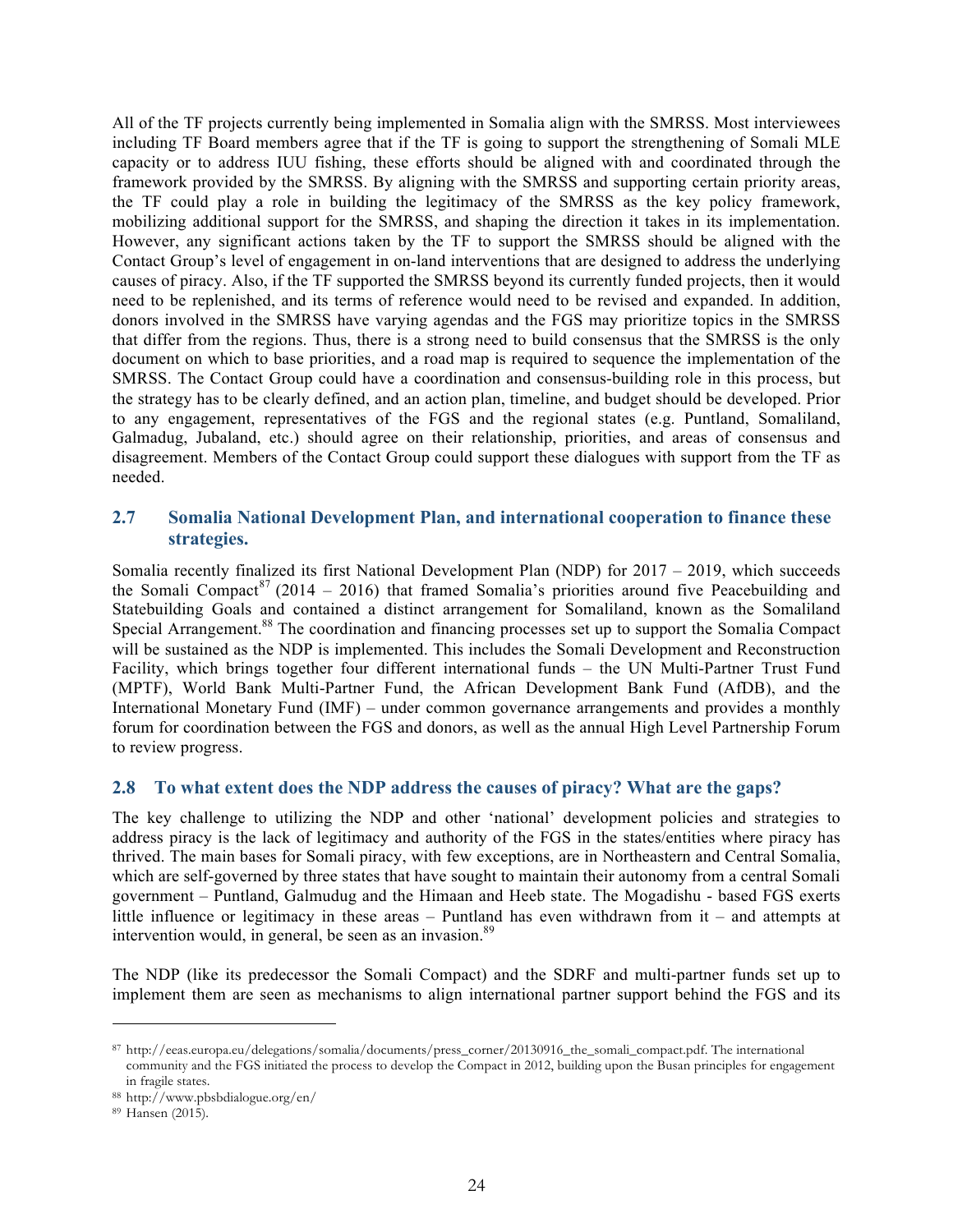priorities. Yet they lack legitimacy in the states where piracy has flourished. To be successful in addressing piracy, to date, the Contact Group and TF had to engage with non-central government political entities and act at the sub-national level. Hansen argues that the Contact Group managed to do so by engaging technocrats, rather than political leaders, from different regions in various coordination mechanisms and that this process of "technification" was successful in building trust, although it did not create local legitimacy or buy-in, especially at the clan level. $90$ 

The NDP touches on many thematic issues relevant to preventing piracy. The central issue is whether the NDP can be implemented in a decentralized fashion that is perceived as legitimate in Puntland, Galmudug and Himaan and Heeb states. Many of the regional states have created their own development plans that do not necessarily mesh with the NDP. The NDP builds upon the FGS's political agenda outlined in its 'Roadmap 2020' which includes decentralization as one of three political priorities.<sup>91</sup> It states that the "FGS aims to progressively decentralize powers to subnational levels" and that the "FGS will support the development of local government at the district level, with the aim of establishing (or strengthening) district councils for the 100 or so districts across the 18 regions of Somalia."<sup>92</sup> Beyond this broad political commitment, the NDP is vague on how particular sectoral plans would be implemented at the sub-national level or would reflect priorities of different regions or states because it primarily refers to FGS ministries and institutions. Although the NDP states that it has been developed in consultation with regional states, the current draft does not appear to incorporate state priorities. This should be addressed through further consultation at the state level (e.g. to incorporate the state development plans) if regional authorities are to accept the NDP.

Particularly relevant to counter-piracy efforts, the NDP's approach to security - including maritime security - appears to focus chiefly on strengthening institutions at the federal level. The NDP identifies the newly approved National Security Strategy as guiding all security sector reform efforts and establishes the overarching objective as: "establish unified, capable, accountable and rights based Somali federal security institutions providing basic safety and security for its citizens." It identifies training of security forces as among its top priorities for year 1, particularly training and equipping the navy and coast guard and ratifying a revised Somali Maritime Code.<sup>93</sup> An additional critical priority set by the NDP (this was also a Compact priority) is developing an effective maritime security strategy within the framework of the SMRSS. While strengthening maritime law enforcement capacity is highly relevant to counter-piracy, the NDP appears to focus on strengthening federal security institutions without offering a mechanism to support the Puntland Maritime Police or the Somaliland Coast Guard, key elements to counter-piracy. Supporting an FGSdriven maritime security strategy may even be counter-productive if it alienates Puntland authorities.

The NDP identifies the development of the Somali Police Force as well as the justice and corrections institutions as a priority. However, it is unclear whether or how support at sub-national levels would be prioritized. Nothing explicitly focuses on prosecuting, detaining, and rehabilitating pirates, and it is unlikely that the central government - driven process to develop the police, justice, and corrections institutions will prioritize Puntland and the remote coastal areas affected by piracy.

The NDP also contains plans to develop Somalia's productive sectors and physical infrastructure, including a fisheries plan, and roads improvement and ports upgrading programs – all of which are highly relevant to developing legitimate trade and fishing livelihoods in coastal areas. However, as with the other sectors, the NDP is unclear on how these programs and plans will be implemented at

<sup>90</sup> Ibid.

<sup>91</sup> Roadmap 2020 has three main components: (1) Democratization (2) Finalizing the Constitution (3) Decentralization.

<sup>92</sup> National Development Plan, p 15.

<sup>93</sup> National Development Plan, p 16-17.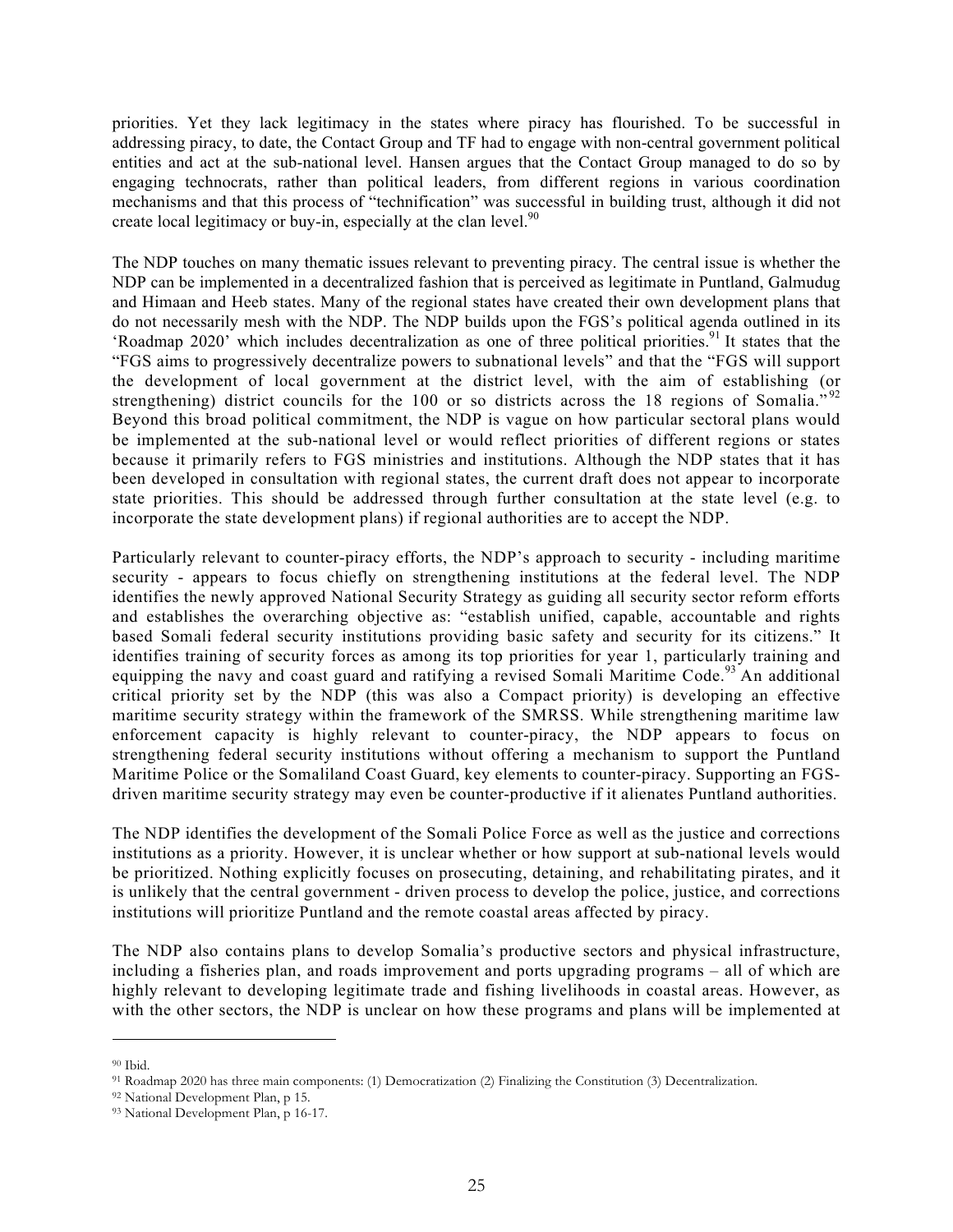the sub-national level.

As discussed in the context section of this report, evidence suggests that political authorities allow piracy to thrive in areas that are cut off from trade (because there are no opportunities for them to protect/tax trade). If the implementation of these programs can be influenced so the regions where piracy has thrived are prioritized and so that authorities in these regions can develop alternative ways to generate revenue (e.g. by taxing trade or licensing fishing) then this could help prevent piracy from becoming an attractive alternative by minimizing one of its underpinnings.

Lastly, the NDP does not mention mechanisms for achieving its aims. Moreover, it fails to address challenges to implementation including: limited human and financial resources, low absorption capacities, clannism, corruption, and political gamesmanship, as well access to insecure and difficult to reach locations, which tend to be the areas where pirate, criminal, and terrorist groups thrive.

### **2.9 How should the TF relate to the NDP and complement support from other donors and funds aligned with it including the UN Somalia Trust Fund?**

**UN Somalia Trust Fund** - Greater clarity is required concerning the need for a separate UN trust fund for counter-piracy or whether counter-piracy interventions on-land are being addressed by other TFs and bi-lateral funding mechanisms including the UN MPTF for Somalia, which focuses on the Somali Compact priorities. Several respondents believed strongly that counter-piracy efforts on land should be incorporated into larger UN MPTF for Somalia. To summarize, the major rational for this consolidation was that the issue of piracy cannot be isolated from the issue of Somalia as a whole. Therefore, the majority of on-land counter-piracy interventions aimed at addressing the root causes of piracy are part of much larger socio-economic and political challenges. Counter arguments for ending the counter-piracy TF or incorporating it into the larger Somalia TF include the following:

- § The added value of the piracy fund resided in its specific focus and goal… the Contact Group and TF were able to determine their relevance and advance the counter-piracy agenda at the policy and practical levels. With other competing issues and interests, it could easily get swallowed up by the larger TF, which covers a number of sectors with many implementing partners and advisors involved.
- Piracy is just another form of organized crime that affects multiple regional states and the international community because of the shipping routes. Therefore, the focus should be directed away from Somalia exclusively. If the piracy fund was eliminated, the larger Somalia TF would not have the jurisdiction to support important regional and international interventions.
- § The Somalia TF fund has a smaller constituency of actors and is based in Kenya and largely linked to the New Deal. In its extensiveness it attracts a wave of donors, while the smaller piracy fund has a much more focused set of donors with expertise in topics related to counter-piracy.
- § The piracy TF is also the only fund that includes countries like Saudi Arabia, Qatar, Kuwait, and UAE, so there is diplomatic value in maintaining the piracy fund. The fund maintains a club - like feeling with individuals from different countries that share a common interest.
- § The piracy fund is smaller, more easily managed, and therefore more flexible and adaptable.
- § The piracy fund should not touch livelihoods, but should rather fill gaps that donors would not fund.
- § Beyond the money, the influence of the Contact Group and the piracy fund is significant. The board is an important political tool and the piracy TF adds weight to the Contact Group that should not be underrated.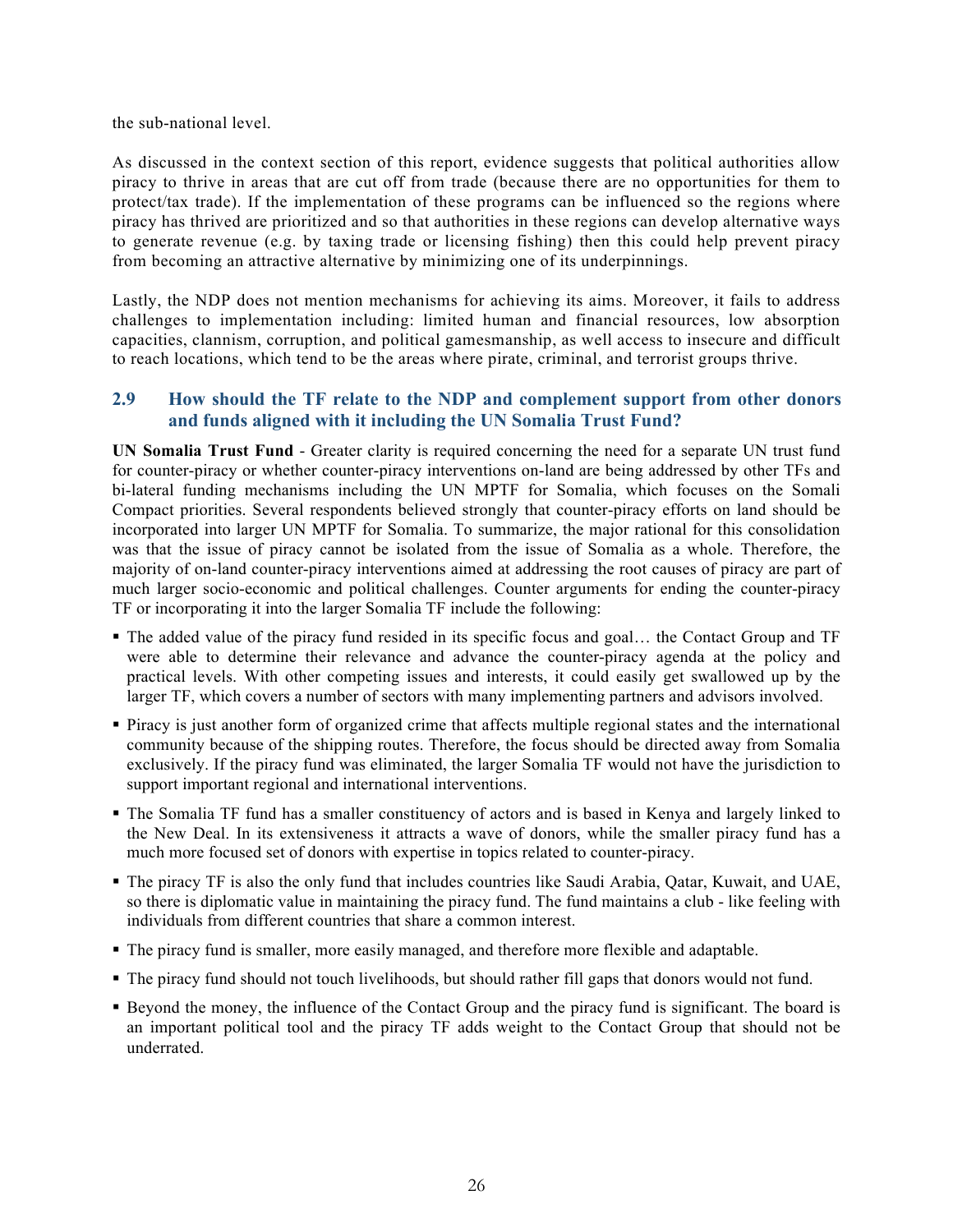To harness the strength of both funds, one option is to formulate a strategy to complement the work of the counter-piracy TF with the larger Somalia TF.<sup>94</sup> The larger fund could be used to scale up initiatives piloted through the piracy fund as well as to provide greater sustainability to existing projects that were initially supported by the piracy fund. For instance, the Somalia TF could scale up successful efforts like the FAO livelihood program. The larger vehicle could also finance expensive infrastructure including boats for the coast guard and improving or building prisons.

**MASE**, "is an EU-funded counter-piracy program designed to "strengthen the capacity of the ESA-IO region in the implementation of the regional strategy and Action Plan against Piracy and Maritime Security. FAO's €5.3 (USD 6.0m) 30-month project, "No Piracy: Alternatives for Youth Living in Coastal Communities of Puntland, Galmudug and Mogadishu" was developed within the MASE Programme to specifically contribute to MASE Result 1: Alternative livelihoods through vocational development initiatives and advocacy against piracy are supported. The action will ensure complementarities with the ongoing UNODC's Counter Piracy Programme, as well as with the EUCAP Nestor mission particularly in Somalia and with the EU Law Enforcement Programmes (CRIMLea I and II) run by INTERPOL. This project will contribute to the creation of sustainable, skilled employment among the youth of Somalia's Indian Ocean coastal communities based on access to currently untapped marine fishery resources and livestock value chain trade. The foreseen impact is improved livelihoods through the provision of employment opportunities to youth at risk of recruitment into piracy."

*GEEL*, USAID's \$74 million USD maximum ceiling is a Growth, Enterprise, Employment and Livelihoods program. GEEL's goal is to improve production, employment, and incomes in select sectors, improve the business environment through access to finance and support to policy and regulation, promote enterprise development through business development services, and increase participation of women and youth in the economy as employers, employees and entrepreneurs. This program could address economic and livelihood issues related to counter-piracy work, but the nature of the funding mechanism will create challenges to target individuals and communities vulnerable to piracy. Two major reasons appear for this. First, the implementers may not be able to get security clearance to access places like Hobyo. Second, the program will match USG funds with private sector funds to promote job creation in the fishery sector. Therefore, targeting of participants will be focused on easily accessible areas and high probabilities of success. USAID had two additional projects including: Strengthening Somali Governance (SSG) and Transition Initiatives for Stabilization + (TIS+) although neither program will directly address counter-piracy issues.

**The Multi-Partner Fund (MPF)**, administered by the World Bank, is designed to support the Somali Compact by providing "a platform for coordinated financing for sustainable reconstruction and development in Somalia. Administered by the World Bank, the 10-year MPF operates as a window within the Somalia Development and Reconstruction Facility (SDRF), the framework guiding implementation of the Somali Compact."<sup>95</sup> The MPF does not directly target counter-piracy issues. In addition to this MPF, the World Bank cannot currently make large investments in Somalia as a consequence of the lack of IFI normalization. The FGS should go through the HIPC process to relieve its debt, which it has defaulted on. In the absence of this, other donors will have to support major on-shore developments. They will not likely be willing to invest the amount necessary for large-scale infrastructure projects like roads that are paramount for harnessing Somalia's blue economy and accessing coastal communities most vulnerable to piracy. In the absence of donors willing to make such large investments, the World Bank is trying to focus on public-private partnerships to develop Somalia's ports.

**Private sector development/livelihoods programs** have been designed to stimulate economic development. For instance, DFID is providing 13m pounds over three years through the Promoting

<sup>94</sup> As of May 2016, the counter-piracy TF had \$1.3 million USD of unused funds while the Somalia TF had \$160 million USD over two years.

<sup>95</sup> https://www.somaliampf.org/sites/smpf/files/MPF%20Progress%20Report%203%20FINAL.pdf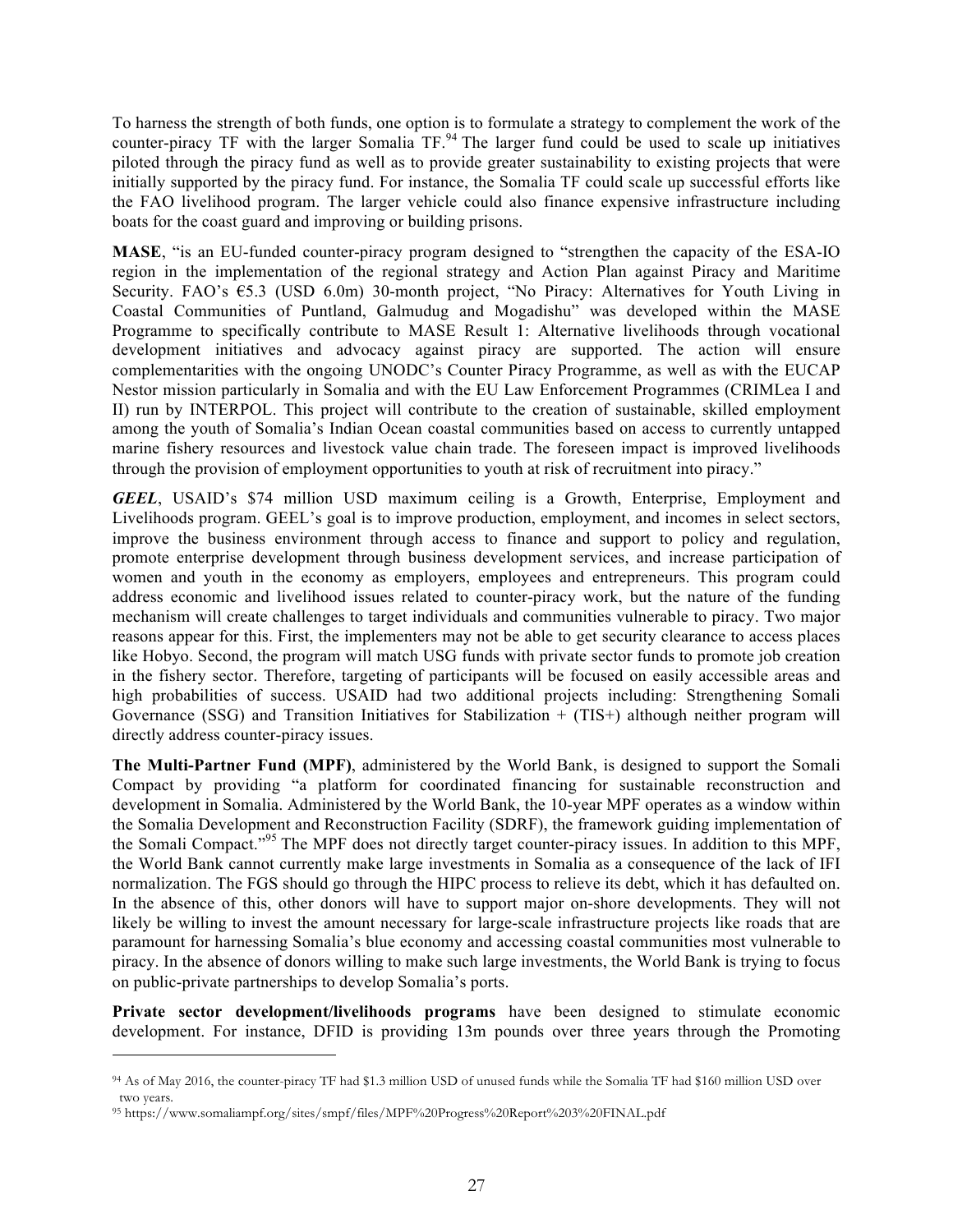Inclusive Markets in Somalia (PIMS) Program, which supports market development in six value chains (livestock, fisheries, poultry, food crops, construction, and light manufacturing). DANIDA is co-funding this program with 2.4m over four years, and SIDA may also contribute. The World Bank, through the Supporting Economic Recovery in Somalia (SERS) program, is attempting to improve the business environment and putting in place a portfolio of public investments to support long-term economic recovery. Smaller interventions by other donors focus on direct agricultural support.<sup>96</sup> While these and other programs focus on economic development, they do not target populations or locations vulnerable to piracy. Additionally, they are not likely to yield short-term incentives to compete with opportunities that piracy and other illicit activities present. Also, a large portion of development funding in Somalia is focused on the South-Central region and neglects individuals and communities that have temporarily halted piracy activities at sea, but remain without viable and legal economic alternatives.

**UN Peacebuilding Fund** supports the Community Recovery and Extension of State Authority / Accountability (CRESTA) program, which is a stabilization-focused program that will not directly address issues related to piracy or the primary locations where piracy was prevalent.

**Somaliland Development Fund** *-* managed by MOTT MacDonald and funded by DANIDA, Norway, Netherlands, and UKAID, this fund was designed to support the FGS to implement the National Development Plan. It does not address counter-piracy issues.

**Somalia Stability Fund** - supported by the Netherlands, UK, Sweden, Denmark, Norway, EU, and Germany, will invest a minimum of \$60 million USD over 3 years. Phase I will include a youth center in Bosaso, but no work is planned for the smaller coastal towns. In Puntland work may include rehabilitation and construction of police stations, community security work, water for peace, solar lights, etc. According to a program representative, "Puntland has fairly strong local governance so more focus will be on peacebuilding including youth and jobs." Phase II will be focused on local governance and peacebuilding.

<sup>96</sup> PIMS Program Core Script, September 2015.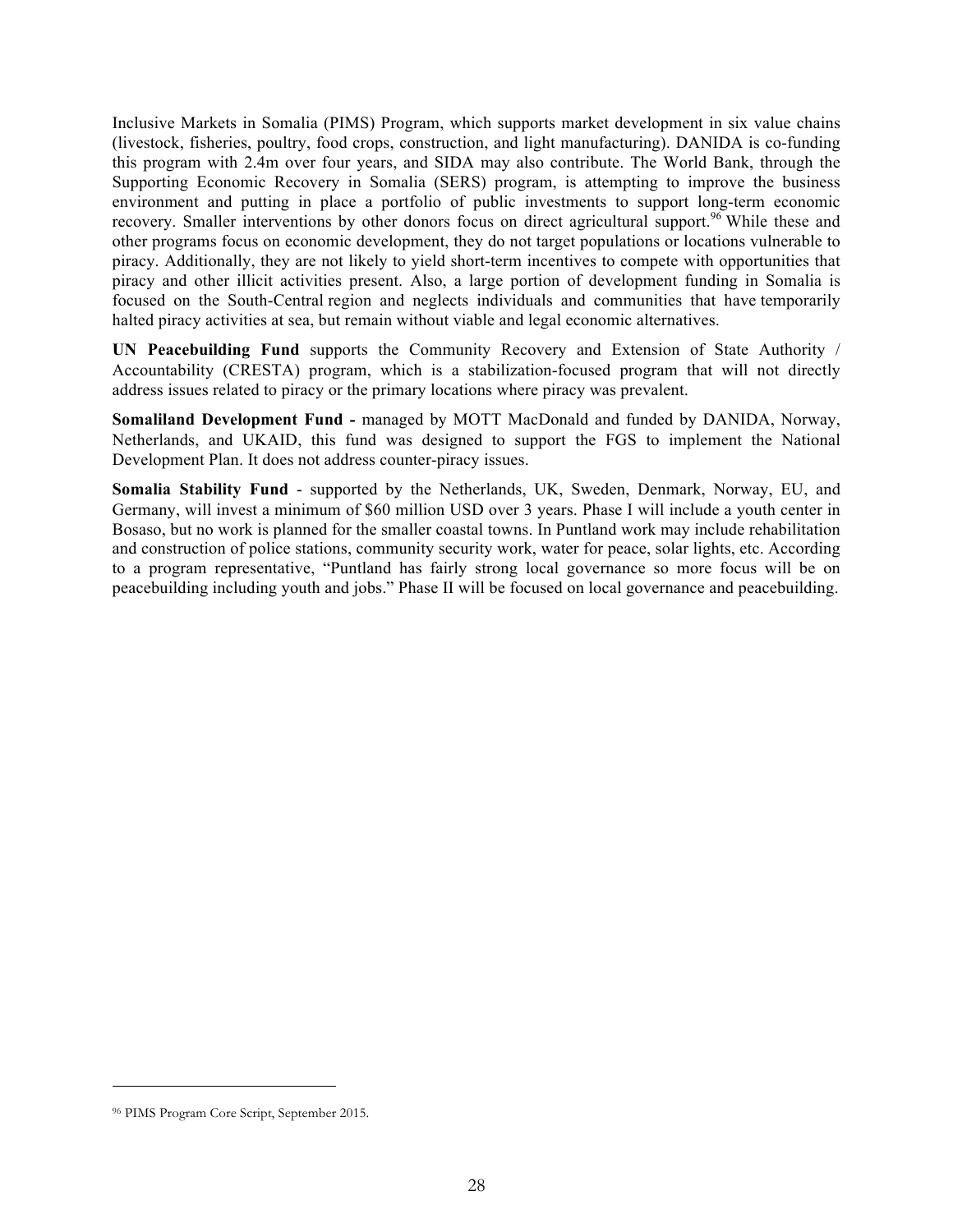### **3. ASSESSMENT OF TRUST FUND PROJECT OUTCOMES AND IMPACTS**

### **3.1 What is the original purpose of the TF?**

The overall purpose of the TF is "to help defray the expenses associated with prosecution of suspected pirates, as well as other activities related to implementing the Contact Group's objectives regarding combating piracy in all its aspects."<sup>97</sup> In short, member states recognized that due to gaps in international and maritime law it would not be possible to address piracy through normal diplomatic channels. The security-focused response by international navies and private security companies resulted in the arrest of pirates at sea, but ambiguities in international law and gaps in prosecution capacity led to a 'catch and release' policy. The TF was established to address the obstacles to prosecuting pirates in the region and to end the sense of impunity.

### **3.2 How has the TF added value as a mechanism for coordinating support to counterpiracy efforts?**

A summary of the TF's added value includes the following: (See annex 1 for a thorough SWOT analysis)

- § Reduces political risk of action on sensitive topics that bi-lateral donors may not directly support.
- § Mobilizes political support and funds for counter-piracy efforts from countries that may not prioritize the issue.
- § Creates an effective mechanism for high-level cooperation between actors (industry, countries, regional bodies, donors, and militaries) with different geopolitical, regional, and national interests.
- § Provides the Contact Group with agency.
- § Fills gaps and targets very specific work in a flexible and timely manner.

# **3.3 How were decisions made on funding priorities? Was there a strategy for decisionmaking? Were technical experts and Somalis consulted meaningfully in the decision making process?**

Per the TF's terms of reference, proposals are submitted by UN agencies annually and reviewed during the Contact Group's annual plenary. An expedited facility is also available for UN agencies to present urgent needs to the TF board for approval throughout the year. The board is comprised of the director of the Department of Political Affairs, who chairs the Board and a maximum of ten members of the Contact Group determined by the Contact Group; three Recipient UN Organizations (UNODC, IMO and UNPOS) and the Trust Fund Administrator. The UNDP MPTF Office, which administers the fund, serves as an exofficio member of the board. Board members from the UN system only serve in an advisory role to assist in ensuring coherence in programming and thus are nonvoting members. The board aspires to make recommendations by consensus as much as possible. However, a two-thirds plurality makes final recommendations when consensus is not attained.

When piracy was at its height it appears that many of the proposals were very targeted, particularly those related to prosecutions, prisons, transfers, hostage debriefs, policy development. As piracy declined, the TF began to lose some focus partially because it lacked a framework for prioritizing and sequencing initiatives that would have helped UN agencies guide proposal development and assist the board with the vetting process. As a board member observed, "Currently projects are very erratic… there is no larger strategy or prioritization for what is funded and not funded… Projects are not a means in themselves, they

<sup>97</sup> http://mdtf.undp.org/document/download/10486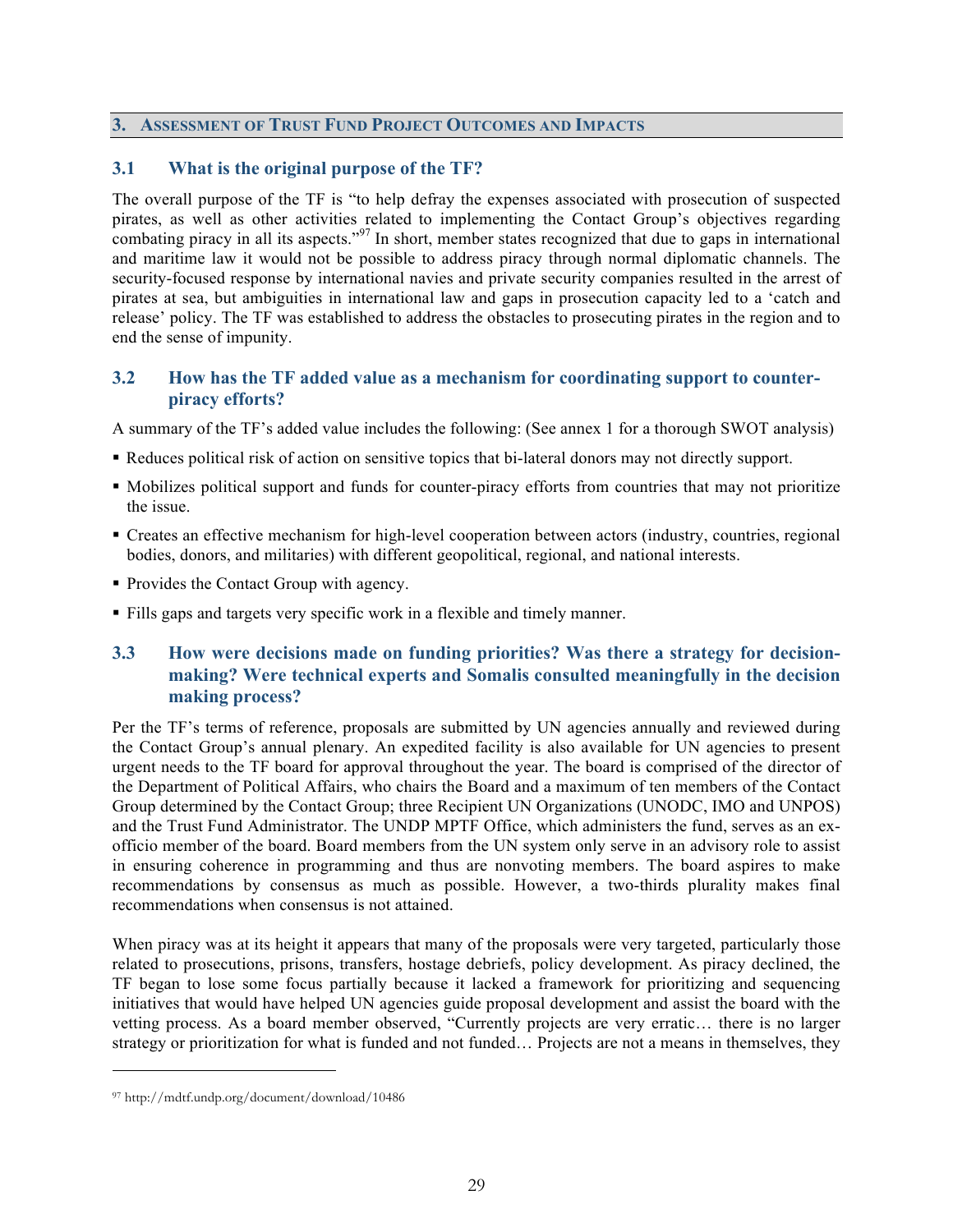are an instrument to achieve certain objectives… currently we are only seeing the instruments… Do the proposals show a linkage with a larger effort? Do they show how it will compliment a policy or larger initiative? I have never seen a gap analysis explaining why this activity cannot be funded by another fund?"

Board members encouraged the following to better target proposals and assist in decision making:

- § Develop a larger strategy that will help prioritize the board's decision making process.
- § Enhance the level of rigor that goes into writing and reviewing proposals.
- § Build in greater flexibility in terms of when proposals are submitted and when decisions are made.
- § Consider increasing the role of regional actors on the board.
- § UN Agencies and others submitting proposals should include a brief synopsis of the politicaleconomy and level of buy-in of the relevant Somali stakeholders into the proposal or during the verbal introduction of the project to the board.
- § Include a section in the proposal template that includes the potential obstacles, likelihood of sustainability, and the expected long-term effects of the proposed project. Proposals should also include a brief section on conflict sensitivity and risk analysis.
- § Include a section in the proposal template that lists the UN Agency and the sub-contractor's (implementer) past performance and current ability to implement the project effectively.

# **3.4 Were the projects aligned with the ToR of the TF?**

The Trust Fund was established with two windows: (A) prosecution and detention-related activities, and (B): other priority activities. The majority of the projects funded by the TF were focused on window A, which is highly aligned with the primary goal of the Contact Group. See Annex 1 for the breakdown of TF initiatives by theme, location, agency, and program.

### **3.5 Did TF projects contribute to the desired outcomes?**

#### **3.5.1 Creation of a regional mechanism for prosecution and detention of pirates**

The TF's most significant impact has been the establishment of a regional mechanism for the prosecution and detention of suspected pirates. More than half of the funds were allocated to projects related to developing capacity in Somalia and regional states (primarily Seychelles and Kenya) to prosecute and detain pirates (20% to regional prosecution and detention, 24% to Somali prisons, 16% to Somali judicial capacity). These TF projects have enabled arrested pirates to be tried in the region primarily in Seychelles and Kenya and for prison facilities to be constructed so that convicted pirates could ultimately serve their sentences in Somalia. Overall, this work proved critical to enabling 'a legal finish' for counter-piracy operations at sea. It provided a solution to the dilemma of the 'catch and release' policy at sea, which was not effective in deterring piracy. It also helped to overcome the political challenge faced by members of the international naval coalition that did not want to prosecute or imprison pirates in their home countries. These projects provided a legal mechanism that enabled navy ships to handover arrested pirates to Somali or regional states with the knowledge that they would be dealt with according to international standards.

A consensus exists that providing ongoing support to the prison sector is very relevant and needs to be maintained either via the TF or bi-lateral funding to enable continued mentoring, operations, vocational training and other support to the management of prisons. That said, important questions remain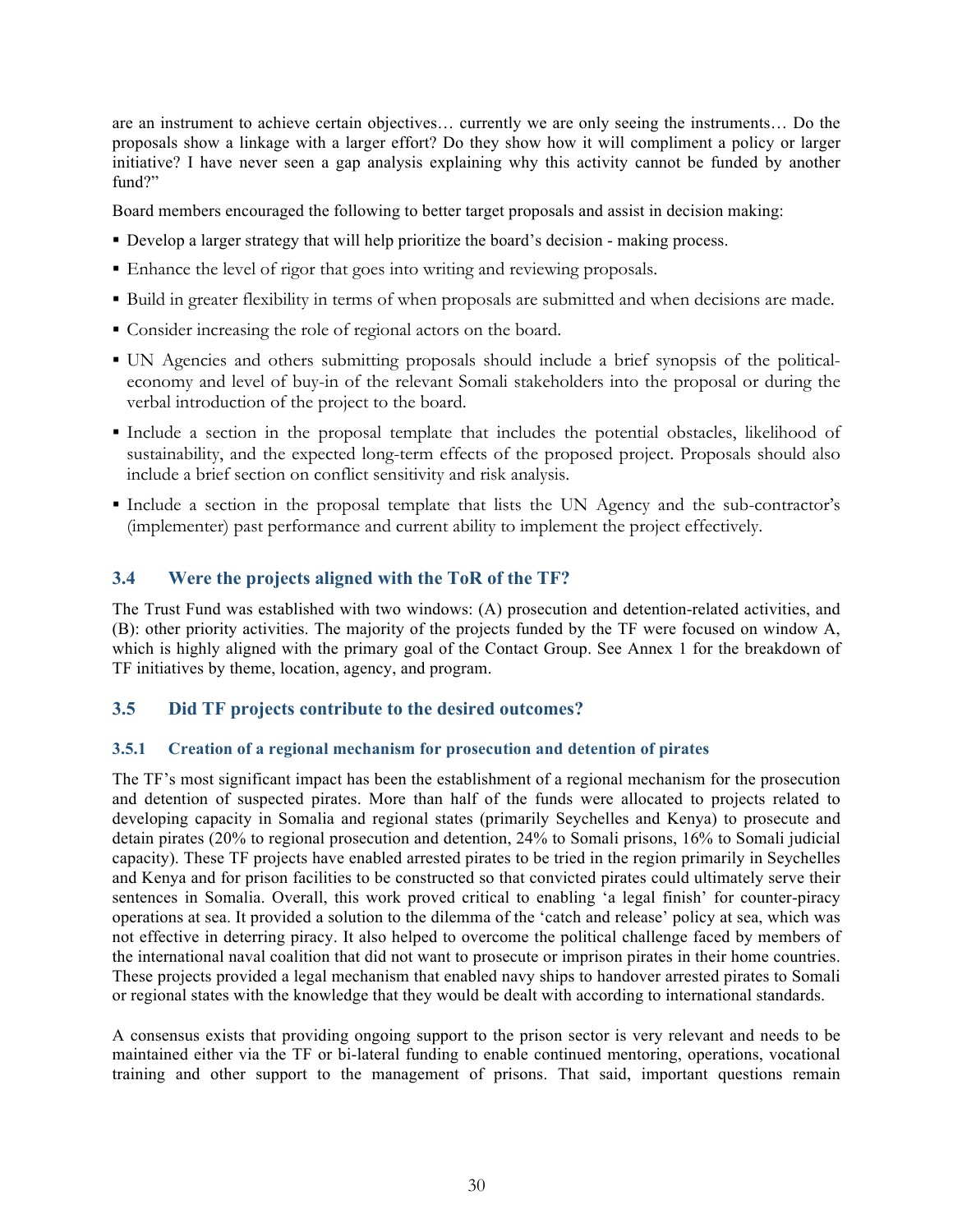concerning the overall impact and continued relevance of the prosecution and detention focus. Key questions include:

- § *Is the threat of prosecution and prison a major deterrent?* Some argue that the main deterrent was the increased threat of dying at sea and lower chances of success (related to military reinforcement on boats and heightened security at sea). Some go even farther to argue that pirates saw a benefit to being captured and imprisoned abroad as a way to gain asylum and escape the poor conditions in Somalia. This illustrates the importance of transferring convicted pirates back to Somalia to serve their sentences.<sup>98</sup> However, it also illuminates the pirate's level of desperation. A 2015 survey of 66 pirates held in prison in Somaliland, Puntland, and Seychelles found that the threat of imprisonment was an important deterrent and that prisoners cited fear of jail time as a reason they would not return to piracy. Overall, the results suggest that the combined effect of security at sea and the threat of death or arrest created effective deterrence – in other words, the threat of arrest and imprisonment reinforced the deterrent effect of naval patrols.<sup>99</sup>
- § *Is the impact of prosecution and imprisonment limited because focus has mostly been on low-level foot soldiers while, higher-level kingpins, financiers, and facilitators remain at large?*<sup>100</sup> The rationale for this argument is that low-level foot soldiers are easily replaced and that prosecutions do little to disrupt pirate networks if pirate leaders continue to enjoy impunity. That said, the kingpins have been the focus of international law enforcement efforts and the arrest and recent conviction in Belgium of Afweyne does send an important message. Although 'Gafanje' and other key figures remain free and appear to enjoy some protection from Somali authorities, they are closely watched, and their movements outside of Somalia are constrained.<sup>101</sup>
- § *Are Somali pirates a high priority for Somali authorities?* Somali authorities consider pirates to be a low level threat compared with al-Shabaab and other prisoners and they do not prioritize them in the prisons or the criminal justice system generally. On the one hand, this points to the need for a counterpiracy focus to ensure the pirates continue to receive attention in the criminal justice system. On the other, criminal justice and corrections reform should be addressed in a manner that integrates Somali priorities and acknowledges the range of serious crimes and security threats in Somalia – not only piracy.
- § *How can progress made in developing a functioning corrections system be improved and sustained?* Currently, pirates' security in prisons and international human rights standards are only maintained with monitoring by international actors. Prisons remain porous and corrupt, and prison staff receive very low pay.<sup>102</sup> Therefore, continued monitoring by UNODC and prison mentors (Norway and Sweden bilateral support) is necessary to ensure pirates serve their sentences, maintain security and human rights standards, and prevent pirates from bribing or coercing their way out of prison. The mentors question both technical, organizational, legal, and human rights issues. For example, when the Al Shabaab youth were brought to the prison they were placed with the general population. The mentors made them

<sup>98</sup> In some contexts, conditions were likely better for pirates in prison abroad than they would have been at home; in other cases, there has been controversy over the substandard conditions of pirates held abroad (e.g. death of one pirate imprisoned in India). In either case, this is one reason why it was important that pirates be transferred to Somalia to serve their sentences. Both the

Somali authorities and the states prosecuting pirates wanted convicted pirates to be transferred back to Somalia.<br><sup>99</sup> UNODC & OBP (2015). Pirates reported naval patrols were the most significant deterrent at sea, but did distinguish this from the threat of arrest/imprisonment.

<sup>100</sup> See for example, Scott (2013)

<sup>101</sup> Mohamed Abdi Hassan 'Afweyne' was arrested in Belgium in 2013 and was sentenced 20 years in 2016. He is the first 'kingpin' to have been convicted internationally. Puntland pirate kingpin Boyah has been imprisoned in Puntland but other Puntland leaders remain free. There have been a small number of convictions of mid-level negotiators. Attempts by the FGS and Puntland authorities to prosecute and convict kingpins have ended in their release or to short sentences. Approximately 1,200 pirates have been prosecuted, primarily in Somalia, Kenya, Yemen and Seychelles. Scott (2013).

<sup>102</sup> Prison staff are only paid \$65 USD a month. They need \$200 a month to live on. So they have to get money from somewhere else to survive. Some get other jobs – other smuggle things into the prison for extra cash.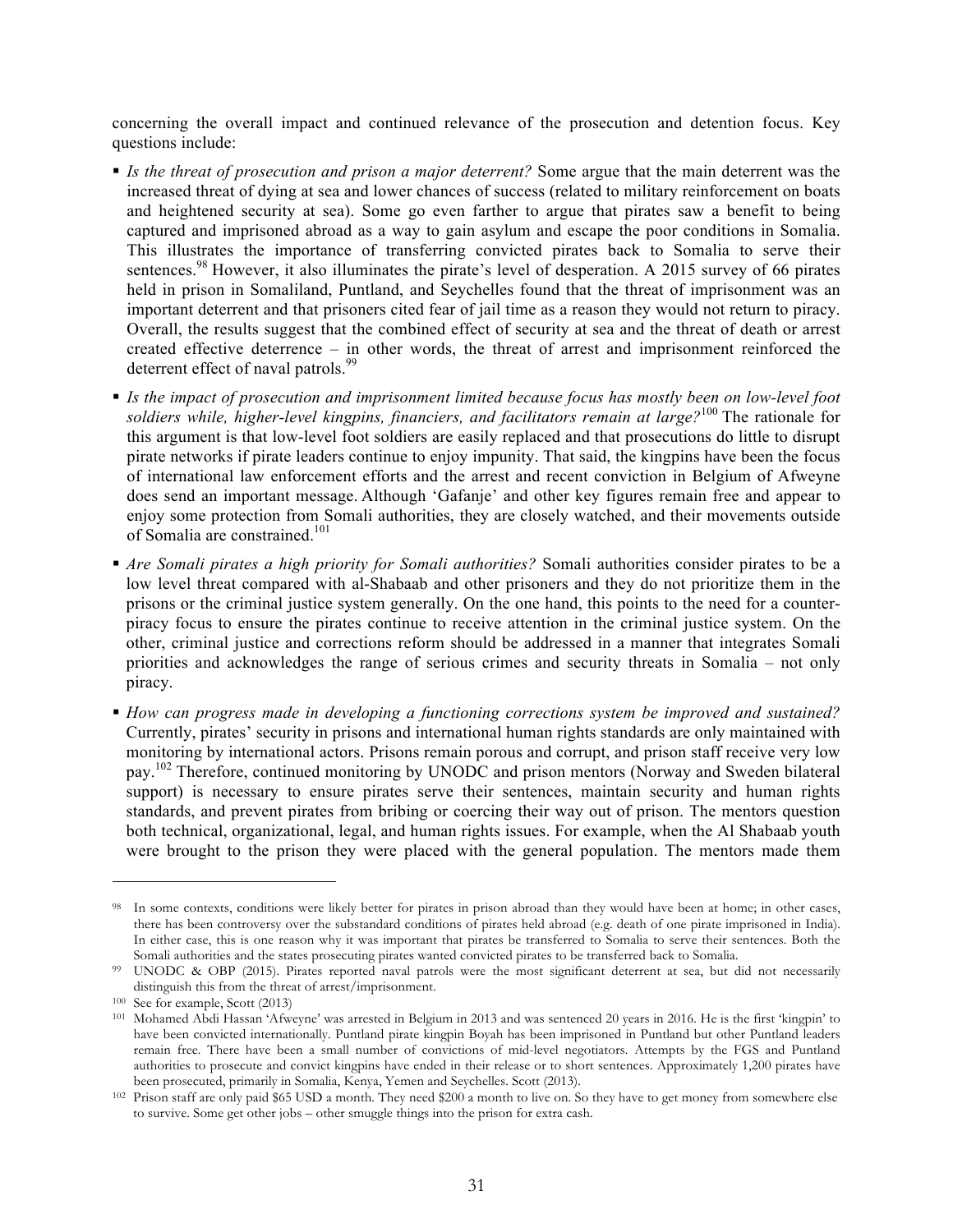separate the Al Shabaab adolescents from the general population. But, pirates currently are not separated from al-Shabaab and others convicted of serious crimes. This should be addressed to prevent prisons from becoming a location where pirates are inadvertently radicalized or Al Shabaab are drawn into piracy. International mentors recommended increasing the prison mentors to 3 people per prison. For security purposes, one mentor cannot be at the prison alone, so every time the mentors go on leave a risk arises. The program would have greater and more sustainable impact if two mentors were consistently at the prison to supervise the staff and hold them accountable. All of the above begs the question of sustainability and the ultimate end game for the TF and bilateral support. Developing the Somali corrections system is a long-term endeavor. Support provided as part of counter-piracy efforts has had positive 'spillovers'. For instance, the prison infrastructure and reforms established help to address other issues, including al-Shabaab and separate facility for minors. If the TF is to reduce its support, then it will be important to consider how progress will be sustained.

- *Are pirate cases reviewed once incarcerated?* Once in Somali prisons, it does not appear that pirates have access to legal aid and risk becoming stuck in the prison system. In some cases imprisoned pirates may not pose a continued threat or are being held for clan-related reasons.<sup>103</sup> This could be addressed with an internationally supported, case review process that might include interviews and psychological assessment of imprisoned pirates to determine if they are fit to be released. This could also alleviate overcrowding and make space for the transfer of additional prisoners. For instance, there is concern over the conditions in which pirates are being held overseas. They should be transferred to Somalia, which may require further support including potentially further expansion of prison facilities in Somalia. In addition, support may be required to assist Somali's released abroad to be repatriated.<sup>104</sup>
- § *What happens after pirates are released from prison?* UNODC has promised vocational training and education to incarcerated pirates in some prisons it has not been delivered, leading to threats against the international mentors. Even if vocational training is provided, it is unclear how the inmates would apply it upon their release. Currently no programs exist to follow-up with pirates after their release (e.g. monitoring, counseling, probation, etc.). This is a challenging issue for several reasons. First, providing resources and support to convicted pirates and not to other young men and women who did not engage in piracy could send the wrong message. Second, and perhaps more difficult to overcome, is the issue of access. The areas where pirates often go after prison are not accessible to the UN and many international and government actors. Therefore, Somali NGOs would have to be engaged for follow-up work. The majority of those with access to these areas cannot comply with donor financial rules and it would be very difficult to monitor this work.

### **3.5.2 Somali legal and judicial capacity to address piracy**

 $\overline{a}$ 

The TF supported several projects designed to revise Somali laws to enable prosecution of piracy cases in Somalia as well as to strengthen the capacity of the courts to try piracy cases. This included support to UNDP's access to justice program to develop the judiciary and legal aid services as well as to revise key legislation related to piracy in Puntland and Somaliland (projects 24, 32). The TF also supported a joint UNDP/UNODC project in South Central Somalia to renovate Benadir Court Complex and develop the judiciary's capacity for piracy trials (project 47). Lastly, the TF supported several DOALOS, UNDP, and UNODC projects aimed at strengthening capacity of Somali legislators and judges (projects 31, 61, 4).

<sup>103</sup> For example, pirates in prison may be those from the weaker clans or less important individuals from the same clan who serve sentences in exchange for key clan members.

<sup>104</sup> For example, on 11 August 2016, the 12 Somalis convicted of piracy offences in Mauritius received 5 year sentences. Given their time served while on remand and during their appeal, and considering remission for good behavior, the Somalis were released from prison into police custody and will be held under police supervision until the time of their repatriation to Somalia, which will be facilitated by UNODC.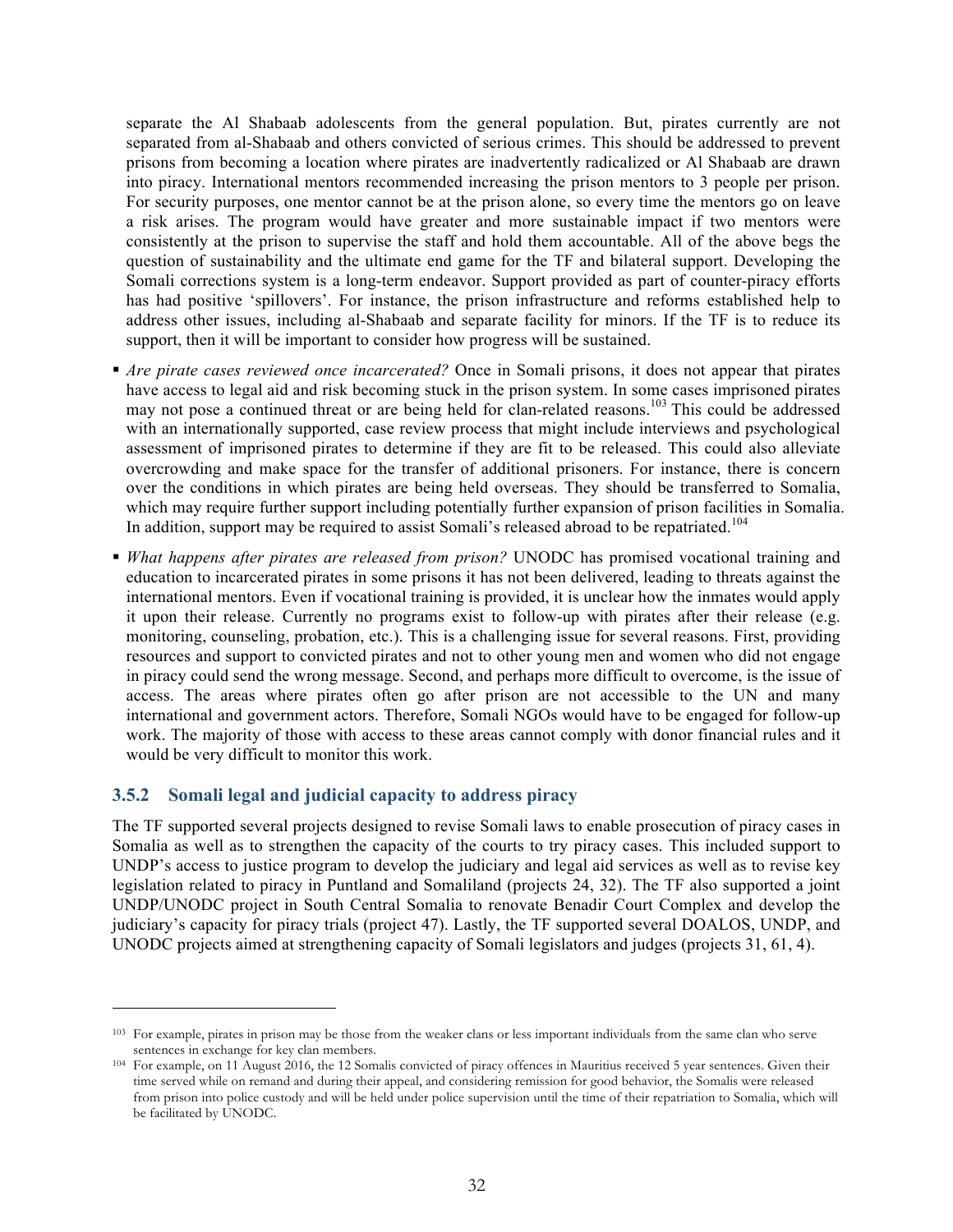These projects are aligned with the TF's overall strategy of supporting piracy prosecutions, and some progress was made.<sup>105</sup> However, it was unrealistic to expect that Somalia could develop the legal and judicial capacity to conduct piracy trials given the current capacity of its rule of law institutions. The TF's initial efforts focused on creating separate court sections for piracy trials and using technical experts to close gaps in laws relevant to piracy. However, actually passing legislation and creating a separate legal track for pirates proved to be more complicated in practice for a host of reasons. Therefore, UNDP and DOALOS shifted their focus to longer-term issues related to developing general judicial capacity, as these were precursors to developing capacity to prosecute pirates. Important over the long-term, the potential to enable immediate trials in Somalia (rather than Seychelles or other states in the region) was limited and the scale of TF support was insufficient to address the challenges in the sector.

For example, The FGS has ratified the International Law of the Sea, but it lacks the capacity to implement it and struggles to have the legitimacy to incorporate it into the national, regional, and local policies and laws necessary for enforcement. The FGS requested DOALOS to assist in implementing the legal framework resulting in project 61, which included three parts: (1) Awareness-raising in parliament about the legal regime for oceans; (2) Detailed training in Somalia at the constitutional level; and, (3) Gap analysis of existing legal regime. A challenge for this program is that Somalia does not have many national laws in place, and general awareness and capacities remain low. Therefore, the training program had to be broadened to include all parliamentarians so they understood the issues enough to analyze them critically and draft and pass legislation accordingly. Major lessons from this project include the needs for better contextual analysis prior to designing proposals and the sequencing of interventions.

An additional challenge is the compatibility of western statutory laws and customary systems – "Prosecutions and capacity building of legal systems are fine, but there are multiple and incompatible legal systems and western laws do not have a history or an influence in the region… These tribal/customary/clan laws differ depending on the specific location in Somalia so one system of laws across all of Somalia may not be feasible. For instance, in the north many clans adhere to *xeer* and in the south, *Sharia* law is more prominent. In many places both are applied. [In addition], legal systems rely heavily on customary laws derived from pastoral laws for trading. The latter involve retributive forms of justice, with substantially greater strength than western courts. Consequently, traditional elders undertake the real work through traditional forms of negotiation." For instance, anecdotal evidence suggests that in Puntland, "Often it was not even the people who commit the crimes that are serving the sentences. Quite often the clan would intervene and swap pirates who were important to clan for less important people – e.g. the guy's brother." Furthermore, "piracy covers two very different areas with two very different governments [Puntland  $\&$  Galmudug]. But, the population moves very easily between these regions so the focus cannot be on one region while ignoring the other. A more holistic approach to Somalia is needed."

Given the above discourse, it is unclear if the TF should continue to focus on building Somali legal and judicial capacity to address piracy, because this cannot be disaggregated from building Somalia's general capacity in this area. For instance, it is important to build the capacity of the Criminal Investigation Department (CID) for many reasons, not just piracy. While this is important work, there are other funds focused on institutional capacity development that should cover such long-term institutional building work.

# **3.5.3 Support to develop Somali Maritime Law Enforcement (MLE) capacity**

<sup>105</sup> "Somali justice systems have been strengthened and able to deliver services that were inaccessible a year ago. For instance, the Attorney General Office was barely functioning, but during the last year it has been able to open offices in districts in remote areas and established a unit to target specific crimes."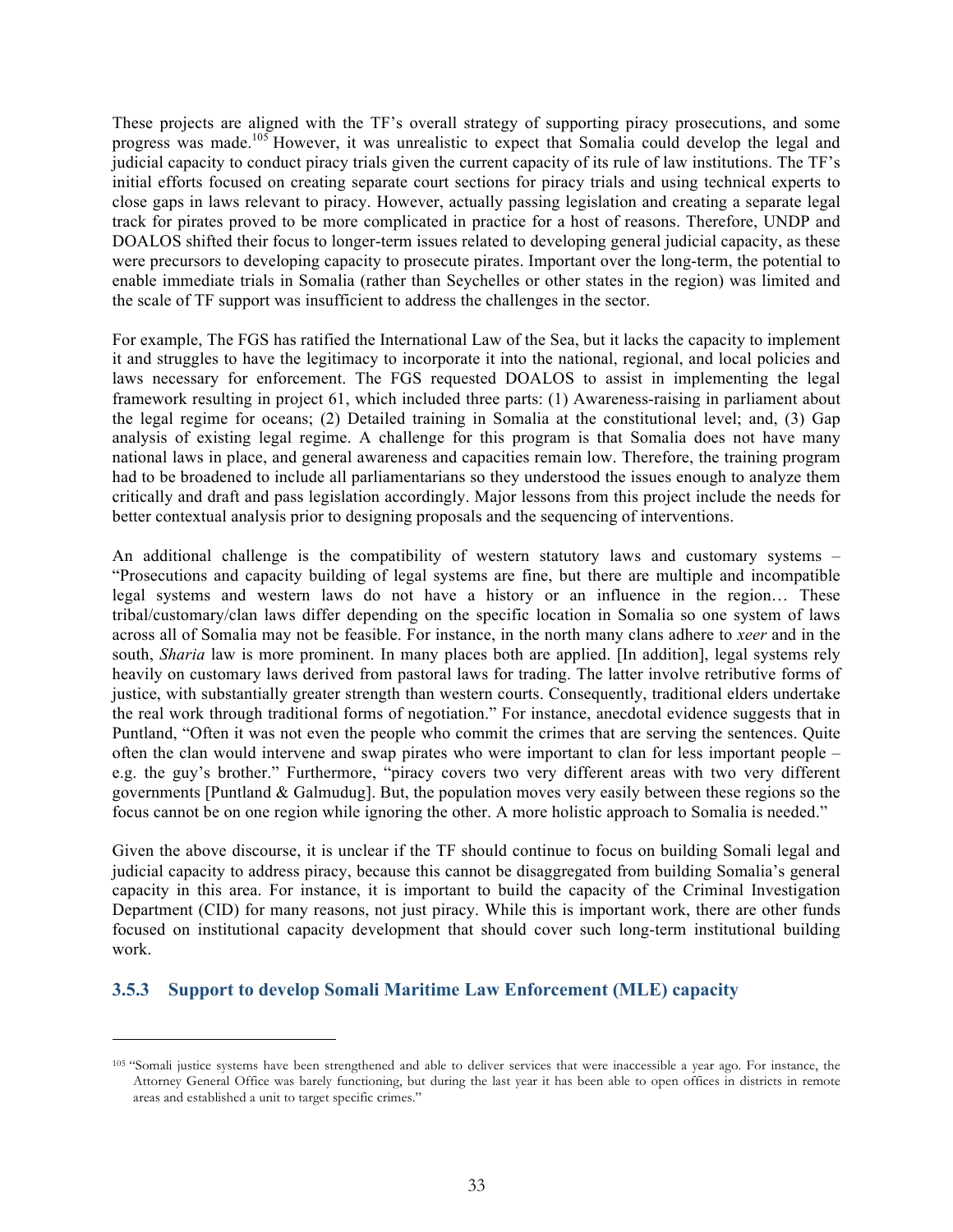The TF has supported UNODC in several small projects that contribute to developing Somali MLE capacity including: Support to the Maritime Police in Mogadishu, the Bossaso Port Police in Puntland, and the Somaliland Coast Guard (project 57). The TF also supported the development of the SMRSS and the policy and legal framework underpinning maritime policing (project 50). Finally, the TF supported IMO to assist the FGS in drafting a Maritime Code that will provide a legal framework for maritime security (project 76).

These projects are broadly aligned with the TF's strategy and goals. For instance, support to develop the SMRSS appears to have been valuable. However, the level of buy-in to the process at the sub-national level, the mechanisms and follow-up process to implement it, and the availability of human and financial resources remain undetermined. Implementing the SMRSS requires a long-term process that addresses many of the root causes, but it is unlikely to deter a resurgence of piracy in the short-to-medium term. Therefore, it does not relieve the need for deterrents at sea.

In addition, project 57 does not appear to have been targeted or strategic especially given limited resources. The support provided is small in relation to the need, and it is unclear how it fits within a wider strategy to develop the MLE agencies or why particular agencies and areas of support were prioritized. It is also not clear that TF project 76, which supports IMO to assist the FGS to develop a Maritime Code, is strategic. While a legal framework for maritime security is necessary, the issue of sequencing remains significant – other broader governance and legal issues should be resolved (e.g. elections, federal structure) before it makes sense to support the FGS to develop maritime laws, and it is not clear that support at FGS level will have any impact in piracy affected areas.

Stated by a Somalia expert, "currently there is very limited to no authority, policy, or coordination for maritime security so there needs to be a framework to spearhead this." Therefore, if the Contact Group and TF are going to support the development of Somalia's MLE capacity, then a strategy must to be in place, rather than a series of ad-hoc programs lacking sequenced or linkage with other necessary processes. In addition, this cannot be forced on the FGS and the sub-national governments. This requires substantial political will and cooperation among the various internal stakeholders. Without these elements, providing external human and financial resources will not likely yield significant or sustainable results.

### **3.5.4 Support to security onshore (UNDP Civilian Police Project)**

The TF provided some support to UNDP to strengthen the capacity of the police to counter piracy onshore in Puntland. The UNDP civilian police project helped develop central police structures in Puntland as well as rehabilitating stations in piracy hubs in remote coastal areas. This focus on developing police structures at the state level was relevant to the long-term project of developing Puntland police. However, other funds/donors have not been interested/willing to support Puntland. Moreover, an impact on Puntland police ability to conduct piracy investigations remains unclear. The expectation that functioning structures could be established in remote coastal areas was highly unrealistic given the security challenges and the lack of central police and general infrastructures (e.g. roads). Because of the scale and long-term nature of the support required, it would be better if police development were undertaken as part of wider development programming. However, the challenge is lack of political will, limited absorption capacities, and access. As an interviewee stated,

If UNDP hadn't had to justify the piracy link, we would have chosen very different locations to build police stations. Eyl and Bandar Byla are extremely remote. Getting there is a huge task and lots of security issues. We were being told to build police stations in a context in which central police capacity was extremely limited. We can't just stick police in a fancy new building in a remote location with no central command capacity. Only really two things that could happen: Either they will try to do their job and be killed or they will be co-opted. What we tried to do is get as much of TF money to contribute to central capacity building of police and justice system in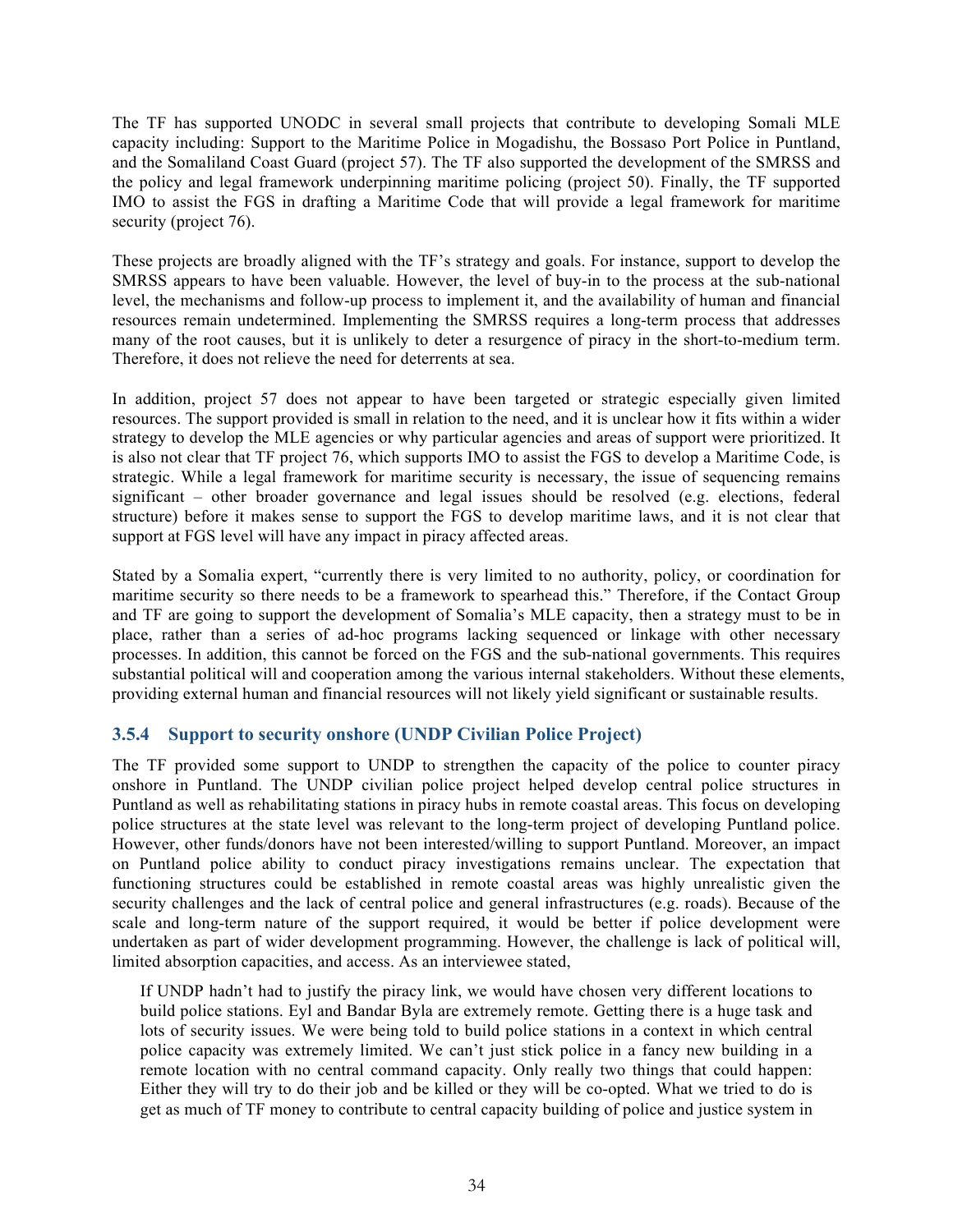Puntland. This is because what we really needed was to build up the central structures that the stations plug into. Building stations in Eyl and Bandar Byla was a waste of money.

Experts engaged in onshore security recommended more of a state-level approach to developing police and MLE agencies in piracy prone areas in Puntland and Galmadug. However, the TF support would not be of the scale required to address the challenges, so the board and members of the Contact Group should advocate in behalf of significant bi-lateral support for this type of project at the sub-national level. Apparently, numerous actors are already involved in coastal onshore security, which requires substantially more work and resources. Per an interviewee, "the Joint Rule of Law Work Plan – PSG3 – focused on justice and corrections is spending a huge number of funds, so there is no need for the Contact Group to dribble funds into this." However, other interviewees noted, "The larger Somalia Trust Fund is not doing this work. It has an overwhelming focus on support to the national government and South Central Somalia. There is very little being spent in Puntland. Puntland will continue to be marginalized because geo-politically it is not interesting to donors." Beyond resources, access and security issues, another challenge for long-term engagement in Somalia is staff turnover. The UNDP staff that worked on the above project have since left resulting in a lack of institutional memory.

### **3.5.5 Tackling kingpins: Gathering Intelligence and Tracing Financial Flows**

Two of the major areas of unfinished business are capturing and prosecuting the kingpins and other major actors in the piracy business and tracking and confiscating their assets. The Contact Group has been active in this area, and a working group focuses on international law enforcement issues. The TF supported a UNODC project emphasizing the strengthening of regional capacities to investigate and counter illicit financial flows linked with piracy. This terminated when two UNODC staff were assassinated while investigating pirate assets and tracing illicit financial flows in Galkayo (project #56).

The TF is also currently supporting Interpol's efforts to debrief hostages to gather intelligence on piracy operations, thus expanding Interpol's global database. Currently over 1,200 seafarers were kidnapped and released. Because some of those seafarers were held captive for months and even years Interpol has reasonable grounds to expect a wealth of useful information from this source. Via the Hostage Debriefing project #59, INTERPOL has to date identified and placed in its database approximately 1000 debriefs from these individuals providing intel from six member states between 2008 and 2015. These debriefs included: 299 hostages from India, 134 from Indonesia, 38 from Malaysia, 521 from Philippines, 45 from Sri Lanka, and 40 from Vietnam. Based on lessons learned, to ensure that Interpol has a comprehensive analytical package, it deemed it prudent not to limit the geographic locations of debriefs to the aforementioned six countries. Thus, Interpol's follow-on (project # 77) will debrief hostages from any country.

The debriefs provide a wealth of invaluable information on pirates' networks and their modus operandi. Based on the interviews and obtained information, Interpol analysts compiled 15 intelligence reports that were distributed to authorized authorities in countries with a known connection to those cases (i.e. flag state, owner, crew, investigating countries, etc.).

Interpol's Maritime Security Unit takes a holistic approach to its program partly by addressing the funds generated by maritime piracy and the necessity to target the leaders, organizers, and other individuals profiting from piracy. The project's overall objective is to contribute to the maritime and land security of COMESA member countries and Somalia, by reinforcing the capacity of relevant national stakeholders to effectively investigate illicit financial flows derived from piracy. The COMESA project and Hostage Debriefing Initiative are expected to be mutually beneficial. For instance, Interpol has information on several alleged kingpins, but this is part of ongoing investigations and therefore cannot be disclosed. A top 11 list of key Somalia pirate actors includes kingpins, financiers/investors, negotiators, commanders, and pirates. These individuals, regardless of their role, represent high value targets for law enforcement in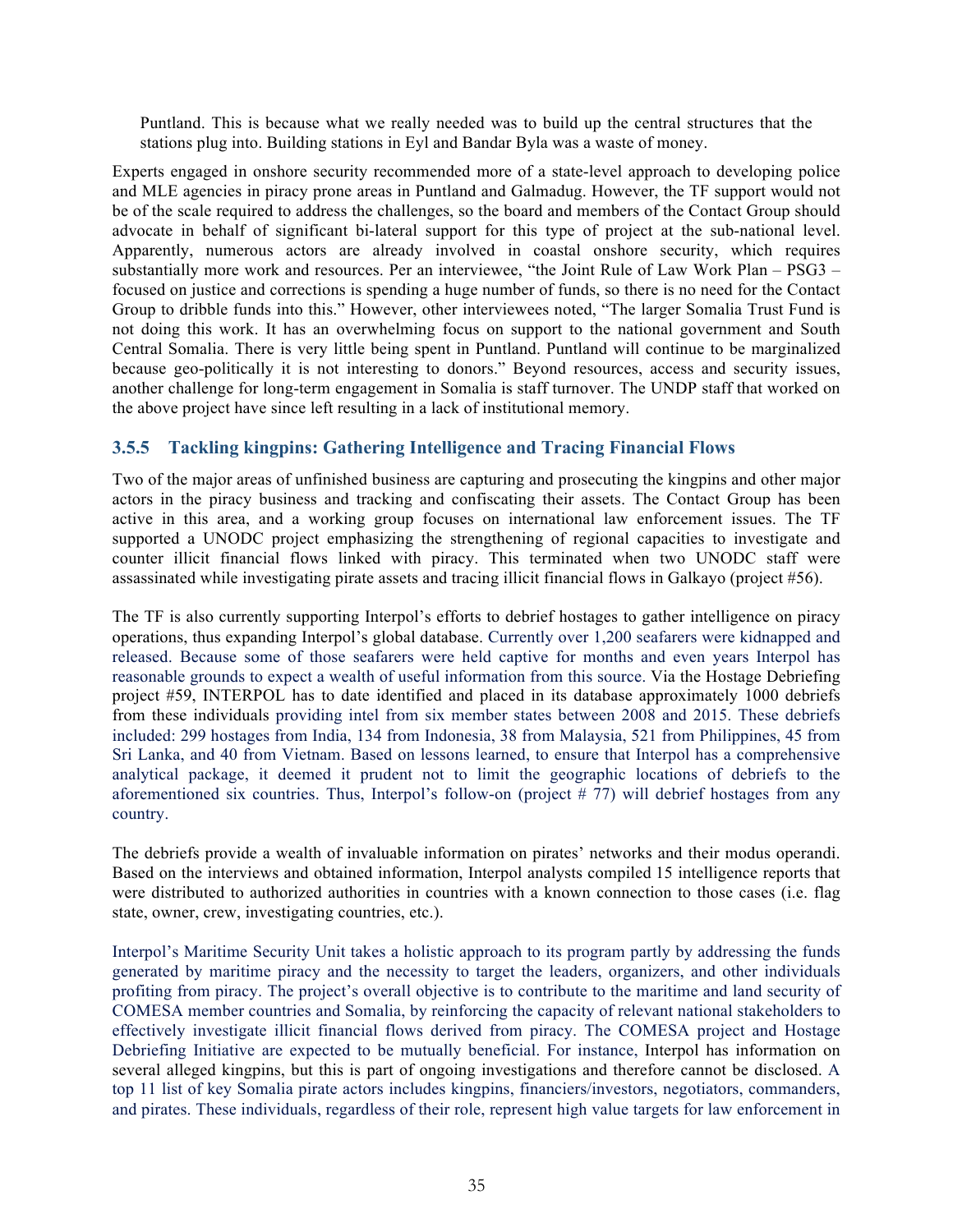#### multiple jurisdictions.

Interviewees explained that the hostage debriefings are a very practical use of the TF. Without this funding, Interpol would not have been able to cover the same number of seafarers. Due to their widespread locations and the nomadic lifestyles, it is very challenging to arrange for the seafarers and the de-breifers to come to one place and put together the package statements in a short time interval. Interpol could not have achieved this without TF support and assistance from UN agencies and Contact Group member states.

Rather an investigative agency, Interpol supports countries in the region through training and use of its analytical database. It also assists naval vessels that have been attacked to do a proper crime scene investigation and enhance their analytical capabilities to conduct these investigations. Due to limitations in Interpol's mandate and limited human and financial resource capacity, it is unable to utilize its vast amount of data and analysis to inform interventions. Interpol also does not have the predictive tools necessary to fully capitalize on its data and analysis. In addition, once the piracy debriefs for Somalia are complete, Interpol will likely phase out beyond the maintenance of its global database. Therefore, it will be important for this information to be transferred and used by the appropriate UN agencies and other stakeholders. It is unclear if and how UN agencies and other actors who are privy to Interpol's analytical reports have used or intend to use this information for current and future interventions. The combination of Interpol's analytical reports and UNODC's data from incarcerated pirates provides a comprehensive data set that could be applied more rigorously.

Several member states are engaged on this issue bi-laterally via their law enforcement agencies. For example, the United States Department of Justice's legal enforcement task force is working on this topic. However, it is unclear how intensive their efforts are and if they are cooperating and exchanging information with other actors including Interpol. An interviewee who is directly involved noted,

A lot of information is held by various players, but I am not sure that we are exchanging information about key players living in the region who have not been brought to justice. We have to develop a plan to really go after the key players and prosecute them and follow the financial trails. I don't see any focus on this. Trials seem to be ad-hoc. There is not a joined up consensus on the way forward... if these guys are not seen to be actively pursued and prosecuted it sends a bad message. Obviously some are connected with the government and focused on peace, but what message does this send. We could also go after the financial side and trace the money. The longer you leave the money trail the harder it is to track. The network of key players is still in the region and everyone knows who they are. No coherent game plan on how to deal with this. We fight the little battles, but not the big ones.

An Interpol representative also explained that as time passes it becomes challenging to trace financial flows especially since a large percentage was distributed in cash and Kingpins tend to invest in property. But, without the political will and capacity to investigate these cases nothing can be done. Also, tackling kingpins 4 to 5 years after a successful hijacking adds difficulty because of the paucity of evidence. Interpol could undertake the financial investigations, but currently lacks the necessary human and financial resources. It also requires resources to build the capacity of counterparts on the ground.

Several experts warned against targeting kingpins. They expressed concern that targeting kingpins could be counter-productive and provoke inter-clan conflict, because they are so tied to the political elite. As one interviewee stated, "It would be a much higher cost than it would be worth for the government – they could arrest them, but not without igniting clan warfare so it is best to leave it alone." Another stated: "removing the kingpins does not do much because they are easily replaced. No one really understands the clan system and how going after the kingpins would affect the balance of power. Everyone is related to someone in Somalia." Somalis candidly remarked, "We have the names but the government can't do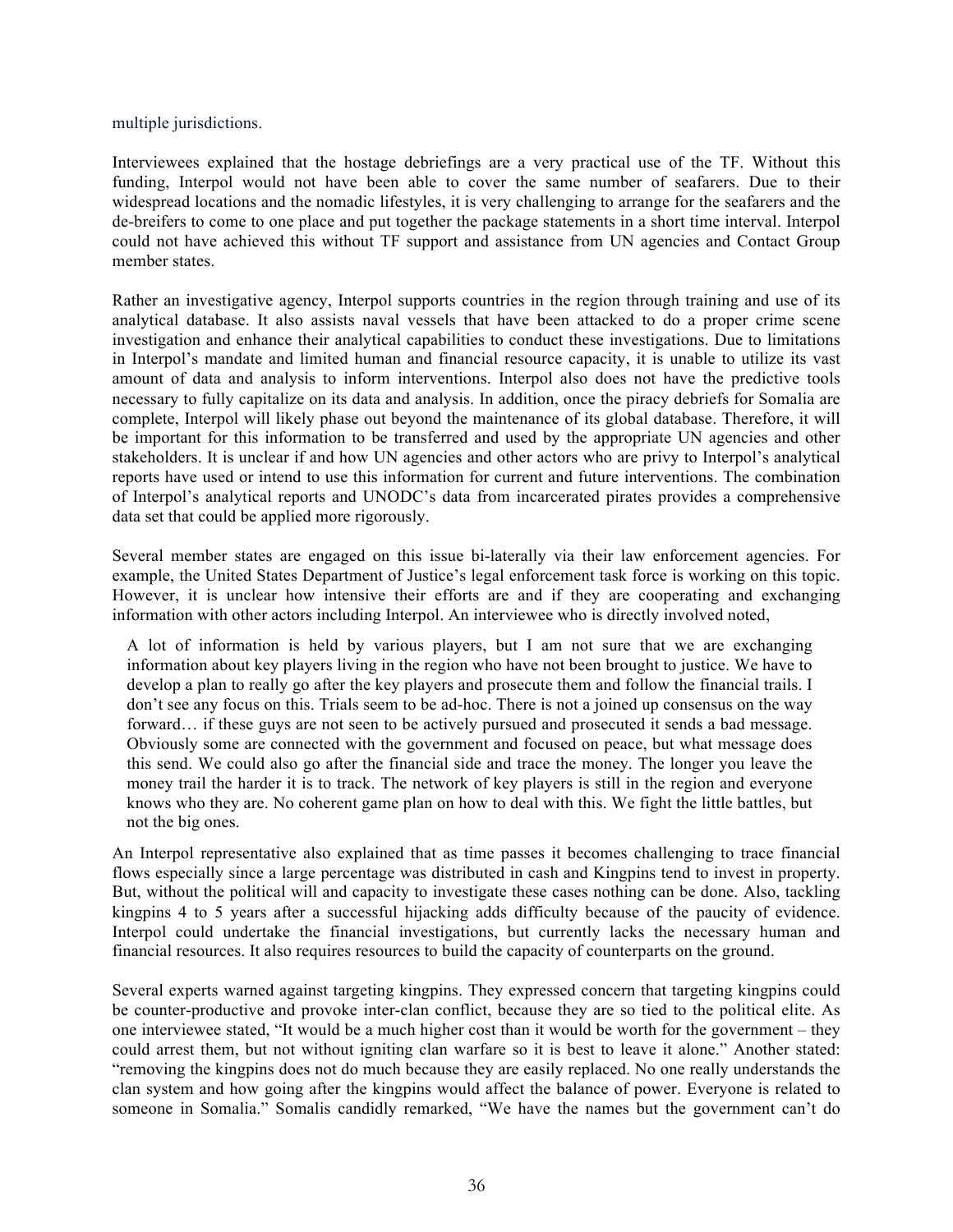anything because it could trigger clan conflict. Many of the financiers are still in Somalia. They have armed militias and are protected by communities and politicians… Dubai was the hub for a lot of the financial transactions – the TF could focus on freezing these accounts." Several interviewees noted that the police are the sole institution that can capture the kingpins since they live with the people. Nonetheless, "we know who they are, there is no capacity to intervene. The Kingpins have militias that are stronger than the security forces. But, police can only do so much… if the people do not have jobs, food, money then they will be desperate."

How and where trials would take place if kingpins are capture remains another issue. The FGS would likely want the trials to take place in Somalia, whereas the international community would probably prefer Europe or the United States in fear that the kingpins would coerce or bribe their way out of Somali prison. It may be prudent for members of the Contact Group to begin having these discussions with the appropriate Somali officials so that preparations can be made in advance.

# **3.5.6 Hostage support**

The TF also addressed gaps in hostage support. For example, it supported UNODC to assist with negotiating their release and facilitating their repatriation, as well as improving their humanitarian situation while in captivity and on release wherever possible (Projects 45, 58  $\&$  71). Interviewees claimed that these programs were a "huge success" and a great illustration of effective use of limited resources to yield significant results. In addition, the TF supported hostage transfers after their release. These are highly political, timely, and sensitive interactions that most bi-lateral donors would not directly support. The TF helped to facilitate these interactions quickly and discreetly. Currently, the Hostage Support Project (HSP) is supported by UNODC, coordinated by OBP, and funded in part by the Trust Fund. According to the 2016 Report of the Secretary-General on the situation with respect to piracy and armed robbery at sea off the coast of Somalia, to date, the HSP has provided assistance to over 120 victims of Somali Piracy held ashore in Somalia. As of 2016, Somali pirates in the Mudug region have released only one hostage. Not a seafarer, this Kenyan man was kidnapped with a Kenyan woman and traded to Somali pirates. The woman remains in captivity. Of twenty-six crew members from the Omani fishing vessel FV Naham, 3 also remain in captivity since 2012. Ten remaining Iranian crew of the FV Siraj are also still in pirate hands, as are four other Kenyans who were abducted on land and traded to pirates. Three Yemeni crew of the FV Abdi Khan are unaccounted for since 2011. On May 14, 2014 the Contact Group adopted the objective of zero ships and zero seafarers in the hands of Somali pirates. If and when the remaining hostages are released, UNODC has an existing budget to facilitate their repatriation.

### **3.5.7 Awareness-raising at community level**

Two early TF - funded projects supported awareness-raising campaigns (project  $5 \& 37$ ) in Puntland and refugee settlements in Kenya. With no external evaluations conducted of these projects available, it is difficult to determine their impact and any lessons learned that could be transferred to future programming. The absence of current TF projects focused on awareness - raising could be relevant for future TF support. For instance, Somalis widely perceive that the naval ships are protecting illegal fishing boats. This feeds into their grievance, which is used by pirates to justify their behavior and gain community support. Apparently, nothing significant is being done to counter this perception.

### **3.5.8 Alternative livelihoods**

TF has supported a few small, narrowly focused projects to provide vocational training to former pirates and at-risk youth. Vocational training has also been built into UNODC's prison work. However, in some locations, delivery has been delayed, and programming to follow/rehabilitate/integrate pirates after release is lacking. The TF has also provided support to several projects that address governance and security issues relevant to developing the blue economy and tackling illegal fishing including: (1) to FAO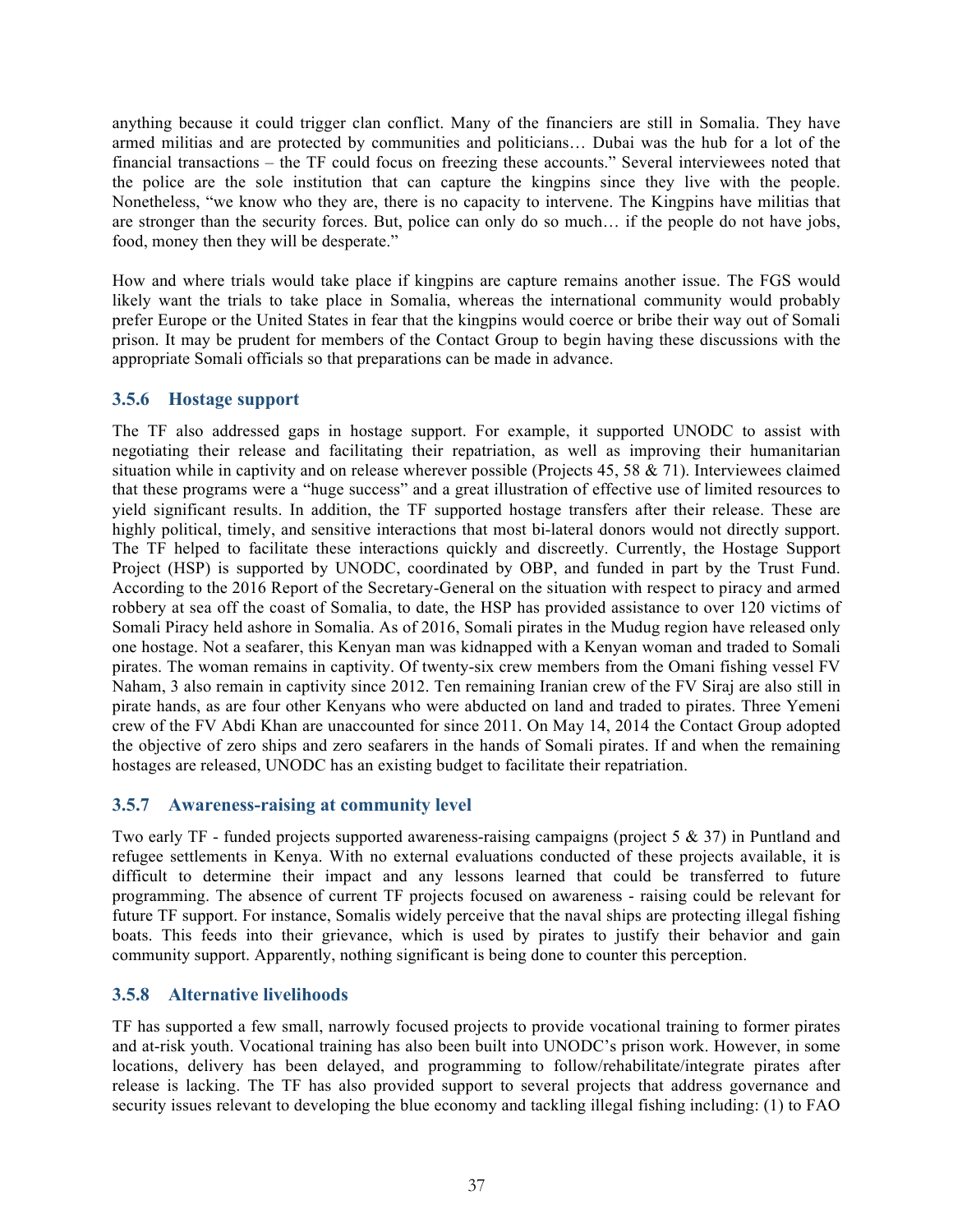to register fisherman and vessels in Puntland, Somaliland, Galmudug and Jubbaland; (2) to UNODC in a new project focused on fisheries crime; and, (3) to a joint UNODC, IMO, UNPOS project that contributed to the development of the SMRSS. These projects are relevant but also small, isolated interventions that do not appear to be part of an overall strategy. If the Contact Group and TF decide to engage in this area, it should focus on maritime governance and security issues that affect the maritime economy and coastal communities while other actors focus on developing livelihoods and the maritime economy. This might include tackling the issue of IUU fishing and illegal licensing as it is connected to counter-piracy.

Currently several donors and international actors focus on the livelihoods component. However, the investments are insufficient to have a lasting impact and may not target the right communities and populations. For example, FAO is just beginning a coastal livelihoods program emphasizing counterpiracy that employs a holistic approach to develop the entire value chain. A representative of FAO explained, Somali fisherman only fish in-shore species that they can catch easily. Therefore, FAO is providing fishery devices to aggregate off - shore tuna, making it easier for Somali fisherman to catch them. FAO also has a boat building/fleet renewal project in Bosaso and Mogadishu and it is conducting training in new fishing techniques, fish processing, engine and boat repair, and solar power refrigerators. To achieve positive outcomes, FAO works through ministries and establishes steering committees in each community and uses text-messaging services and newsletters that are distributed to the steering committee, which exerts significant influence on what FAO does and how it does it. While the resources, timeframe, and reach are relatively small, if this project provides proof of concept it could be expanded pending additional funding.

The majority of interviewees emphasized that creating alternative livelihoods is a very challenging, complex, and long term issue that requires substantial investment not just in individual capacity building, but also legal frameworks, infrastructure, and, perhaps most important and difficult, attitude and behavior change. An international expert stated, "The extent to which a young man is going to give up piracy to use a welding torch is overly simplistic. They are criminals and making a huge amount of money. Some pirates will be happy with a small job, but others will say life is short and I want to make a lot of money and have a good time." Fishing is not seen as an attractive livelihood option to the majority of the population who do not eat fish. If attitudes are not altered, then it is unlikely that the sector will develop regardless of the amount of external investment. Another Somali fisheries expert concluded, "Somalis are starting to appreciate fish, but we need a major communications campaign to get the population to appreciate coastal livelihoods. The culture of the people is to carry a gun… not a fishing rod. But, they are very entrepreneurial so if they see a lucrative business opportunity they might engage in it. But, right now – fishing is not a lucrative business model."

The business model is constrained by several factors some of which include the lack of a demand from domestic markets, lack of infrastructure including roads and electricity, and the inability to process or export fish to Europe because of inspections and licenses. Given the high level of competition against much easier livelihoods in other sectors, developing fishing as an attractive alternative will be difficult. Currently, the private sector sends fish to the UAE that is then rebranded and sent to Europe. Apparently, the World Bank and Oxfam are exerting some effort on quality control and trying to get regulations to export fish legally, and some fish are being sold to Djibouti. A Somalia fisheries expert elaborated on these obstacles:

In the coastal areas people eat fish, but currently fish is more expensive than meat because there is no way to freeze it. Cool storage facilities in the 6 landing sites along the coastal areas are required; then there can be a consistent supply of fish to the local market. Without this, the fish rot before they reach the shore because the fishermen lack ice or freezers on their boats. The challenge of cold - storage is compounded by the lack of a good energy sector, which makes it very expensive to keep freezers running. Therefore, for fishing to become a significant livelihood,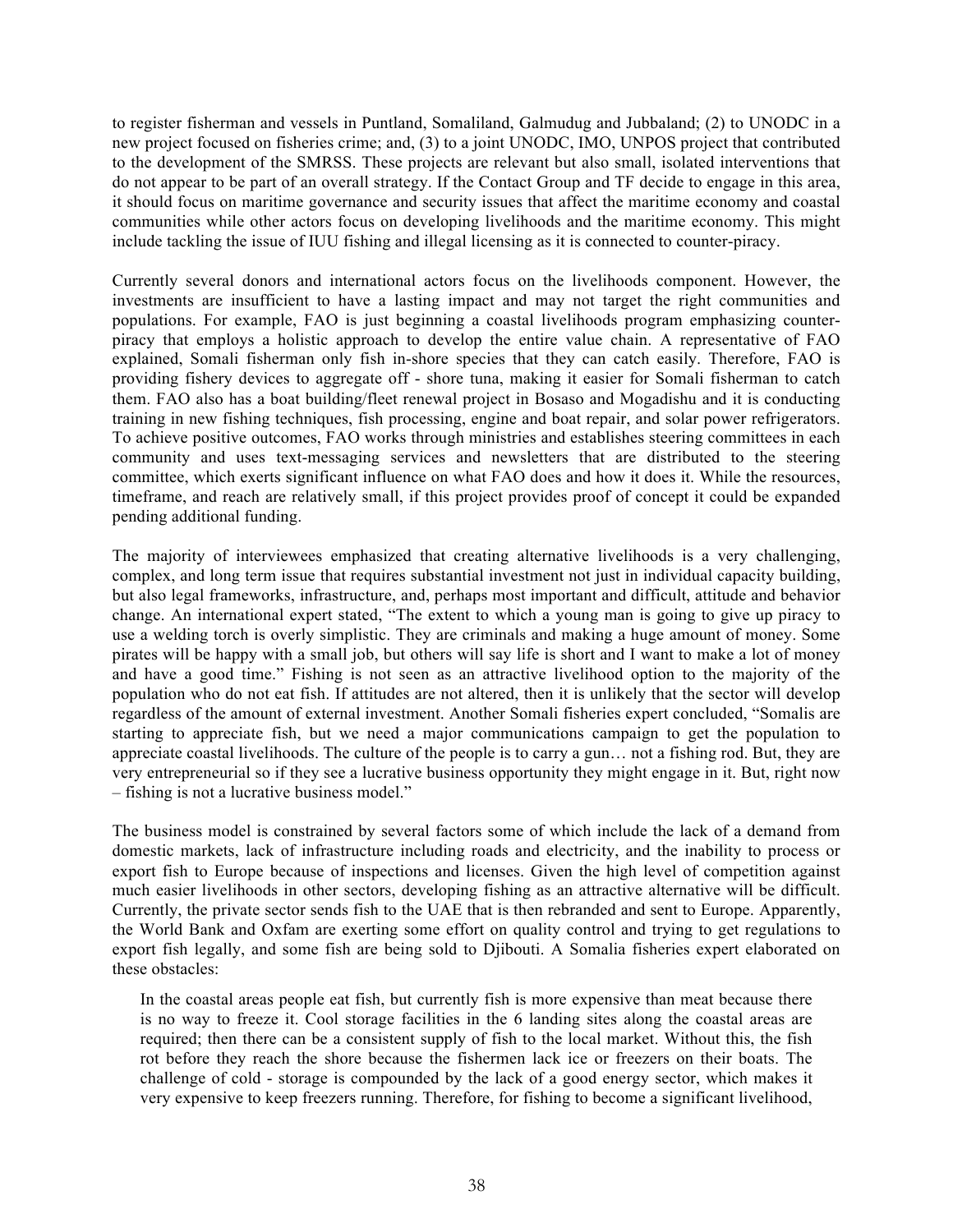the entire value chain should be developed. Currently, it is a lot easier to sell khat, charcoal, and sugar.

For the fishing sector to flourish, the Somali private sector would have to become involved in processing, canning, and exporting fish. USAID GEEL is focused on working with the private sector. However, this will not likely affect the remote coastal towns that are vulnerable to a resurgence of piracy. In fact, these efforts could have the opposite effect on these communities.

The Ministry of Fisheries in the current NDP has three priorities: (1) investing in infrastructure – landing sites and storage in a cost effective way; (2) regulatory system - data collection of fisheries – analyzing and disseminating – base line for the quantity of fish there are and the amount that can be fished; and, (3) onshore processing and factories that will receive foreign vessels to satisfy both domestic and international markets. Achieving these priorities faces several challenges: (1) the insignificant amount of human and financial resources allocated for this work in relation to the need; (2) Somalia's absorption capacity remains extremely low; (3) the corruption in this sector increases the need for transparent and public licensing.

FAO has a two-fold approach to increasing the fishing sector: (1) promote coastal livelihoods (fishing); and, (2) promote governance via resource management and management of fisheries coupled with the ability of ministries to properly manage licensing, reporting, and surveillance. This is challenging because ministers provide licenses to anyone for short-term gain; the legal framework around the coastal economy is lacking especially in regard to the fishing fleet, which is totally unregulated; and financial resources and access to key communities as a consequence of security concerns are limited. The value and impact of these livelihoods programs will be reduced considerably if the governance and transparency components are not improved. The Contact Group possesses the political strength to improve governance and transparency issues, so the TF could target these to compliment the livelihoods - related efforts. Also classic donors do not typically invest in governance and transparency - related issues with a specific focus on maritime issues and coastal communities, so the TF could help fill this gap in donor interest and funding.

Member states have already encouraged the FGS and regional governments to move forward with developing and applying a practical and transparent licensing system so that Somalia can benefit from the potential value of off-shore tuna fishing. The EU has even provided incentives for government officials to stop taking bribes in exchange for illegal licenses such as bringing in 20 EU fishing boats. These efforts have yet to materialize into government action. Another challenge and complexity related to IUU and illegal licensing is Somali fisherman's relationship with Yemen. As a fisheries expert noted, "in Puntland – the key market is Yemen – traders swap fuel and ice to fisherman for fish.<sup>106</sup>

#### **3.6 Relevance of ongoing projects to the current context**

 $\overline{a}$ 

From a security and law enforcement perspective, a key question is whether to focus on developing Somali law enforcement capacity onshore or their maritime law enforcement capacity and, by implication, which agencies to support (e.g. coast guard, maritime police, army, police) and at what level (federal, state, local). Clearly, Somali security and law enforcement agencies cannot 'replace' the deterrent

<sup>106</sup> "The isolated regions along the Somaliland coast have interacted with Yemeni fisherman for years. This is an ingrained arrangement along the Somaliland coast. It takes over two days of driving to reach Hargeisa and over five hours to drive down a dangerous mountain road to the nearest town with banking. Therefore, the Somali fisherman are dependent on Yemenis for ice and fuel in exchange for fish. Yemenis also provide canned foods and other commodities, so Somalis allow the Yemenis to fish illegally in their waters. Now, however, Yemenis have stopped coming due to problems in Yemen and the fisherman are becoming challenged without their support."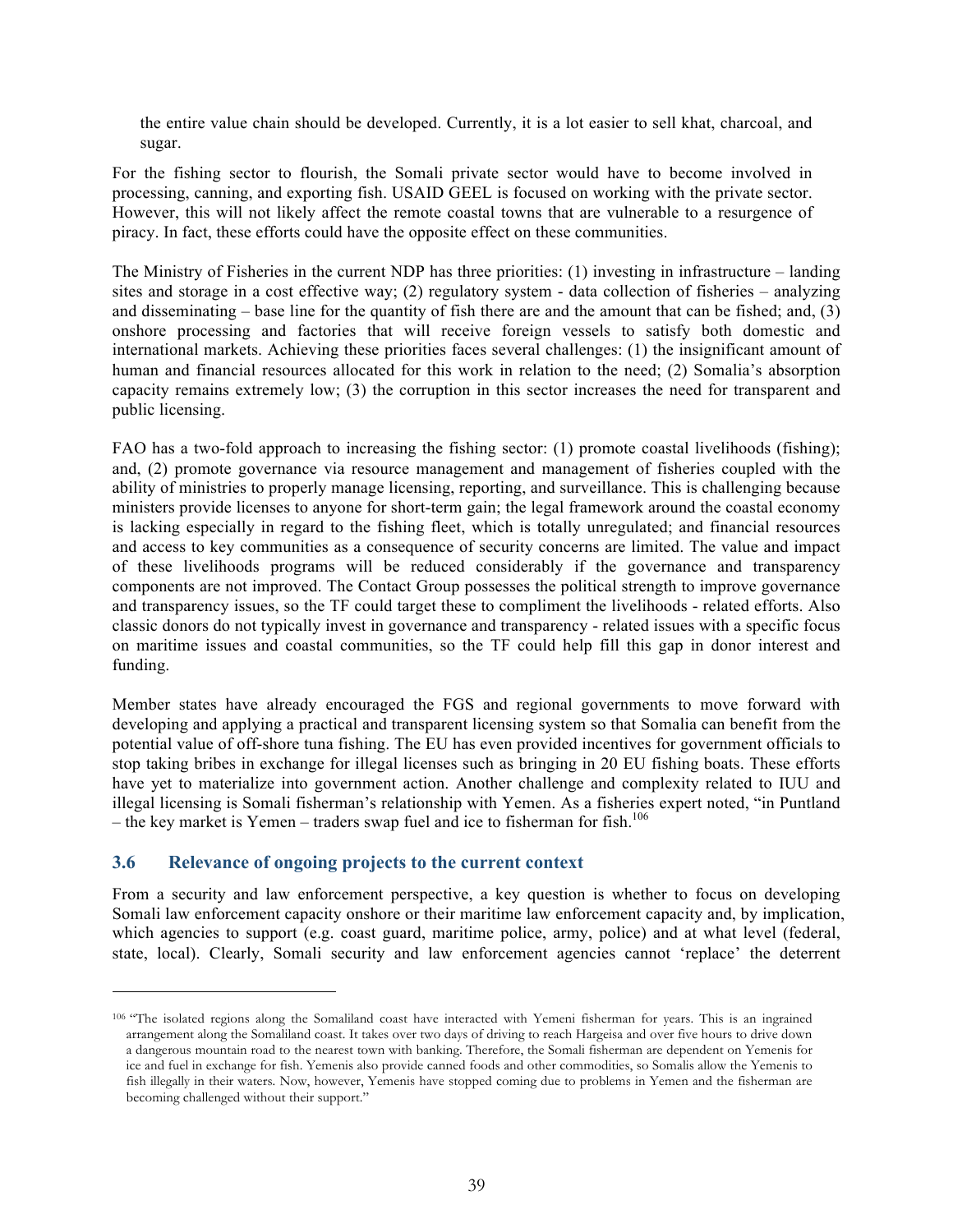provided by the international naval patrols. Nonetheless, if supported in the right ways and if certain challenges can be overcome, local law enforcement agencies have the potential to curtail piracy. This requires somewhat different thinking about how these agencies operate and relate to local communities and the incentives and disincentives that are provided to these communities to support or deter piracy.

The international counter-piracy approach tends to focus on the need for a security and law enforcement response of deterring or arresting pirates. Another way of looking at the issue is that pirates have justified themselves, and, at times also functioned as vigilante coastal defense forces, representing the financial, political, and security interests of different clans and political elites onshore. From this vantage point, creating legitimate local maritime security agencies representative of the clans in the area would organize and bring these vigilante forces under state control. It would also reduce the legitimacy of pirates operating outside this framework. The Somaliland Coast Guard provides an example. Although with limited capacity to patrol offshore, it has been effective in countering piracy because it has the right connections to local clans and the ability to stop piracy onshore.

To be effective, the inter-linked issues of securing sources of government revenue, paying local law enforcement personnel, developing a legitimate fishing license scheme, establishing taxation of trade or other economic activities need to be addressed simultaneously. Pirates or coastal militia currently play a role in 'licensing' or 'taxing' fishing as well as imposing fines or taxes on other transit and trade in some cases. Replacing this with a legitimate licensing scheme would be critical to addressing anger over IUU fishing and would provide a source of government revenue. Local institutions and law enforcement agencies require a stable source of revenue to pay salaries and prevent co-optation by criminal elements a major challenge to date in the police and security sector more generally.

The international community's focus on building the central government's security apparatus from the top-down is unlikely to create institutions with the capacity or legitimacy to counter-piracy. Piracy is a localized problem and the institutions that protect it and have the potential to counter it are principally at the state level. Interviewees noted that training of the coast guard and police has been extensive, but maritime police and law enforcement actors retain a very basic, low capacity and overall command and control between the police stations and between the police and coast guard is lacking. There are neither communications nor coordination between the stations in Barbera, Bosasso, Hobyo (not constructed), Mogadishu and Kismayo. The great need to reach the ports in between remains unfilled. Police stations to stop sanctuaries for criminals and to stop boats going to sea with bad intensions are also required as are a link between the on land police and the coast guard and for policing in the small, remote coastal communities. "Somalia has the largest coastline in Africa, but it lacks the capacity to police what comes in and what goes out. The Police do not even have uniforms – how can we expect communities to trust and respect them? We really need to work on this." Given the need, there is very little investment in this sector, and the international actors working on maritime security are not properly coordinated in their efforts. Moreover, Kenya and Tanzania do not sufficiently share maritime security. Stated by a maritime security expert,

It would take 10 years to develop a real maritime security capacity. Nothing is sustainable – everything is focused on workshops and trainings, but the coast guard does not possess boats or fuel. Thus, all training is theoretical. It is not clear what the Somali government's annual budget is for maritime security. The FGS has a lack of ability for basic planning. People in senior positions and elders fail to understand the planning process or formation of maritime security. When the elders say, "stop;" everything stops. In this fashion, the international community is held at ransom until the elders agree to participate. But, in 2 years an elder could still halt everything. The younger generation sees the opportunities, but the youth cannot do anything because of cultural challenges, so they get frustrated and leave thereby creating a major brain-drain. In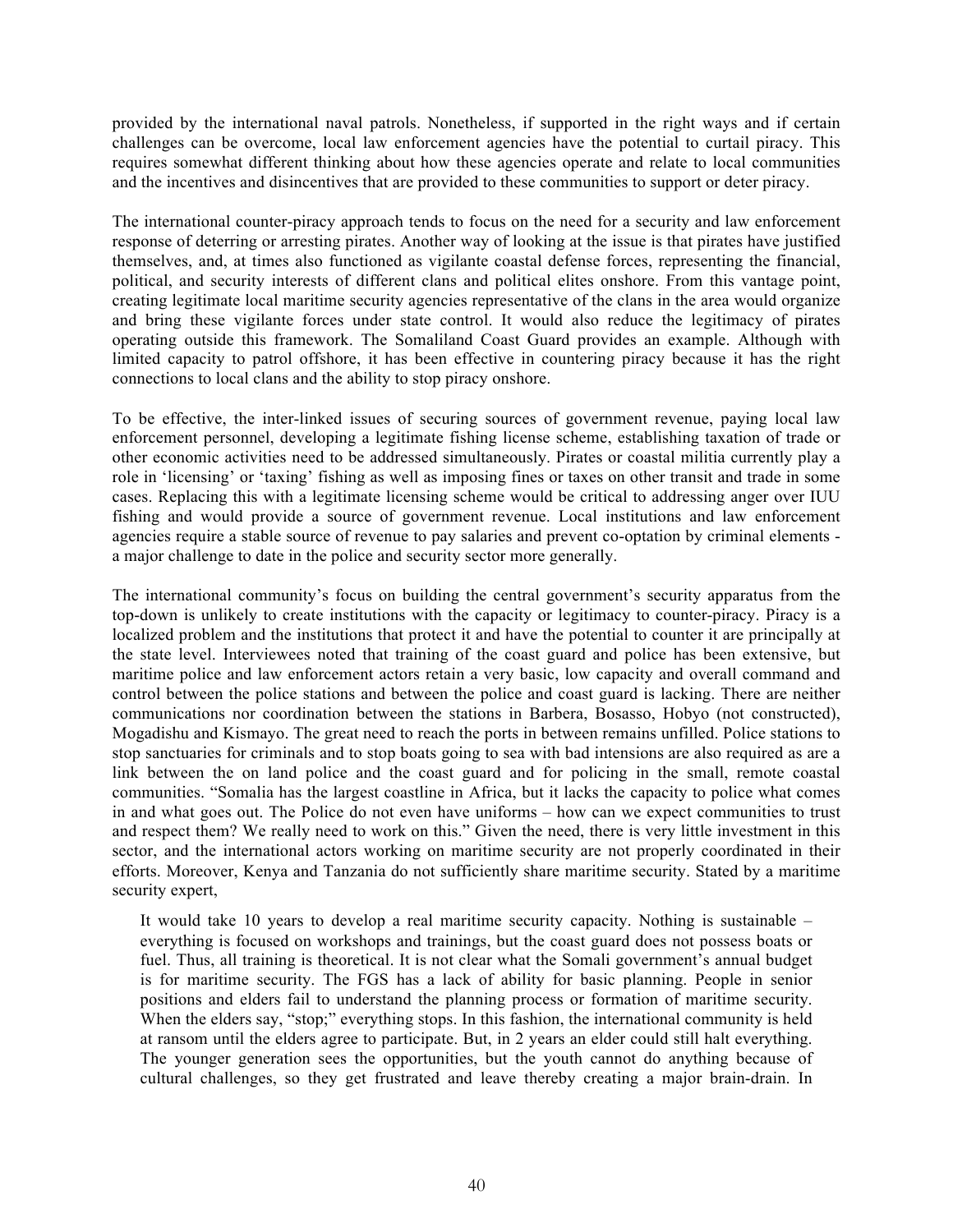Somaliland, the blue print for the coast guard is in place but awaits execution. Getting the Somalis on board is difficult.

To be effective in counter-piracy response, the police and maritime law enforcement agencies must be supported within a decentralized framework, with the main focus on tackling piracy in Puntland and piracy-prone states, as well as, to some degree, reinforcing Somaliland's effective counter-piracy efforts. The Puntland Maritime Police Force (PMPF) has been described by some as the most capable in Somalia, with 8 bases in Puntland including in Eyl, observational capacity, and the ability to mobilize and rescue ships. The Somaliland Coast Guard is functional although its capacity to patrol offshore is limited. These institutions can provide the building blocks for a sub-national approach. Nonetheless, a key challenge is that the FGS resists decentralization and limits external support at the sub-national level, a position that has been reinforced by some donors. Somaliland has included maritime security in its National Development Plan but international support is conditional on the FGS. Similarly, the PMPF is not seen as legitimate by the FGS or the international community and currently only receives support from the UAE.

In addition to the above and the lack of human and financial resources two major obstacles remain:

- § *Indecision on the placement of the coast guard* under the jurisdiction of the Ministry of Defense or the Ministry of Interior. Currently there are two maritime security actors [at FGS level]: (1) The Somali Navy Coast Guard, which is under the Ministry of Defense and (2) Maritime Police Unit, which is under the Ministry of Internal Security. Stated by a maritime security expert, "UNODC is building the capacity of the Maritime Police Unit and there is a train and equip plan (not funded) for the Navy Coast Guard, but everything remains in draft form until the FGS decides what to do with the Coast Guard." Given the difficulty of undertaking training in the absence of institutions, challenges are posed to advise ministries, police, and provide operational training (police, prosecutors, investigation).
- § *Lack of interest and political will* to secure the Somali Coast. Maritime security is a very divisive topic, because there are so many vested interests and so much gained from lack of security and regulation. With the threat of Al Shabaab and elections on the horizon, maritime security is not a top priority for the FGS or parliament. For example, the FGS has a Somali Prisoner Procedure Code, which gives justification to this police unit to visit, board, search, and seizure operations (VBSS). But, the Navy Coast guard does not have legislative backing for this. UNSOM has been working with EUCAP Nestor to develop Somali Coast Guard Bill, which made it through the Council of Ministers, but not parliament.

Even if these institutions existed, roles and responsibilities were clearly defined, and political interest and will was strong - access to most of the regions including Mogadishu is problematic for the FGS and international actors.

Currently, the Contact Group and a few donors provide limited external support for Somali MLE, but no larger funds offer the MLE financing. The Contact Group and member states should consider focusing on this area via the SMRSS, but large-scale assistance in this area is probably beyond the FT's current mandate. Nonetheless, interviewees noted that the TF is positioned to take the risk, demonstrate success, and then advocate with other donors<sup>107</sup> to accept this responsibility over the long term.<sup>108</sup> Member states of the Contact Group could also take an advocacy role to provide incentive and disincentive to increase the FGS's interest and political will to engage sincerely in building Somalia's maritime security capacity. This should include more effective engagement with Somaliland, Puntland and other regional states.

<sup>107</sup> Financial support for MLE including the coast guard could also be mobilized from the shipping industry and other private sector actors. The costs of piracy to the shipping industry are enormous, but it has not invested in any on-shore interventions. Many fishing and commercial vessels that would benefit from MLE are members of the Contact Group. Therefore, these member states

<sup>&</sup>lt;sup>108</sup> This model was used successfully to pilot and expand UNODC's successful work.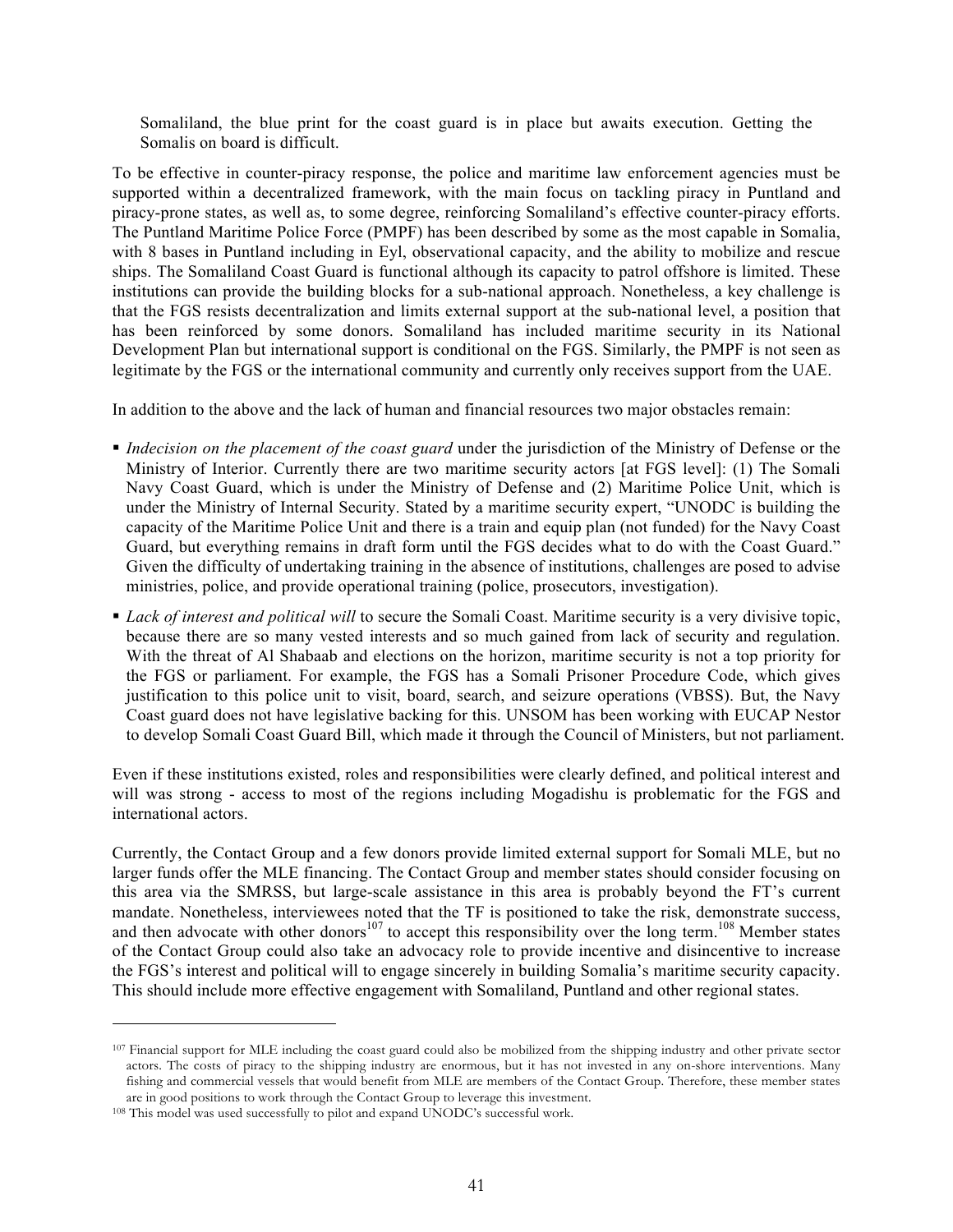### **3.7 What onshore security interventions would help prevent a resurgence of piracy?**

As discussed above, a key question is the extent to which onshore versus offshore security should be prioritized in efforts to develop the capacity of Somali security and law enforcement agencies to counterpiracy. Probably the most relevant focus is on developing the police and the coast guard/maritime police and the operational links between them at the state-level in Puntland and the piracy-prone areas of Central Somalia. Critical are the necessities to develop the capacities of law enforcement agencies at state-level (necessary before local structures in remote coastal areas can be effective) and ensure that police structures and staffing are representative of different clans. The issue of payment of salaries must be taken seriously; without addressing this, police will be co-opted and become a source of insecurity by involving themselves in piracy and other criminal activities on land and at sea.

Some experts see the Somalia National Army (SNA) as having the potential to play a positive role in counter-piracy operations. SNA, supported by the UK and the US, is supposed to play a role in internal security as AMISOM's presence decreases. It is being developed as an integrated force that will be representative of different states/regions, including incorporating 3000 members of the Darwish army considered to be Puntland's army. The creation of such an integrated national army could have a stabilizing effect if the challenges of ensuring representation from the different states/regions/clans as well as paying salaries are addressed. However, SNA intervention in local security issues has the potential to cause conflict if they are seen as an external force without an understanding of community and clan dynamics, whereas the potential strength of the police is in their local intelligence and legitimacy with local clans.

### **3.8 Are there viable economic or livelihoods alternatives to piracy? Are there interventions that would incentivize a shift from piracy to legitimate activities?**

Numerous different actors gained financially from piracy – financiers/investors, young men who acted as foot soldiers, local suppliers of hijacked ships, elites who extract taxes or used revenues to build up local militias and power-bases, and women who sold khat, provided food, sex workers, etc. Discussions of alternative livelihoods have tended to focus either on alternative employment of young men, who are potential recruits or former pirates, and on alternative livelihoods – primarily fishing – for coastal communities that directly and indirectly support pirate activities. Although these priorities are relevant, the challenges associated with developing real alternatives are enormous.

At a micro-level, vocational training targeting former pirates or youth have a limited impact without real employment opportunities related to the skills provided (e.g. carpentry, etc.), which is the case in the remote, subsistence-based, pastoralist and fishing communities that became piracy hubs. Few opportunities outside of other organized criminal activities will be as lucrative.<sup>109</sup>

At a micro-level, the kind of change required to develop the fishing industry and change conditions for coastal communities is long-term and multifaceted. It requires major investment in infrastructure well beyond what international donors are willing or able to provide as well as an appropriate regulatory system for licensing fishing, and tackling corrupt licensing, which currently lacks political support from the relevant government authorities. It would also require a change in the attitude of Somali's towards eating fish as well as its attractiveness as a potential livelihood.

<sup>109</sup> The Fair Fishing Project (http://fairfishing.org/whyfishinginsomaliland), which is funded by the Danish government and the private sector is a good example of effective livelihood development in the fishing sector that could be modeled and expanded. They brought in 5 containers of gear and turned the containers into a depot – installed an ice-machine and a complete fish processing unit. The entire program over 3 years cost less than 300K.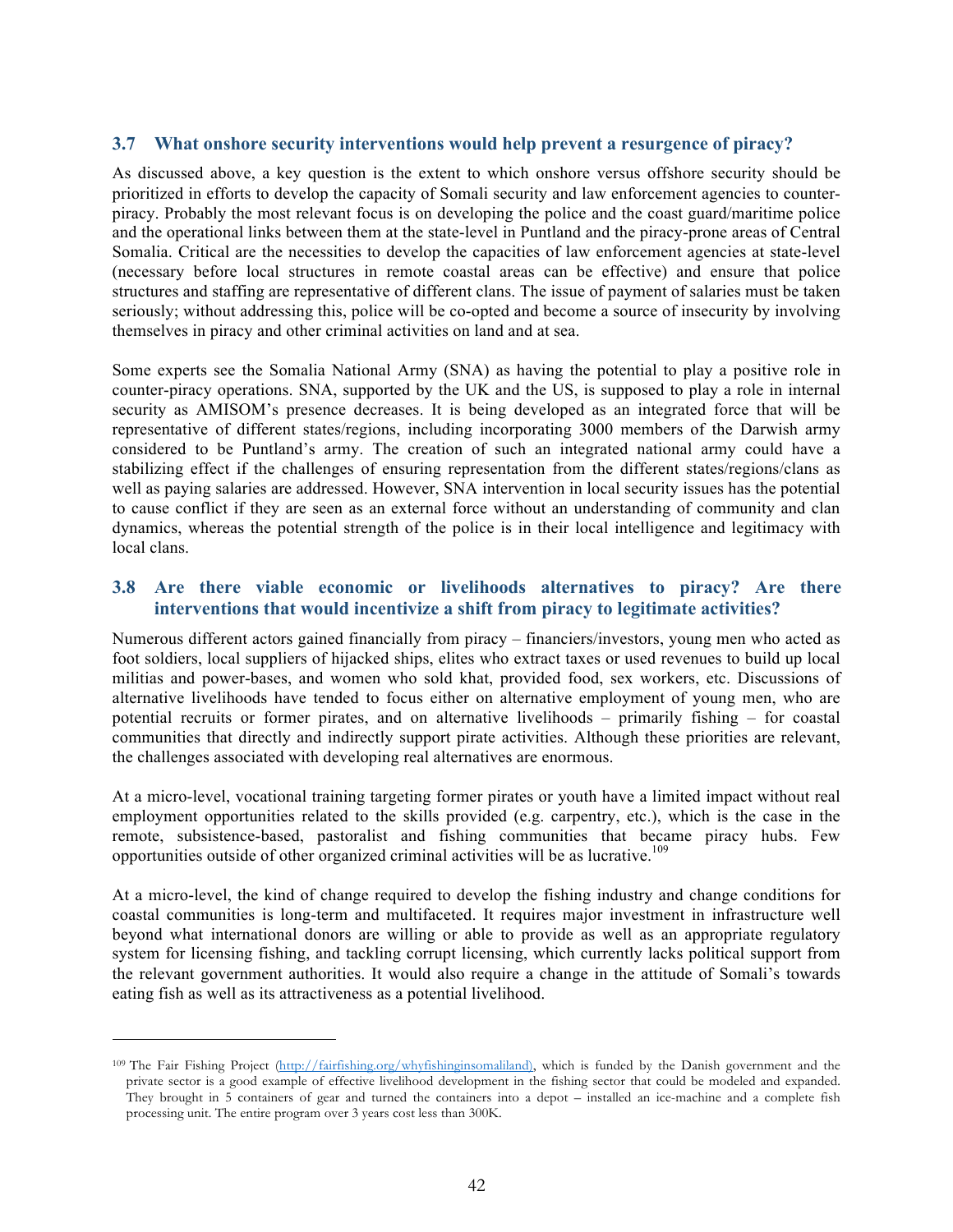Inhibitors to developing a viable and attractive fishing economy include:

- a) No cold storage and high electricity prices.
- b) Competition with Djibouti and Kenya due to lower cost of electricity, more security, and better infrastructure.
- c) Limited coast guard capacity to Monitor, Control, and Surveillance (MCS) the Somaliland Coast discourages investment from banks, donors, and the private sector into the blue economy.
- d) Corruption discourages investment (e.g. vehicles are purchased for the government and half go missing).
- e) Lack of a legal framework for the fishing economy, which also discourages banks from providing loans and inhibits the government from collecting taxes legally.
- f) Discouraged private sector due to government interference and lack of security.
- g) Lack of interest of youth Somalis from engaging in the fishing sector.
- h) Limited domestic demand for eating fish and limited markets for selling fish for a profit.

Given the obstacles and timeframe for developing coastal livelihoods, much less emphasis has been placed on how to incentivize or provide alternatives to the key enablers and organizers of piracy: political and clan elites that protect and earn revenue from the business and pirate leaders and financiers. Focusing on the incentives and motivations of these groups may be a better starting point for developing alternatives. Research<sup>110</sup> suggests that a major motivation for political elite protection of piracy is revenue generation in areas that are cut off from trade routes and in which there is little other scope for local taxation. This would suggest that, working in consultation with local authorities, developing alterative, legitimate sources of taxation or revenue (possibly include, for example, road construction to improve access to trade routes and enable taxation of trade or developing a legitimate system for taxing and licensing the fishing industry) is critical to piracy prevention.

Another focus should be on incentivizing pirate leaders and financiers to shift from criminal to legitimate businesses, rather than on punishing them. Beyond their role in a range of organized criminal activities, many are involved in a broad range of legitimate businesses including real estate, the airline industry, renewable energy technology, car export and import, and fishing.<sup>111</sup> Pirate leaders have diverse business and political interests and have been resourceful in converting their assets and human resources from piracy to other criminal (e.g. human trafficking) and legitimate businesses. This begs the question of how a shift from illicit to legitimate business activities could be incentivized. For example, former pirates with international and regional business interests may be less likely to return to piracy if they fear that this would impact negatively on their other investments and relationships abroad.

In addition, the FGS and the regional states have an interest in being perceived as legitimate actors. As a Somalia expert noted, "If piracy were to return it would shame the Puntland government, which is trying to be a legitimate government in the eyes of the international community." Senior UN officials and representatives of key member states could subtly provide a message and package of incentives and disincentives to senior political figures to encourage them to deter a resurgence of piracy.

#### **3.9 How should the IUU fishing issue be tackled?**

IUU fishing is a very powerful tool to mobilize the population and gain community support for piracy, which is considered, *Haram*. To address links between IUU and piracy, the issue has to be tackled from several directions:

<sup>110</sup> Shortland and Varese (2015)

<sup>111</sup> SEMG (2014).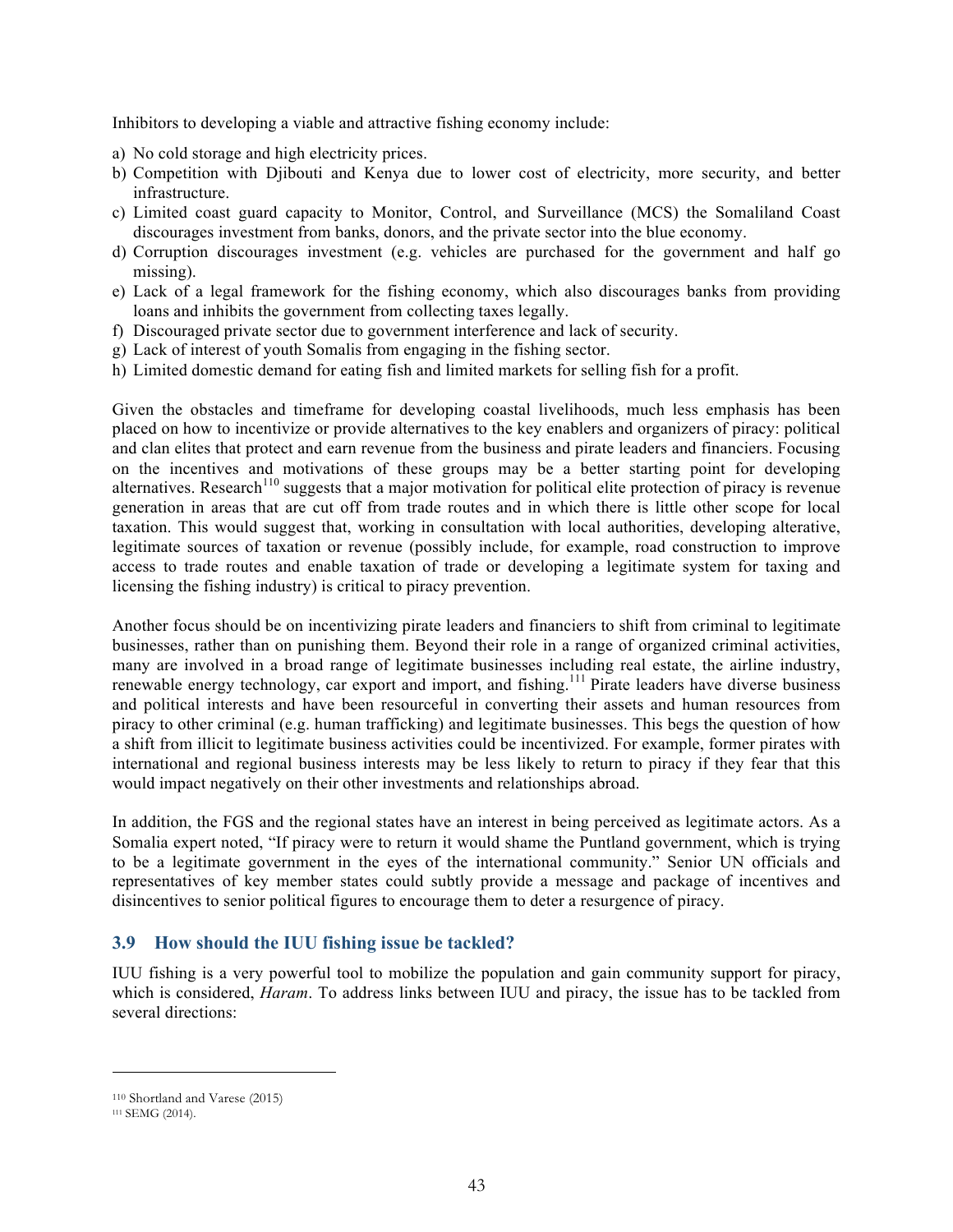- § The idea that pirates are protecting the coast from illegal fishing and that international naval patrols are protecting illegal fishing vessels should be countered. This may be achievable through a carefully designed public awareness campaign to ensure the message came from the right local actors and should involve some community outreach from the naval patrols.
- § The corrupt licensing scheme, which pirates appear to have a role in enforcing in some cases, should be replaced with a legitimate licensing scheme. This should improve clarity on what is actually considered illegal.<sup>112</sup> This is easier said than done because of the clearly vested interests in corrupt licensing, and establishing a legitimate system would open up the issue of revenue-sharing between states and the FGS.<sup>113</sup> To succeed, the approach should build local support for a legitimate system by ensuring the provision of stable sources of revenue to state/local authorities. Support should also be based on the concept that the appropriate regulatory framework would provide the basis for developing a more profitable local fishing industry.
- § Review the mandates of international navies including EUNAVFOR in patrolling for IUU fishing to enable them to play a stronger role.<sup>114</sup> Perhaps most importantly, this would send a clear message that the international community sees IUU fishing as a crime and counter perceptions of their complicity.
- § Member states and the commercial fishing industry should take strong action to self-regulate fishing vessels operating in Somali waters and to deter them from paying for illegitimate licenses. A system to differentiate between illegitimate and legitimate licenses should be created in cooperation with Somali authorities and MLE agencies especially at the state level (i.e. Puntland Maritime Police). State-level MLE agencies would also require support in order to replace vigilante/private coast guarding services involved in issuing and enforcing illegitimate licenses.
- Conduct research on legal and illegal fishing off the coast of Somalia. This would assist in differentiating between fact and fiction. For instance, one expert stated, "In the absence of fish catch data, discussing IUU fishing is problematic. Many reports on IUU fishing estimate 300 million USD in illegal fishing annually. Nonetheless, Somalilanders are not seafaring people. Perhaps 2000 are fishermen in contrast to Yemen's over 40,000." In addition, "Boats from 30 different countries fish along the coast. The eastern portion of Somaliland offers the richest fishing grounds including along several islands and some reefs. In Somaliland, however, a narrow continental shelf limits fishing. Thus coastal fishing is negligible. Also, most foreign fishing vessels are interested in pelagic fish which are farther off-shore. Somalis only have 6 or 7 meter boats, so they can not pursue these pelagic fish.

### **3.10 Are there other interventions that would strengthen resilience of coastal communities? Could women have a greater role in preventing piracy?**

Three main approaches to counter-piracy have been utilized including:

- (1) Security approaches focused on creating down-stream deterrents at sea supported by prosecutions. Numerous resources have been invested in these interventions that have been largely effective in suppressing piracy. However, given their excessive costs, they are not sustainable.
- (2) On-land interventions have emphasized the formation and enforcement of legislation and development of a functional and effective Somali coast guard and other maritime law enforcement capacities including on-land police. This requires major investments of human and financial resources

<sup>&</sup>lt;sup>112</sup> Current laws do not specify what can and cannot happen in Somalia's EEZ and there is no transparent, enforceable, and agreed upon licensing system in place.

<sup>113</sup> Per a representative of the EUNAVFOR, most of the ships that are stopped have licenses, but there is no system set up to track the licenses or the revenues from the licenses.

<sup>114</sup> EUNAVFOR has accumulated substantial data on IUU since 2009, but it can only provide this information to the EU. The EU reports to the Indian Ocean Tuna Committee (IOC), a regional body responsible for fishing in the Indian Ocean. It is unclear what is done with the data after it is released to the EU and the IOC.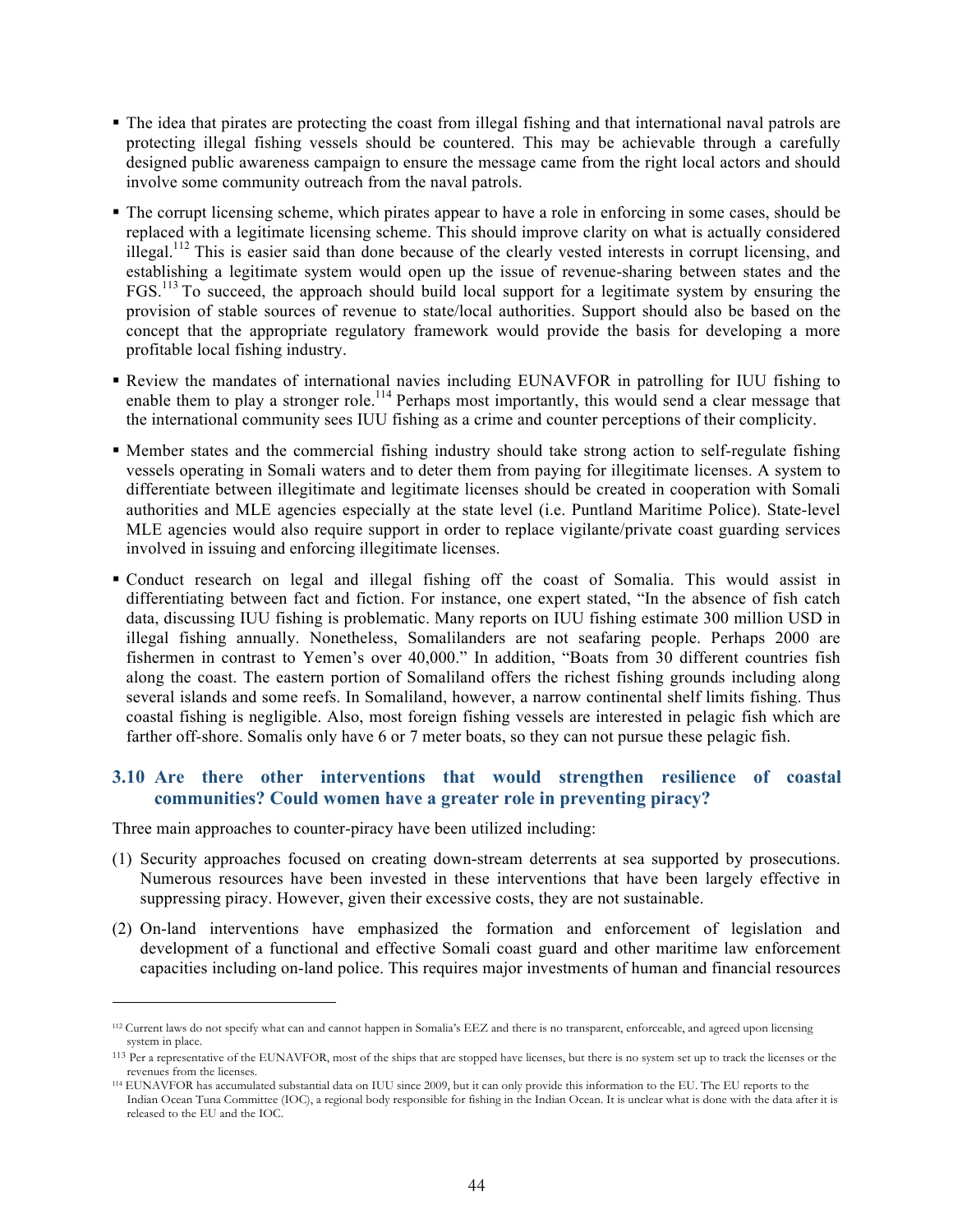as well as significant political will and engagement of Somali stakeholders at every level. Even if these capacities are built, it does not guarantee that the coast guard and police would prevent or deter piracy. In the past, many underpaid and unpaid coast guard and police have engaged in piracy.

(3) Developing the blue economy and supporting alternative livelihoods including the fishing industry also requires significant human and financial resources. A communications program is necessary to increase the populations' interest in fishing and other coastal livelihoods as respectable and lucrative ways to earn an honest income.

Other interventions that could potentially strengthen the resilience of coastal communities to piracy are focused on attitude and behavior change via strategic communication and influence campaigns. As one interviewee stated, "We need to reduce tolerance by creating an ideological argument that can counter the economic incentive. This cannot come from an external actor. It must come from within the Elders and Imams… Another entry point is women… piracy spoiled many Somali women… Their parents do not want to see their daughters going into prostitution or marrying or getting pregnant by a pirate who could end up dead or in jail. This argument needs to be made to the families." Upstream interventions focused on attitude and behavior change have received limited investment, and, therefore, have not been properly tested. The majority of Somalis believe that piracy is *Haram* and the communities affected by piracy are well aware of the negative consequences of it. Family and community pressure appears to have played some role in convincing some young men to quit piracy as it became riskier. Many accounts suggest that traditional leaders, Imams, women, and entire communities turned against piracy once it demonstrated negative effects including prostitution, drugs, inflation, crime, and the influx of outsiders.

A 2015 survey of pirates in prison in Somaliland, Hargeisa, and Seychelles found that some pirates quit when families applied pressure on young men not to go to sea as family members became more fearful of losing them to arrest, imprisonment, and death at sea.<sup>115</sup> While family members may have been a way into piracy for some individuals and family members may have benefited, some informants also described fear of family disapproval of their activities.<sup>116</sup> These individuals moved from home and hid their income derived from piracy from family members. Families were also important for providing for ex-pirates when they had no other income.<sup>117</sup> Possibly community and family messages related to the dangers of piracy could be supported as part of local awareness programs. Another key area to explore is the role of families and communities in the rehabilitation of pirates released from prison. Mothers, wives, and girlfriends of pirates might also have a potential role in both prevention and rehabilitation. More research is needed to understand traditional and religious leaders and women's positive/negative attitudes to piracy and their channels of influence (within family, clan, other structures) in order to develop an effective strategy.

M&C Saatchi World Services is engaged in upstream activities to understand and undermine the appeal of piracy. This includes micro-surveys in the hinterland of Galmudug, Cadaado, Galkayo, and Galinsor. It has also facilitated awareness - raising and influence campaigns using a combination of in-person conversations led by Imams and elders as well as through FM radio shows, mobile telephone networks (calls and SMS text messaging), visual art (murals, billboards and posters) and social media. However, to design and scale effective awareness-raising and influence campaigns, more research should to be conducted at the local level. This research should explore social factors that underpin community tolerance and engagement including the drivers of and barriers to piracy. Based on this research, strategic

<sup>115</sup> UNODC & OBP (2015)

<sup>116</sup> A 2012 study based on interviews of 16 pirates found that family and community objection was a key reason for leaving piracy in about half of the cases.

<sup>117</sup> Gjelsvik & Bjørgo (2012).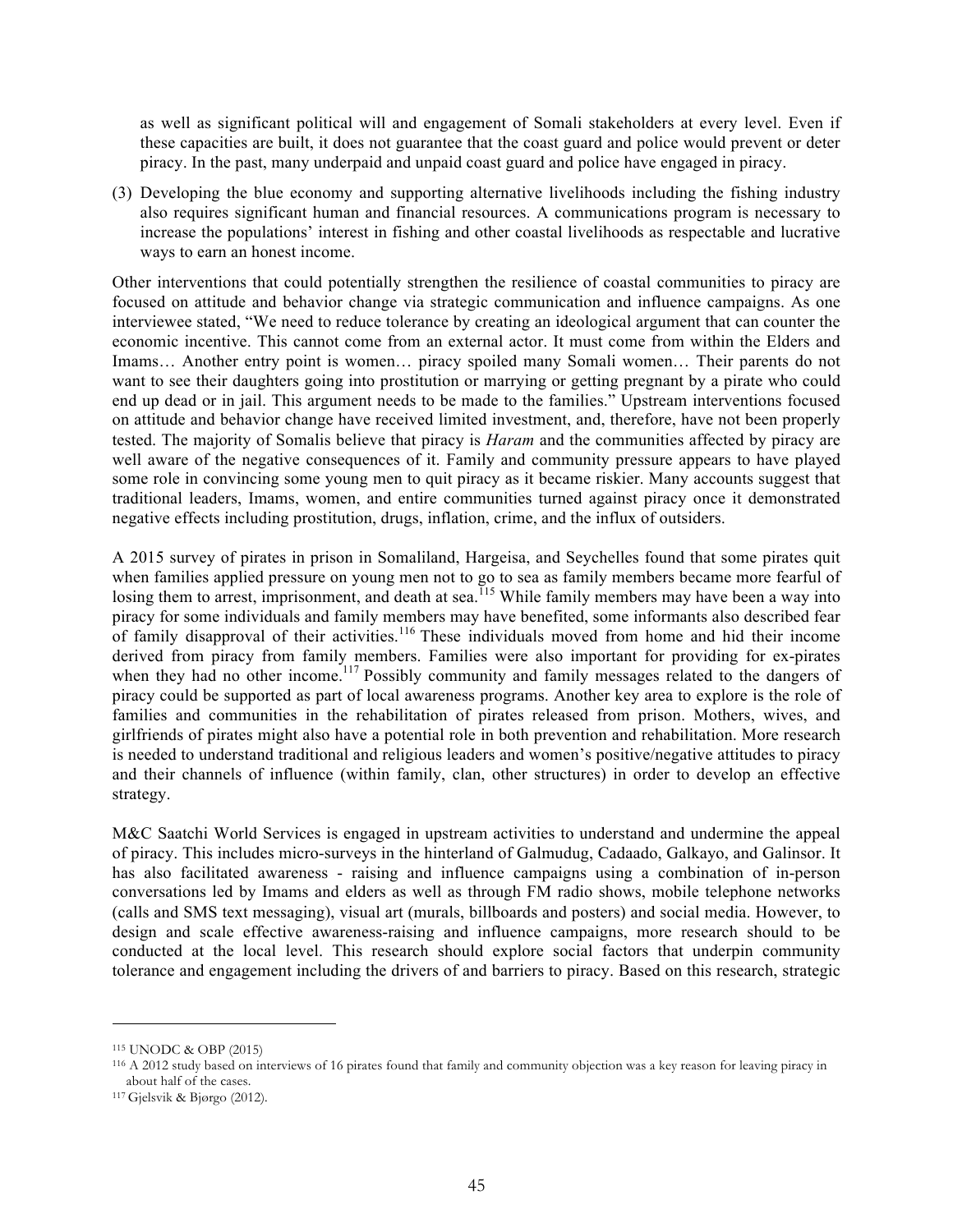communications and influence campaigns could be designed, piloted, and expanded if they illustrate positive results.

Norwegian Church Aid (NCA) provides an example of a potential counter-piracy program using community engagement. Beginning in May 2010 NCA initiated a program focused on piracy prevention and alternative options for youth. The agency identified some local leaders that had organized to halt piracy. Per the request of Puntland's president, NCA conducted a survey of the communities that demonstrated that the main driver of piracy was poverty and lack of legitimate economic opportunities. Consequently, NCA began working with the religious leaders to define piracy as *Haram*. This provided their entry point into the communities. Then, NCA, in collaboration with local leaders (particularly religious officials), created community structures for awareness campaigns and conducted community outreach programs. NCA also used the elders to support the *Imams* and used the media for awareness raising to denounce piracy. Next, NCA investigated alternative livelihoods. The youth from coastal towns were brought to Garowe for a 3-month vocational training program (masonry, electricity, carpentry, etc.). The trainees built the vocational training centers as part of their training. Then, NCA assisted with job placement. NCA also gave women, who had provided logistical support, food, shelter and prostitution to the pirates, with cash grants for to launch small businesses. 600 youth graduated from the program in the last 2 years. As a result of the decline in piracy, the program likely will not receive further funding. A representative of NCA maintained, "when piracy was at its height, the money was coming in, but now it is drying up, but the root causes were never addressed. So we might be going back to piracy."

Beyond the above approaches, an additional option that has not been tested is related to the desire for State Legitimacy*.* Currently, political elites in the FGS, Somaliland, and the regional states including Puntland, Galmadug, Jubaland, etc. depend on international assistance. They are also interested in being seen as legitimate entities worthy of receiving public and private investment. Appropriate and well-placed individuals could provide a combination of incentives and disincentives that would encourage political elites to discourage pirate kingpins and community leaders to help prevent a resurgence of piracy. Present levels of support, investment, and engagement with political elites and communities that are prone to piracy are minimal, since most attention is being placed on the FGS and the fight against Al Shabaab.

### **4. FUTURE ROLE AND SCOPE OF THE TRUST FUND**

#### **4.1 Areas of consensus**

A key question for the Board is whether there is a continued need for the TF. A general consensus suggests that it would be premature to end the Contact Group and the TF for several reasons: (1) The conditions for piracy remain and current trends point to a potential resurgence as security measures at sea are relaxed. (2) The Contact Group and TF serve an important political function in demonstrating that the international community continues to take piracy seriously. (3) The work started is not complete. Therefore, it would be imprudent to depart prematurely without an exit strategy and proper handover. The TF Board and other stakeholders also largely agree on a reduced role for the Contact Group and the TF for three main reasons: (1) the immediate threat has been largely addressed; (2) practical challenges remain in terms of political will and resource mobilization; and (3) most of the interventions could be funded bilaterally.

### **4.2 Areas of disagreement**

The views of the TF board and other stakeholders differ on whether the Contact Group and TF should develop a stronger focus on preventing a resurgence of piracy. Many view the Contact Group and TF's goal as responding to attacks and stabilizing the security situation for commercial vessels. They see its work as largely completed and would support continued deterrence and monitoring to ensure that piracy remains contained, but they do not believe the TF should venture too far into prevention related work on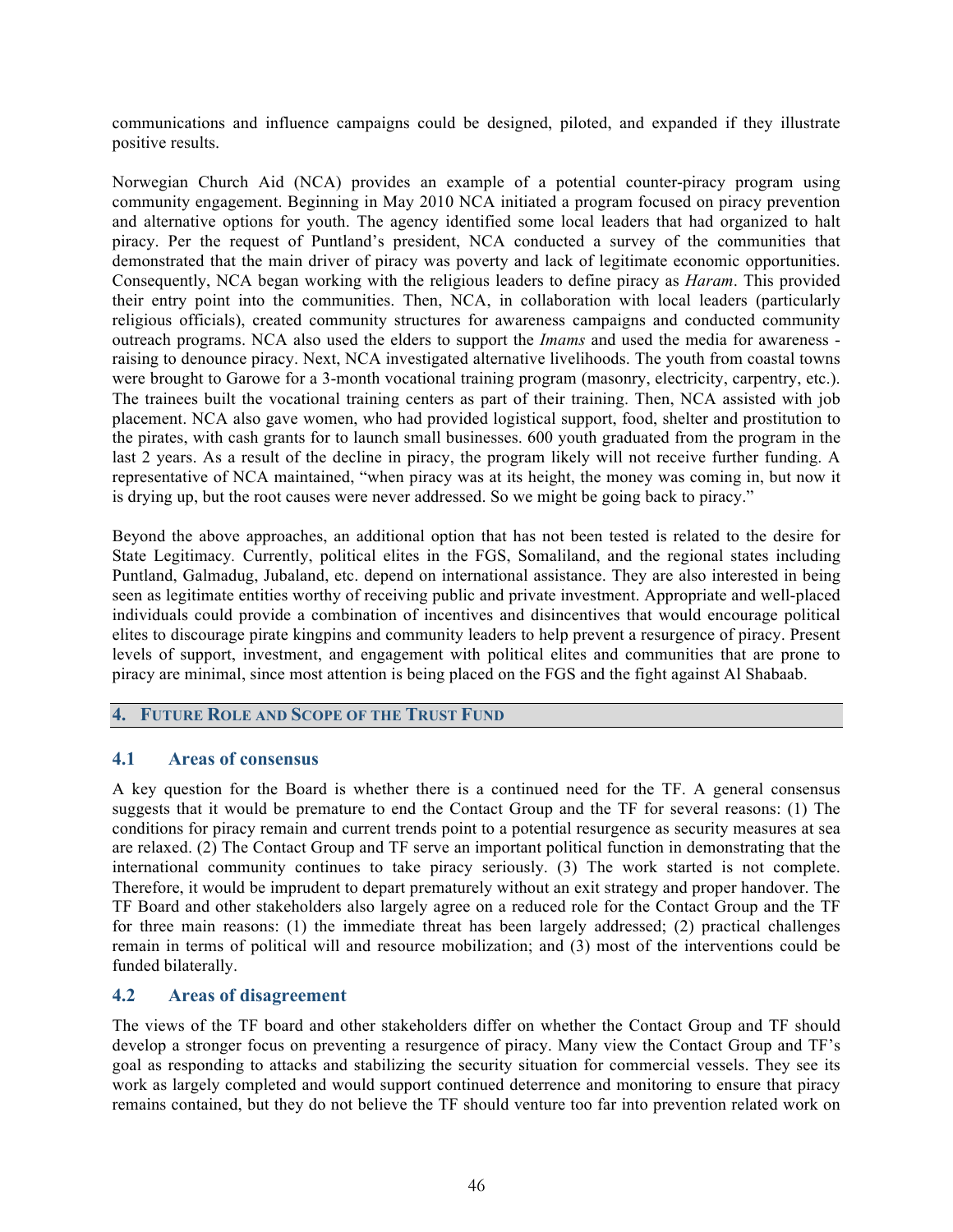shore. As one board member stated, "the TF should support interventions related to targeting kingpins, tracing the money, hostages. It gives the message… that we still take piracy seriously. The TF should not look at illegal fishing… It is necessary to have projects focused on IUU (FAO licensing, etc.), but not primary for the TF to support… If we fund illegal fishing, then we could say that the TF should support livelihoods, etc. The TF is not meant to address the underlying causes of piracy." Others believe the TF has only suppressed the symptoms and that it should refocus on prevention. If the TF is to continue with a new strategic focus, key questions and potential areas of disagreement include:

- § Should the TF continue developing the capacities of regional states (i.e. Seychelles, Kenya) or focus primarily on Somalia?
- Should the TF begin to address the causes of piracy onshore?
- § Should the TF expand its main programmatic focus beyond the prosecution and detention of pirates, and, if so, which areas should it focus on?
- § If the TF increases its focus on Somalia, how should it relate to existing strategies, funds and coordination mechanisms?
- § How should the TF engage with the FGS and the States (Puntland, Jubaland, Galmadug, Somaliland, etc.)? Should these have equal representations on the TF Board?

### **4.3 OPTIONS AND IMPLICATIONS**

This section examines the three broadly different schools of thought/options concerning the future of the TF and explores the implications of each.

**Option 1: Wind down the Trust Fund**, which has achieved its initial objective, but still:

- i. Fund legacy projects that other bi-lateral funds will not support
- ii. Encourage international cooperation against kingpins
- iii. Encourage other Somalia development mechanisms (NDP) to target programs for piracy prevention.

The CG should continue in a political and monitoring role, and the TF should wind down and maintain a narrow focus on critical support to maintain a functioning regional prosecution and detention chain, repatriate remaining hostages, and nurture international cooperation to address outstanding law enforcement issues (e.g. kingpins/assets).

#### **Rationale:**

- § Piracy has been contained, and, although the conditions for piracy remain, the TF should not attempt to engage in preventative actions.
- § The TF largely achieved its objectives: establish a regional mechanism to prosecute pirates.
- § Given diminishing interest in piracy, the TF should remain focused on the most critical issues "to finish the work that was started" especially in areas that other donors are unlikely to support. Legacy projects include: prisons in Kenya, Seychelles and Somalia where pirates are detained, negotiating the release of remaining hostages, debriefing hostages, maintaining the databased for working group 3, supporting the work of the law enforcement task force related to catching and prosecuting kingpins, and finding and confiscating assets, etc. Some also recommended that the TF support the administration of the Contract Group via the Seychelles, but this is a larger discussion that may go beyond the TF Board level.
- The TF should remain open in the medium term in case there is a resurgence of incidents, but should eventually wind down rather than taking on a new programmatic focus. Other donors and funds should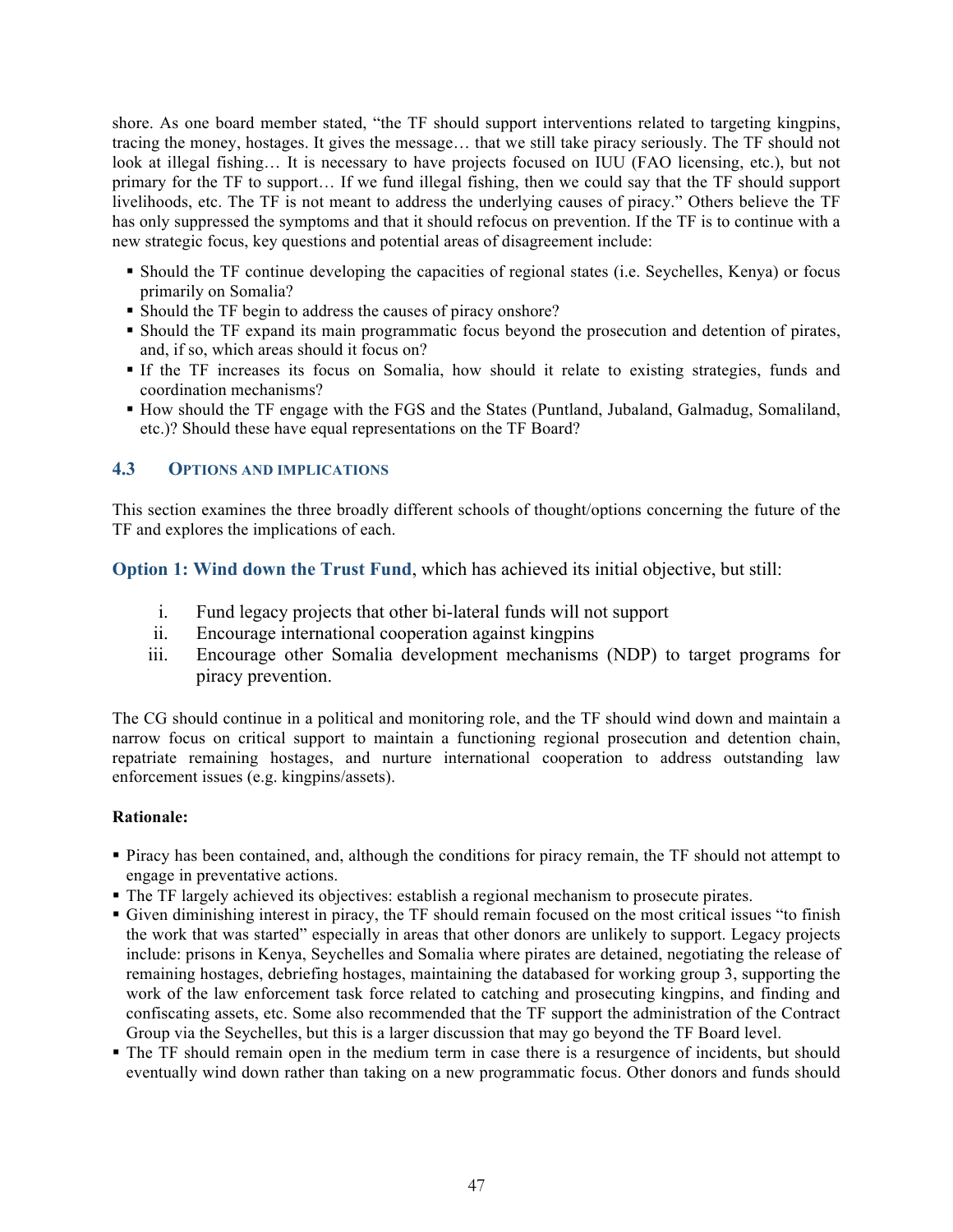address new issues. In this case, the TF Board could take on an advisory and advocacy role to ensure that donors are aware of the funding gaps and vigilant in filling them.

§ Option 1 would take minimal additional investment in the TF since the majority of the current projects are already funded. (See Annex 3)

#### **Risks and potential implications:**

- § Piracy is being contained by three expensive deterrents (naval patrols, private guards on ships, and BMP). As they are reduced and relaxed the likelihood of a resurgence significantly increases.
- § Traditional donors may not be willing or able to address the longer-term issues required to prevent a resurgence of piracy (e.g. maritime security, etc.). Thus the TF may need to support initial preventative interventions and then advocate for other donors to assume them once proof of concept, evidence of political will, and enough momentum to warrant increased investment become available.
- § Perceptions that the Contact Group is less active or that the TF will be dismantled potentially sends a message to pirates that the international community is not watching and has lost interest. Therefore, any drawdown of the Contact Group and TF will need to be carefully managed, and, at a minimum, the Contact Group and TF board should continue in a monitoring role and maintain structures that could be quickly re-activated.
- § Sustainability and credibility of TF work to date could be threatened if it fails to receive continued political and financial support to finish the work that was started (e.g. if high risk pirates are released or escape from prison and efforts to prosecute kingpins are relaxed it damages credibility of the Contact Group's efforts to end impunity). This could recalibrate the cost-benefit analysis of kingpins and their potential foot soldiers - currently a major component of the deterrent.

**Option 2: Moderate/targeted shift in focus - the Trust Fund plays a more strategic/catalytic** role in piracy prevention with a focus on vulnerable regions of Somalia. Option 1 PLUS:

- i. Support research, analysis and monitoring/evaluation (M&E) to establish most effective piracy prevention approaches;
- ii. Fund small pilot projects in neglected or under-served areas in regions such as Himan/Heeb and Galmudug. The Pilot projects should be designed in close collaboration with local actors to avoid backlash and ensure a path to hand-over and sustainability. Thematic areas might include community engagement, strategic communications, MLE, etc.
- iii. Step up the Contact Group / Trust Fund Board's advocacy role. It would be useful to explore the possibility of the Contact Group taking the lead advocacy role, and also of the Trust Fund implementing this through the committees. Also, build partnerships with larger funds and donor initiatives (Somalia MPTF, etc) to advance piracy prevention as a priority within wider livelihoods and rule of law/governance efforts.

In addition to ensuring the completion and sustainability of legacy programs, the TF should begin to focus on developing Somalia's Maritime Law Enforcement (MLE) capacity to secure the coastline in piracyprone areas and address the governance issues required for maritime security.

#### **Rationale:**

§ In order for international naval patrols and other expensive deterrents to be relaxed and for piracy to be prevented, the Somali law enforcement agencies need capacity to counter piracy onshore and at sea and address other related maritime security issues such as IUU and armed robbery at sea.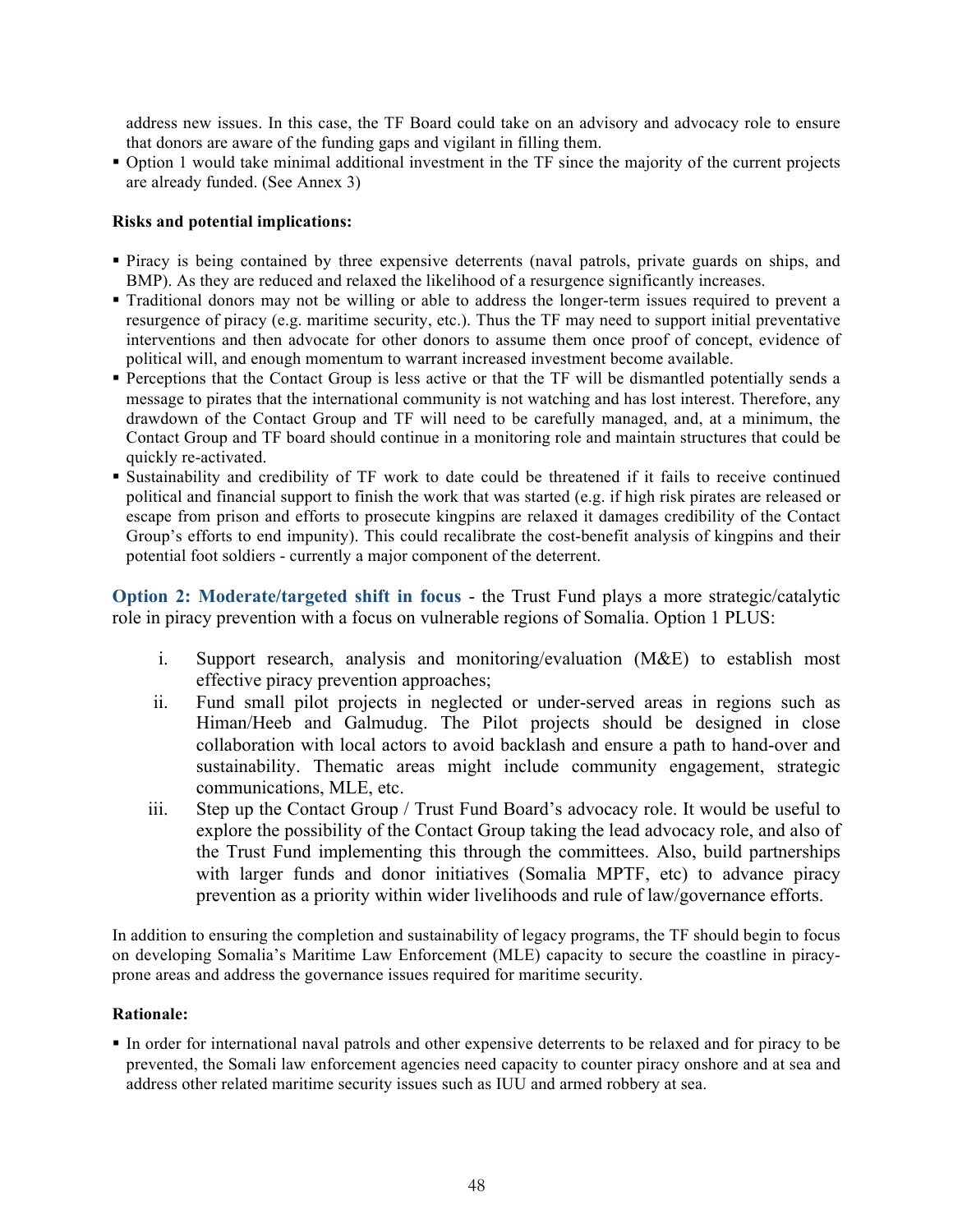- The CG and TF have demonstrated success and established an efficient coordination and funding mechanism to address the prosecution issue. Now that this work has been largely completed, the CG and TF should shift focus toward a new strategic issue.
- § The TF should focus on maritime security especially at the state level in piracy-prone areas (Puntland, Galmudug, and Himan/Heeb) since these issues and areas are not receiving sufficient attention from other donors and funds.
- § Without MLE, Somalia will not be able to regulate, tax, and enforce money from its blue economy.

### **Risks and implications:**

- § Developing Somalia's MLE capacity is a long-term challenge, and funding requirement extend beyond the scope of the TF. The fund should focus on key issues where it can have an impact and demonstrate success, and then coordinate and work to mobilize additional resources from other donors.
- Somali authorities may not have the political will to counter piracy, and existing institutions/systems may be too weak or corrupt to provide a foundation for developing effective MLE agencies (e.g. financial management to ensure salaries are paid). Therefore, building MLE capacity would require sustained engagement with local authorities to provide incentives and address political and institutional challenges.
- § Before engaging in capacity building activities, the legal frameworks for MLE and security have to be in place so that the capacity building activities are targeted.
- § Donors have invested significant resources into on-shore activities including building the capacity of the police. These efforts have not yielded significant results. Thus taking on a much larger endeavor like building MLE capacity may be unrealistic with current levels of investment, capacity, and political will.
- § The FGS may resist international support to state-level governments, so this would need to be managed politically within an appropriate decentralized framework.
- § Al-Shabaab is a greater threat than piracy to the FGS. Most Somalis see piracy as a problem for the international community that is also more focused on counter-terrorism. Therefore, political will and investment of human and financial resources for building MLE capacity may be insufficient at this time.

**Option 3: Maximum expansion of focus** - the TF scales up to offer greater capacity for piracy prevention programmes; Option 2 PLUS:

i. Seek to design and fund a strategic multi-year programme to tackle underlying drivers of piracy in the region, including by tackling MLE capacity and addressing maritime governance issues and supporting development of the "blue economy".

The TF should expand its programmatic focus to address the underlying causes of piracy. This should extend beyond developing MLE capacity (as in option 2), by supporting the development of the blue economy including addressing maritime governance issues that are key to tackling IUU and providing the foundation for the development of the fishing industry as a source of livelihoods for coastal communities.

#### **Rationale:**

- § Now that the threat or piracy has been contained, the TF should address the causes of piracy onshore in order to prevent a resurgence of piracy in a more sustainable fashion.
- The TF should focus on addressing the factors that have made certain coastal areas conducive to piracy – including developing MLE capacity, developing a scheme for legitimate licensing and management of fisheries to address IIU fishing, and creating a framework to nurture OR foster – your choice the fishing industry. This should include engagement with local authorities to provide incentives and disincentives to deter communities from supporting piracy including alternative sources of revenue.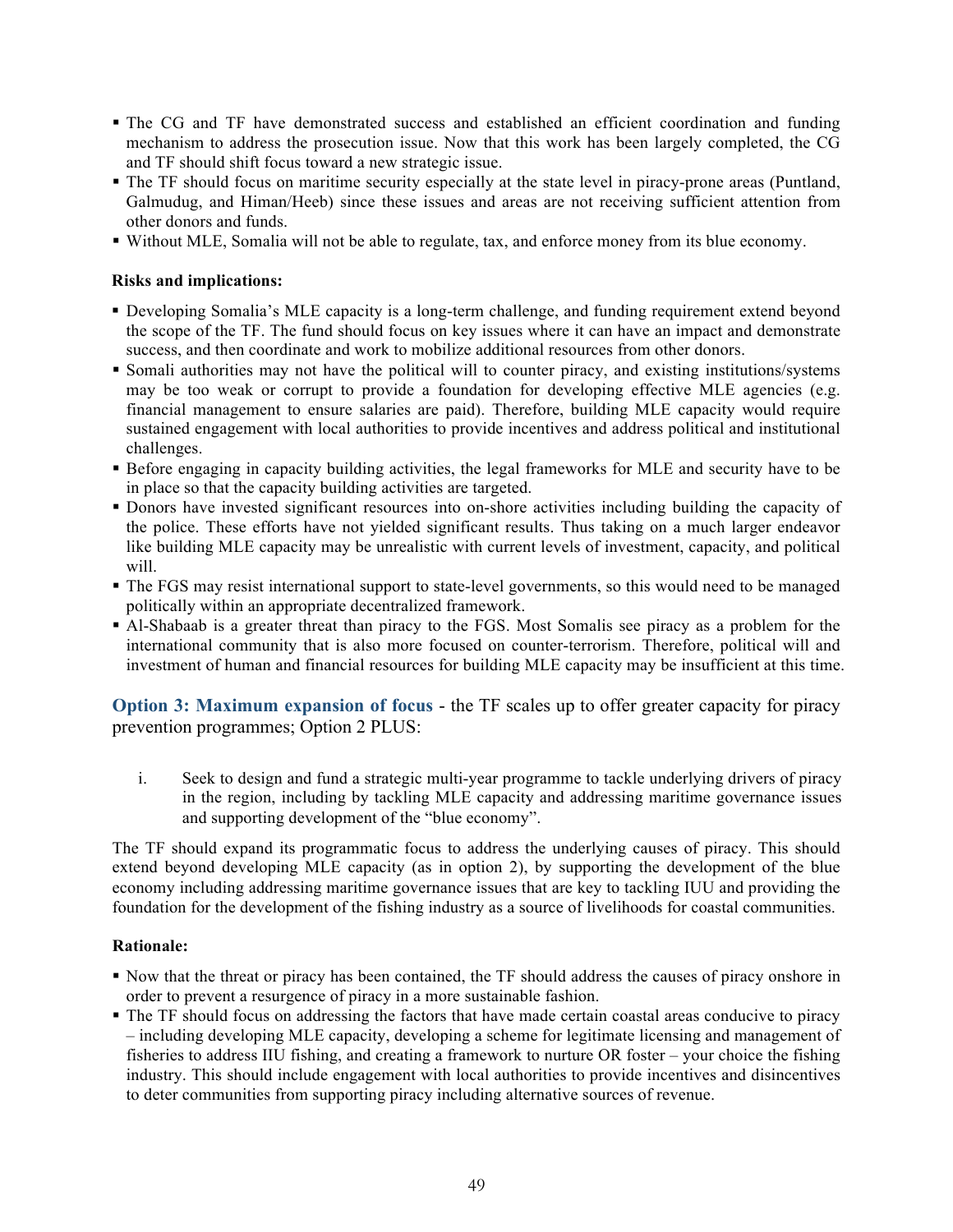• Major donors and funds do not sufficiently address the security, governance, and developmental challenges in coastal communities that have made them conducive to piracy and it is unlikely that they will become a priority in the near future. Therefore, TF should focus on these areas at least to provide proof of concept and build sufficient momentum and confidence for other donors to become engaged.

#### **Risks and implications:**

- § Given many actors dealing with socio-economic and livelihoods issues in Somalia, the TF would need to be highly focused on maritime governance - related issues most relevant to counter-piracy efforts without straying into mainstream, coastal livelihoods work.
- § Given the scale and long-term nature of the developmental and security challenges in coastal communities and the relatively small size of the TF, it is unrealistic to expect the TF to have an impact. Therefore, the TF would have to be highly focused geographically and on certain critical issues, and to coordinate with and mobilize resources from other donors/funds to ensure effective impact and sustainability.
- The board may not be interested in addressing these issues, and some issues may be too sensitive in its current configuration.
- § Unless Somali entrepreneurs and youth see legitimate and competitive business opportunities stemming from the blue economy, they are unlikely to invest in it. Therefore, prior to investing large assets in coastal livelihoods, substantial work has to be undertaken in raising awareness and promoting the economic benefits. Currently, most young Somalis are not enthusiastic about becoming fisherman.

#### **5. RECOMMENDATIONS AND TOPICS FOR FURTHER DISCUSSION**

- 5.1 *Ensure continuity of ongoing programs* either by continuing TF support or ensuring other bi-lateral funds are allocated accordingly.
- 5.2 *Maintain a regular channel of revenue into the TF* so that, when immediate and important issues arise, funds can be transferred without delay to fill any significant gaps.
- 5.3 Determine new priorities and maintain a focused approach to tackling a few critical issues.
- 5.4 *Develop a strategic framework that identifies priorities based on the current context.* Rather than reacting to proposals from UN agencies annually and occasionally based on special requests throughout the year, the TF Board could work with members of the Contact Group, UN Agencies, and Somali and piracy experts to develop a 3-year strategy with annual benchmarks. Then, the UN agencies could draft proposals in relation to these priorities to fill gaps that other funds are not supporting. If, on occasion, immediate funds are needed that are outside of this strategy, the TF board could convene remotely on an ad-hoc basis to make rapid decisions and rapidly disperse the funds. Annual board meetings would then serve the purpose of reviewing progress of existing funds and programs and refining the 3-year strategy and allocation of funds. This would assist UN agencies to target proposals to the board, rather than guessing what will and will not be funded. These procedural changes will save time and resources.
- 5.5 *Fund agencies; not individual projects.* The TF traditionally supports several small projects for the same agency. Rather than providing numerous small, project-based grants to the same agency, UN agencies could present overall program strategies for funding and identify key gaps for TF and bilateral contributions. Then, the agencies could report on their entire program. This would enable the board to put smaller projects in context and visualize the added value of the fund. Lastly, understanding agencies larger strategy will enable board members to advocate for bi-lateral funding for significant projects that transcend the TF's mandate.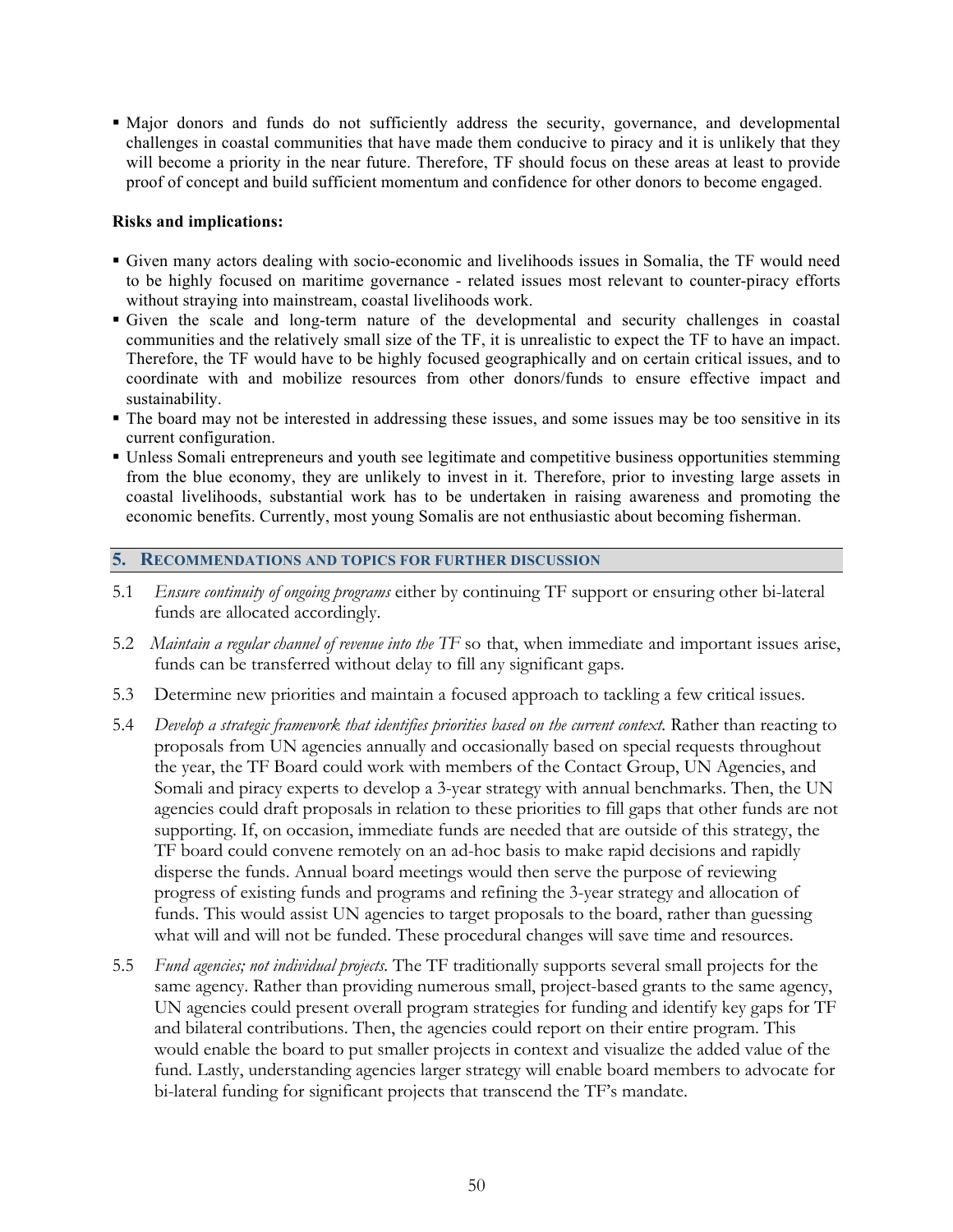- 5.6 *Encourage an environment for more critical and candid appraisals of proposals.* To maintain a high standard and ensure that limited resources are utilized efficiently and effectively, the board may benefit from a more rigorous approach to the technical assessments of proposals including greater contextualization of proposed projects. Several board members observed that proposals should be assessed to ensure, among other things: the implementing agency has the capacity to deliver within the timeframe and budget; clear identification of risks and obstacles; alignment with the TF's overarching strategy; rationale for why the TF is best placed to fund the project; explanation of how TF funding complements other donor's funds; clear, specific, realistic, and achievable objectives based on context; monitoring plans for tracking progress, setbacks, and measuring impact; realistic exit strategies including plans for transference and sustainability.
- 5.7 *Enhance Monitoring, Evaluation, and Reporting.* One strength of the TF is the low level of administrative and reporting requirements. This approach has pros and cons. A more rigorous monitoring, evaluation, and reporting system may enhance results. One option would be for individual agencies to produce one consolidated report on their counter-piracy work (rather than multiple project reports) highlighting specific TF-funded components to reduce the burden on all sides. Another option is to track and measure actual impact to determine what has worked and what has not. Currently, follow up on lessons learned from all of the projects is limited. This approach would help to take stock, guide further programming, and prioritize new projects. Better M&E and reporting would also improve coordination and synergies, enhance transparency and accountability, and assist in identifying progress, challenges, and gaps in programming.
- 5.8 *Encourage open channels of communication and regular updates* from UN agencies and other partners to assist the board in making strategic decisions. Some agencies like UNODC already do this on a regular basis. However, these updates focus on project updates and lack analysis of achievements in relation to the larger context. Quarterly or bi-annual updates on achievements, gaps, and challenges at the project and wider contextual levels would enable the board to understand the bigger picture, make recommendations, and inject TF resources or bi-lateral funds to fill gaps and enhance impact.
- 5.9 *Establish a knowledge management system and enhance external communications.* Balance funding between external security and prosecutorial capacity building outside of Somalia with investments in internal capacity building including Somalia's judicial system and community security.
- 5.10 *Consider expanding the membership of the TF board to non-state actors* or create a technical advisory board to increase transparency and benefit from their expertise, research, and local knowledge. There are pros and cons to expanding the board. One of its strengths is the intimate relationship between the members and their ability to have candid conversations about politically sensitive topics. Another strength is the board's ability to make decisions quickly.
- 5.11 *Consider funding non-UN agencies or create channels to transfer funds* to organizations with greater access and complimentary expertise. Currently, the TF can only receive proposals from UN agencies. UN agencies have funded other institutions (i.e. Interpol), but this is not the norm.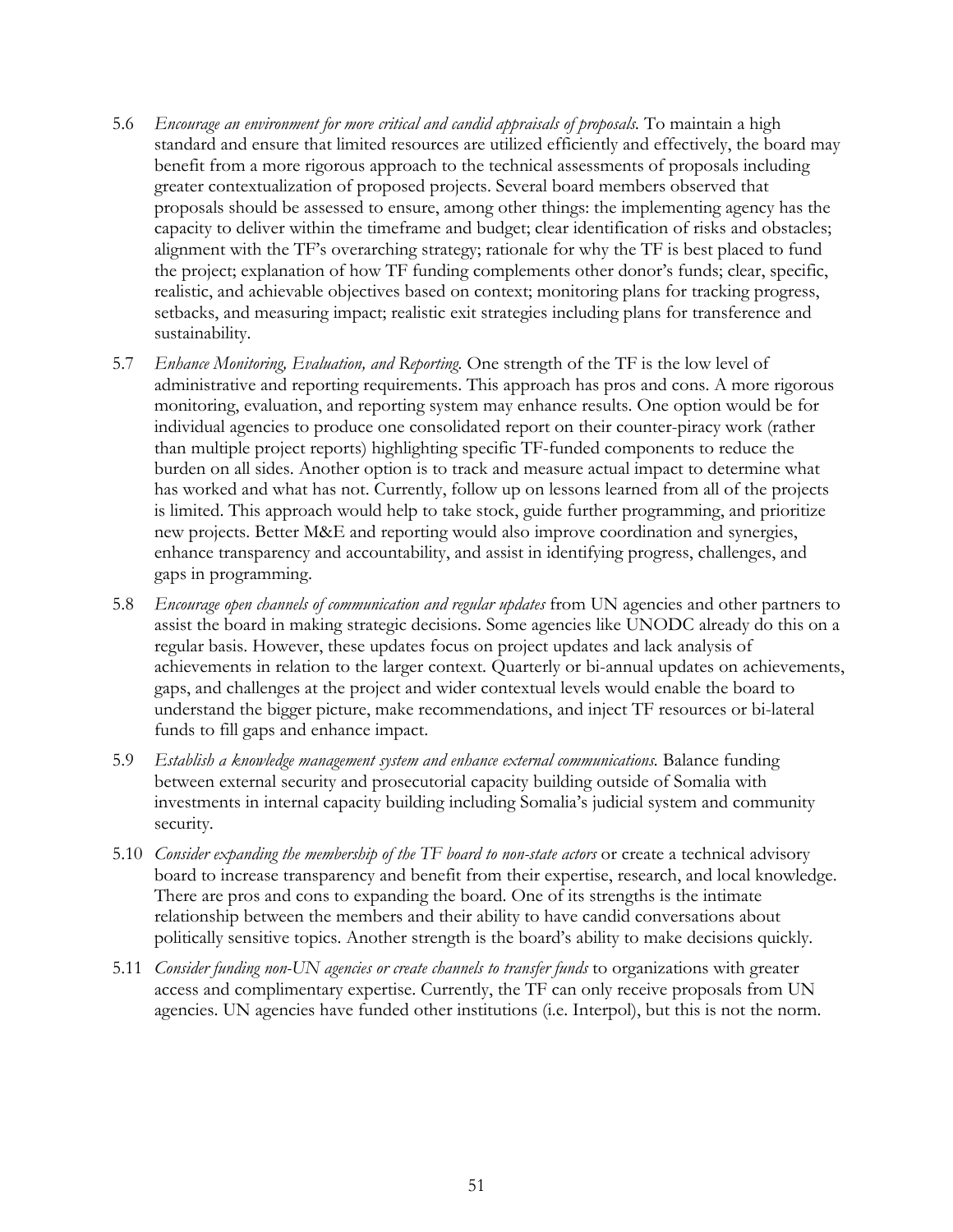

**ANNEX 1: Breakdown of TF initiatives by theme, location, agency, and program.**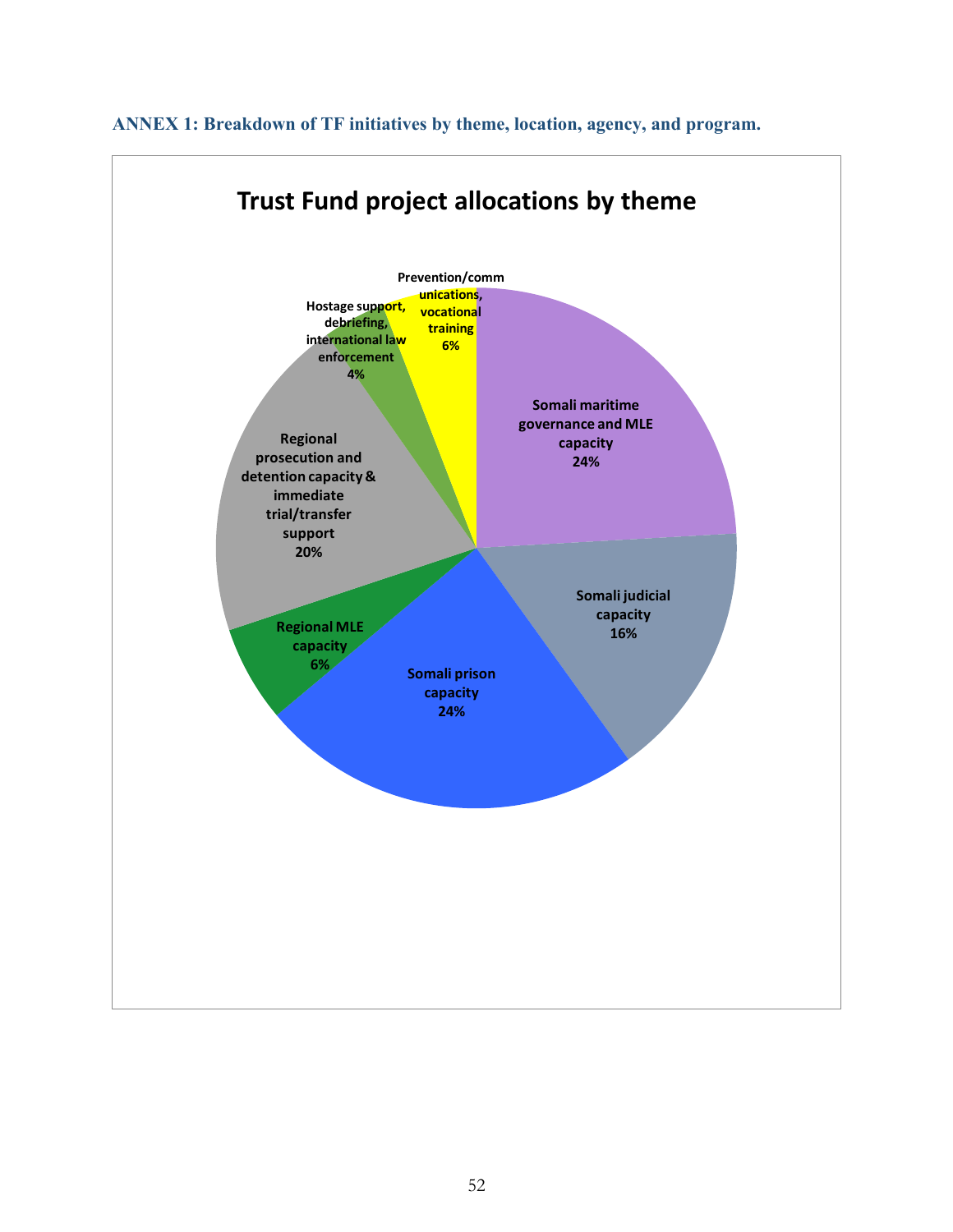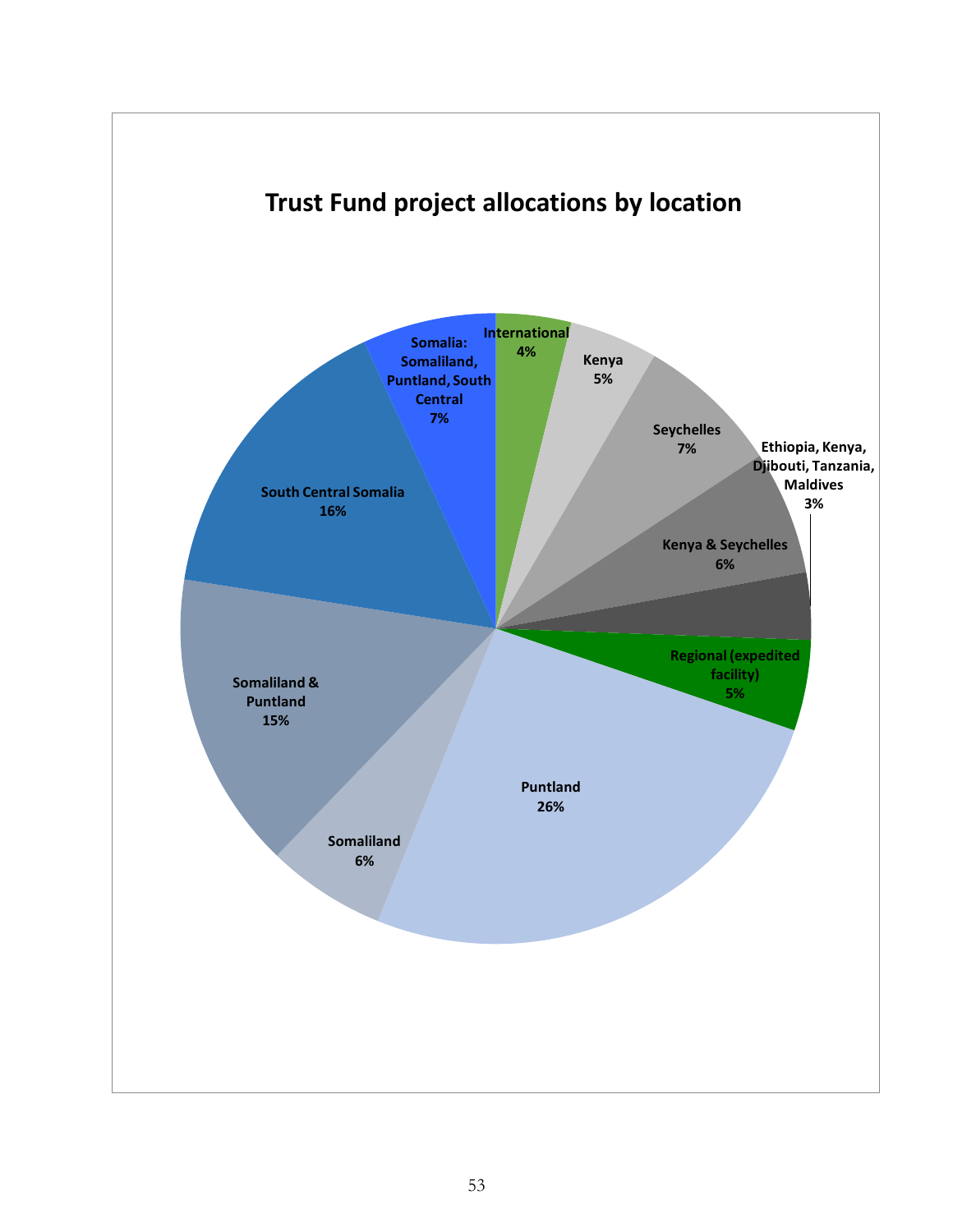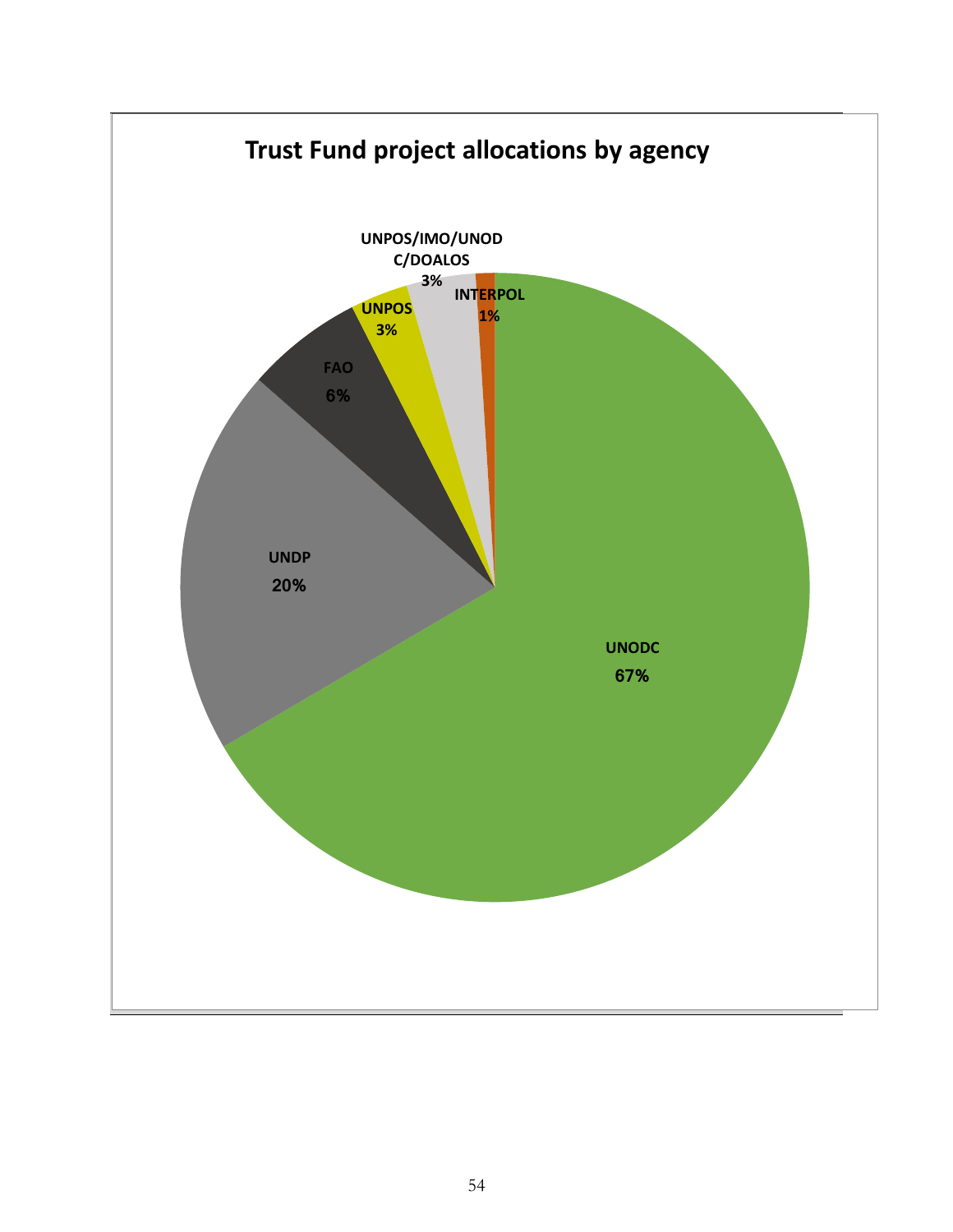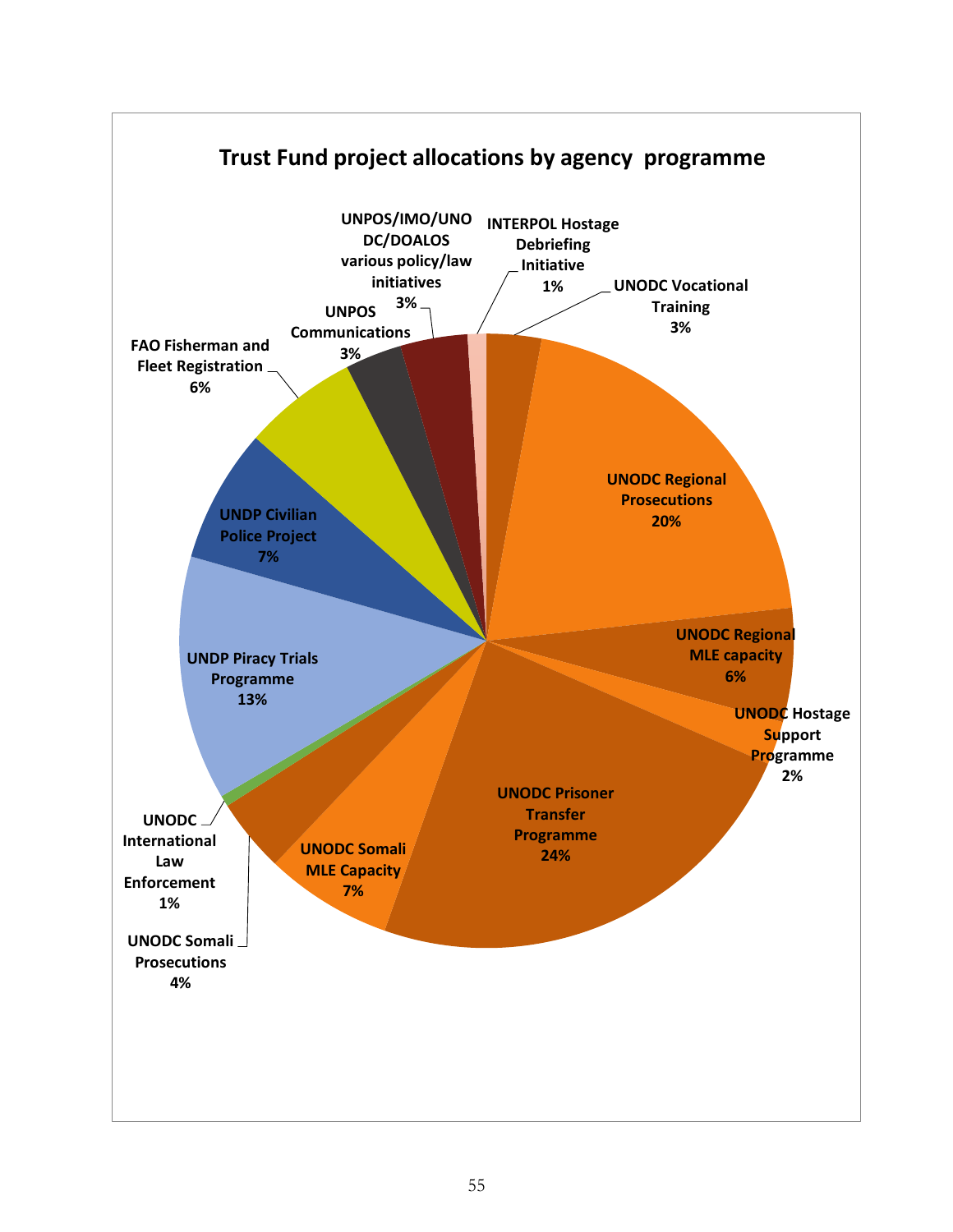# **ANNEX 2: SWOT Analysis of Trust Fund**

#### **STRENGTHS**

- § Enables the Contact Group to take action via an effective funding and implementation mechanism.
- § Promotes a collective effort of a broad range of knowledgeable and committed stakeholders with diverse expertise willing to collaborate across disciplines and political constraints.
- Creates opportunities for multilateral engagement on politically sensitive topics and encourages joint advocacy and funding for shared interests at the global, regional, bi-lateral, and national level.
- § Equips appropriate agencies with resources to address key gaps that may not receive funding.
- § Provides efficient financial management and oversight without unnecessary bureaucracy and reporting.
- Disperses funds in a flexible, agile, and targeted manner.
- § Provides a political mechanism that keeps States engaged with the piracy issue.
- Demonstrates a high-level of political commitment to addressing piracy.

#### **WEAKNESSES**

- § Lack of critical debate on the context and project proposals on a substantive level and tendency for group think.
- § The Secretariat and board appeared to be reactive to submitted proposals rather than proactive in setting priorities and encouraging specific programs and activities.
- § Lack of transparency and effective information sharing about the TF between UN Agencies, with board members and non-board members including Somalis.
- § Limited human and financial resources for the UNDPA secretariat to effectively coordinate, monitor, and report on a regular basis resulting in missed opportunities for shared learning and the identification of gaps.
- § Lack of funding for sight visits and convening the secretariat and other related stakeholders.
- Limited oversight and accountability beyond self-reporting.
- Inadequate measures of progress and impact in relation to larger goals.
- § Lack of communication from TF recipients on set-backs, threats, and obstacles to implementation.
- Limited non-security, on-shore related programming.
- § Inadequate knowledge management system.

#### **OPPORTUNITIES**

- § Ongoing engagement and information sharing between international stakeholders and regional member states creates a space for bi-lateral actors to discuss topics of shared interest and for diplomacy on topics beyond piracy.
- § Provides ongoing flexible funds that enables action on matters without major political or bureaucratic constraints.
- § Board members are knowledgeable, competent, dedicated, trusted, and often authorized by their host governments to take action. This results in a high level of political credibility and influence.
- § The current lull in piracy creates an opportunity for the board to think strategically to realign the focus of the TF to continue existing projects and identify new gaps not be supported by other funds.

#### **THREATS**

- § Reductions in incidents of piracy could result in complacency and a reduction in defensive measures that, in turn, could alter the cost-benefit analysis of kingpins.
- § Kingpins remain at large; investors remain interested, arms in abundance, a cadre of idle unemployed youth available, and skilled and unpaid or underpaid police, soldiers, and private security actors seeking more lucrative economic opportunities.
- § The narrative of illegal fishing remains strong, and economic development in coastal communities remains low.
- Lack of support for pirates upon release from prison may push them into illicit economic activities.
- § Incidents of piracy have diminished and the threat of Al Shabaab, AQ, and ISIS have accelerated diverting attention and funding to counterterrorism related work.
- § Lack of interest in or ability to work in locations that are difficult to access due to geopolitical obstacles and security concerns dissuades donors and organizations from working in locations vulnerable to piracy.
- § High levels of corruption, clannism, and insecurity inhibit the ability to address piracy and IUU in a sustainable fashion. Judges, guards, politicians, police, soldiers, marines, elders, and Imams can be bribed, coerced, or killed.
- § Lack of human, financial, and technical capacity and inadequate infrastructure inhibit economic development.
- § Unrealistic programmatic budgets and timeframes in relation to expectations for change can result in disillusionment with the FGS, regional governments, and the international community.
- § Somalia and the region's ability to secure its entire coast up to 12 nautical miles is unrealistic in the short-tomedium term, and contingency plans are inadequate and limited.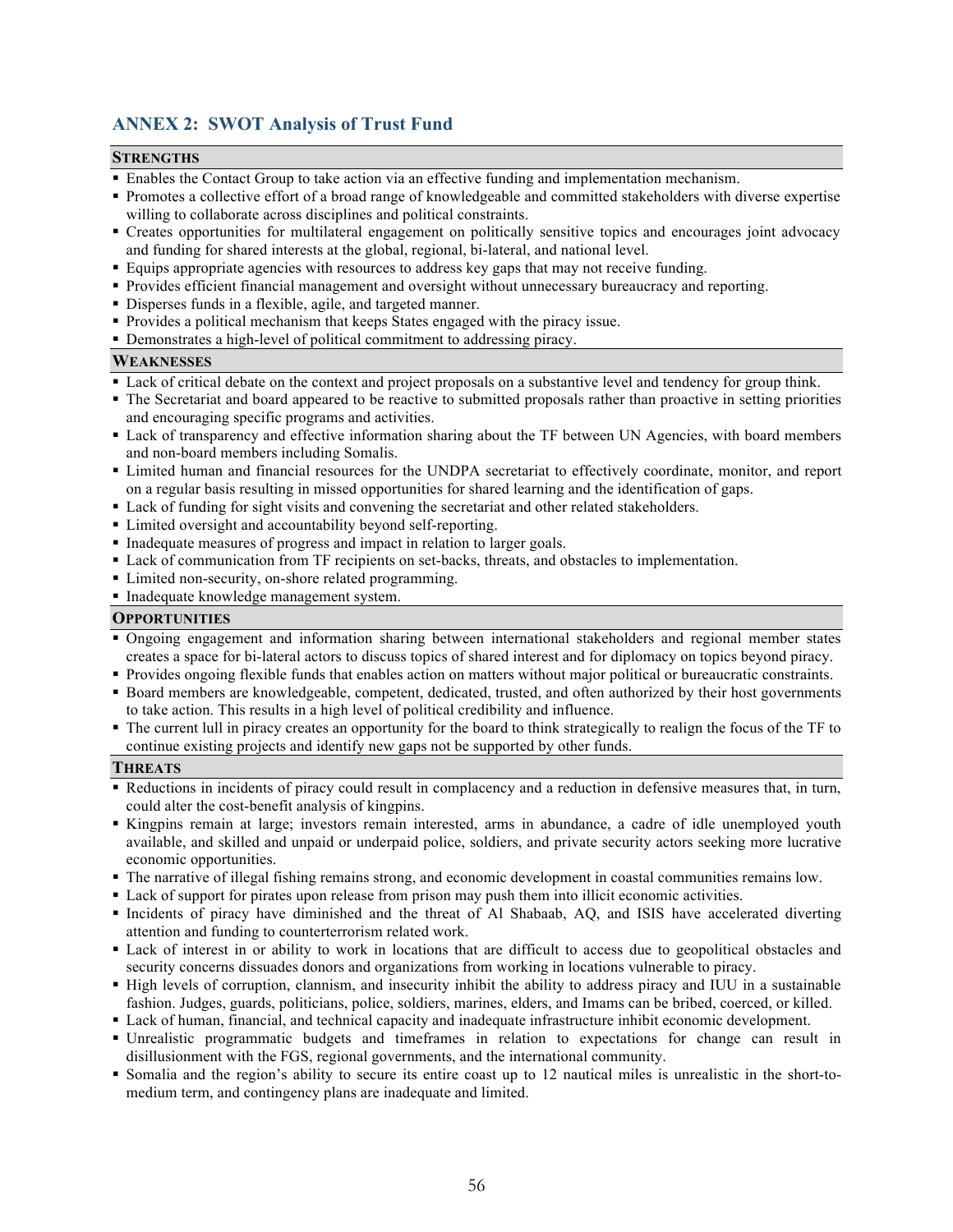#### **ANNEX 3: Excerpts from interviews regarding Al Shabaab and the security situation.**

- § "The idea that al-Shabaab is in retreat is not accurate. If you go 5km outside of any city al Shabaab has control… there is no freedom of movement… Al-Shabaab maintains control across South Central. We are seeing a slow deterioration of the security situation. So, we must maintain the 22,000 plus AMISOM force and maybe continue the US-drone attacks as a deterrent for a long time. But, AMISOM is fed-up, many troops are not being paid, and have set a withdrawal for 2 years. Also, there are reports of a lot of SNA defectors joining al-Shabaab. AMISOM is complaining that the SNA is supposed to hold territory after AMISOM clears out al-Shabaab. But, SNA can't hold territory and AMISOM is not designed to do this. So usually what happens is that there is no confrontation with al-Shabaab. When AMISOM moves in the SNA hides and then returns after they leave. The population does not trust the SNA because most are from the Hawia clan. Also, SNA runs away from al-Shabaab, which makes them illegitimate to the population. The FGS has very little credibility with the population – They are traveling all over the world without and trickle down of resources to the people. The FGS does very little outreach, which further causes the distrust."
- "The SNA is a fragmented force. There is no agreement on the composition of the SNA and police forces. Regional forces have been more effective. A lot of investment have gone into security forces, but still the capacity is very low and AMISOM is getting tired and many are not being paid. Capacity building efforts are not coordinated and are incoherent because the internationals are focused on their individual interests. For instance, the USA is training the DONAP battalion in MOG; UAE is training  $4<sup>th</sup>$  Battalion – but we don't know what the graduates are doing and where they are. Turkey and the EU also don't know where their graduates are. Or, they don't tell us."
- § "AMISOM financed to the tune of 100s of millions of dollars has been completely ineffective. So, the Somalia watchers have long been skeptical of this approach because Somalia has never been a state. Many argue that AMISOM has become a part of the problem as much as it is a solution, but the money keeps rolling in."
- § "Currently there are a myriad of local level conflict at various levels. Some are over land, clan rivalry the culture is an eye-for-an-eye so the cycles of revenge and retribution are never ending. Unless these conflicts can be managed Somalia is the perfect breeding ground for criminal activity and violent extremism. Clan militias are the source of governance for the population. In a sense the presence of AMISOM and USA and other foreigners (Kenya and Ethiopia) feeds al Shabaab. Drone attacks may have short term gains but they may embolden al-Shabaab in the long term by gaining community sympathy and support. It is also an open secret that Kenya and other military actors in Somalia engage with al-Shabaab for financial transactions, but no one is willing to confront Ethiopia and Kenya forces because they are also responsible for the short-term military gains… There are deep animosities between Kenyans, Ethiopians, and Somalis. Also, Kenya and Ethiopia have forces deployed in Somalia that are outside of AMISOM. No one regulates their activity."
- "A lot of revenue for al-Shabaab comes from local sources this is probably in the form of taxation. ... UNSOM and the government military can't provide long-term security or employment. So, the local population calculates the cost-benefit of who they support in terms of security, rule of law, livelihoods. The rule of law is *sharia* due to the absence of an alternative. Widespread perception of nepotism and corruption amongst political elite who engage with the business leaders and monopolize the resources. They come from a small number of clans and the others are left out. The foot soldiers of al-Shabaab are from the minority clans. Al-Shabaab uses media to orchestrate that the government and UNSOM are corrupt ... corruption, injustice, human rights abuses are areas that al-Shabaab mobilizes."
- "The quagmire is that if you provide livelihoods to the community along the coast without security then they will likely be taxed by al-Shabaab – so you are feeding the insurgency. But, if you don't provide livelihoods then those populations will engage in illicit and criminal activities."